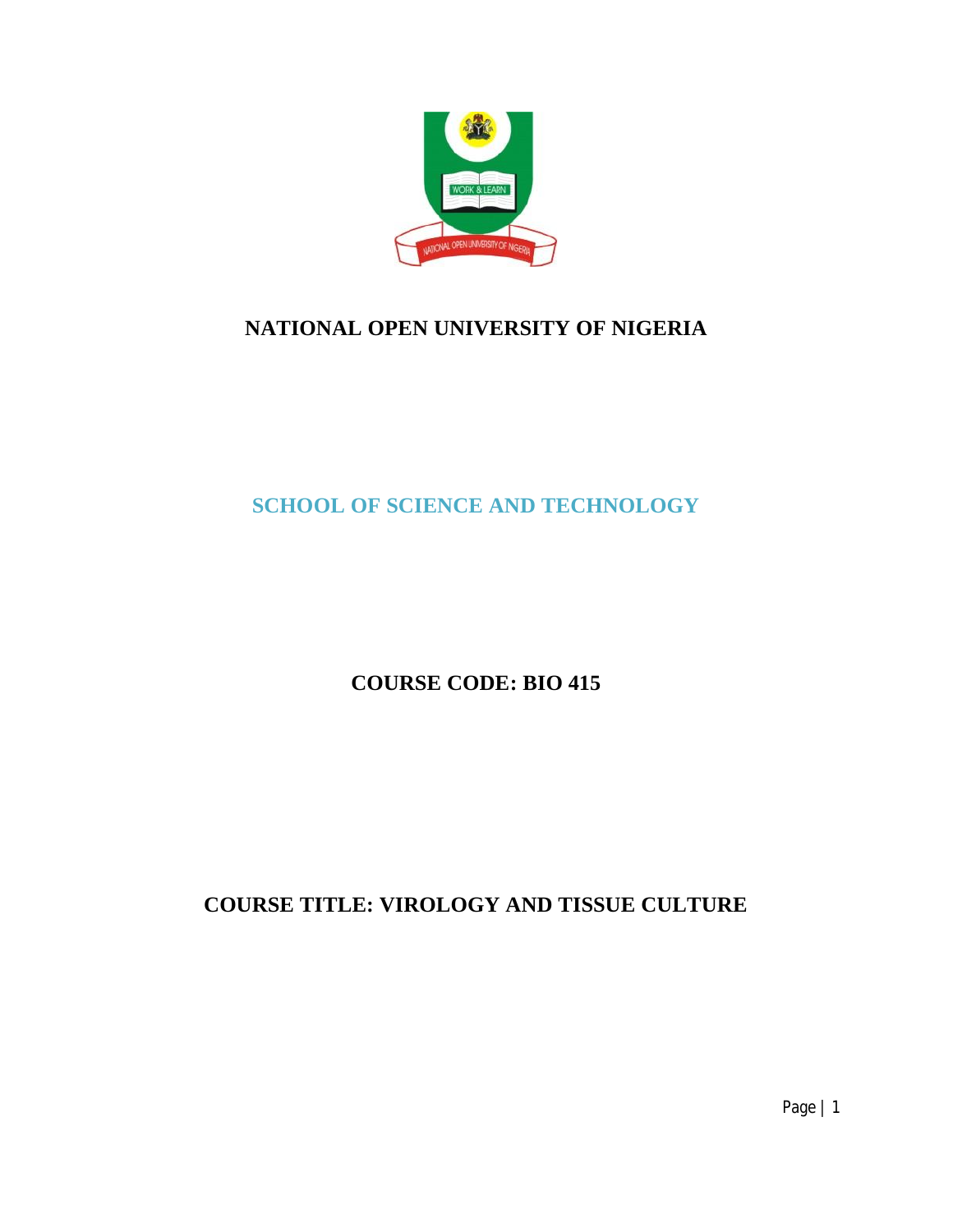# **COURSE MATERIAL FOR VIROLOGY AND TISSUE CULTURE, BIO 415 (2 UNITS) TABLE OF CONTENTS (GENERAL)**

|                 | Thomas of Contractive (Ontainment)                                        |                                 |
|-----------------|---------------------------------------------------------------------------|---------------------------------|
| <b>Module 1</b> |                                                                           | <b>PAGE</b><br>$\boldsymbol{2}$ |
| Unit 1:         | Introduction to viruses                                                   | $\overline{2}$                  |
| Unit 2:         | Viral Taxonomy                                                            | 6                               |
|                 |                                                                           |                                 |
| Unit 3:         | <b>Classification of DNA viruses</b>                                      | 10                              |
| Unit 4:         | <b>Classification of RNA viruses</b>                                      | 16                              |
| Unit 5:         | Classification of RNA viruses continued                                   | 21                              |
| <b>Module 2</b> |                                                                           | 31                              |
| Unit 1:         | Other classes of viruses                                                  | 31                              |
| Unit 2:         | Viral replication                                                         | 34                              |
| Unit 3:         | Mode of transmission viruses and diagnosis of viral infections            | 38                              |
| Unit 4:         | Control and treatment of viral diseases                                   | 42                              |
| Unit 5:         | Control and treatment of viral diseases contd.                            | 46                              |
| <b>Module 3</b> |                                                                           | 53                              |
| Unit 1:         | Case study of viral diseases                                              | 53                              |
| Unit 2:         | <b>Cultivation of Viruses</b>                                             | 60                              |
| Unit 3:         | Purification of viral particles                                           | 64                              |
| Unit 4:         | Assessing the purity of virions and Identification of a viral particle 68 |                                 |
| Unit 5:         | Preservation of viruses and ethics in a virology lab                      | 71                              |
|                 |                                                                           |                                 |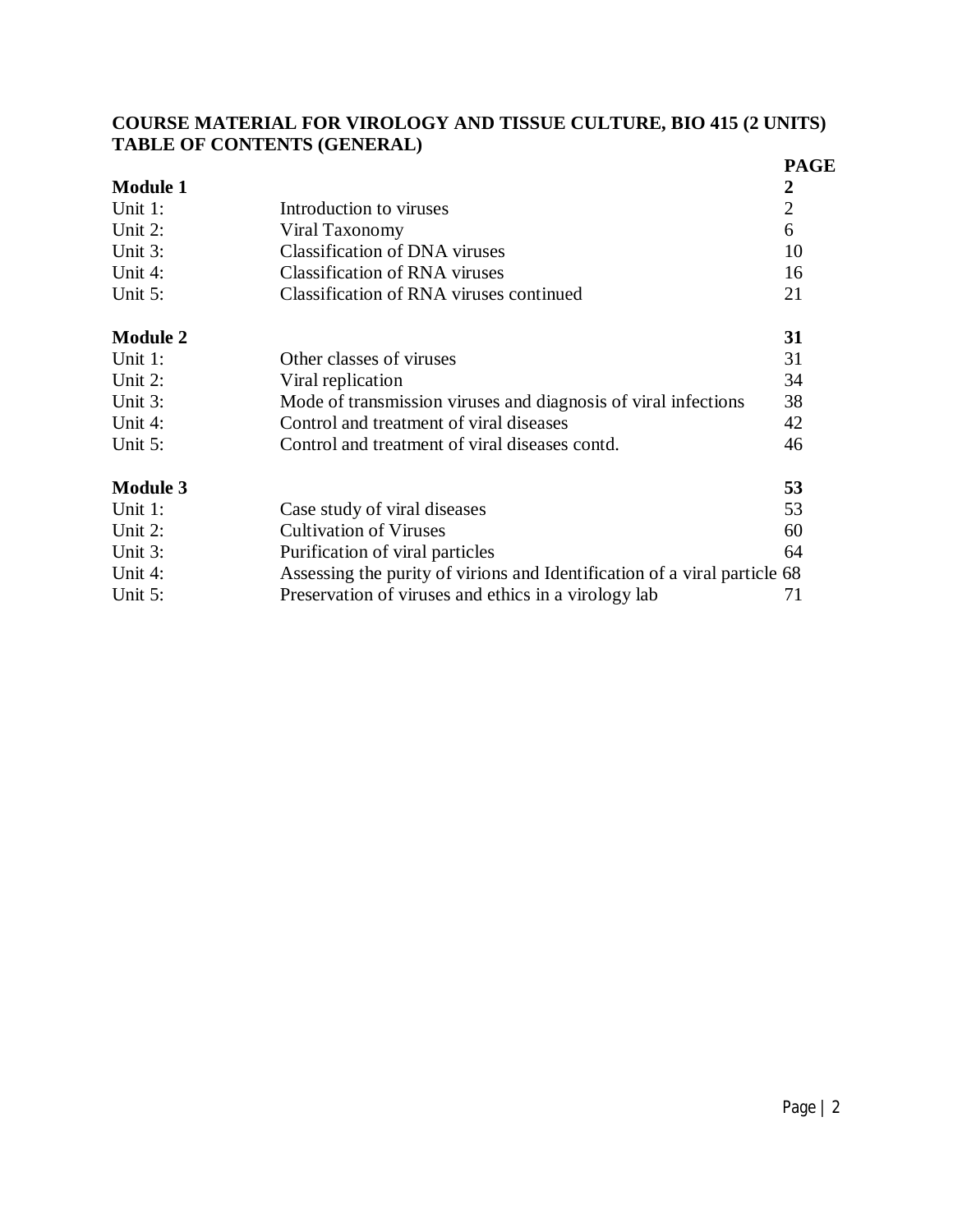# **Module 1**

| Unit $1$ : | Introduction to viruses                 |
|------------|-----------------------------------------|
| Unit $2$ : | Viral Taxonomy                          |
| Unit $3$ : | Classification of DNA viruses           |
| Unit $4$ : | Classification of RNA viruses           |
| Unit $5$ : | Classification of RNA viruses continued |
|            |                                         |

### **Unit 1: Introduction to viruses**

# **CONTENTS**

- 1.0. Introduction
- 2.0. Objective
- 3.0. Main content
	- 3.1. Origin of Viruses
	- 3.2. Terms in Virology
	- 3.3. General characteristics of Viruses
	- 3.4. Chemical Composition of viruses
		- 3.4.1. Viral protein
		- 3.4.2. Nucleic acid
		- 3.4.3. Viral Lipids
- 4.0. Conclusion
- 5.0. Summary
- 6.0. Tutor Marked Assignment (TMA)
- 7.0. References/Further reading

### **1.0. Introduction**

Virology is the study of viruses. Viruses are small, acellular entities, inert in the extracellular environment and depend on the machinery of a living host to reproduce. In this unit, we shall be looking at the origin of viruses, some terms in virology, the general characteristics of viruses and the chemical composition of viruses.

#### **2.0. Objective**

At the end of the class student must: Be familiar with origin of viruses, virology terms, Understand general characteristics of viruses and Understand chemical composition of viruses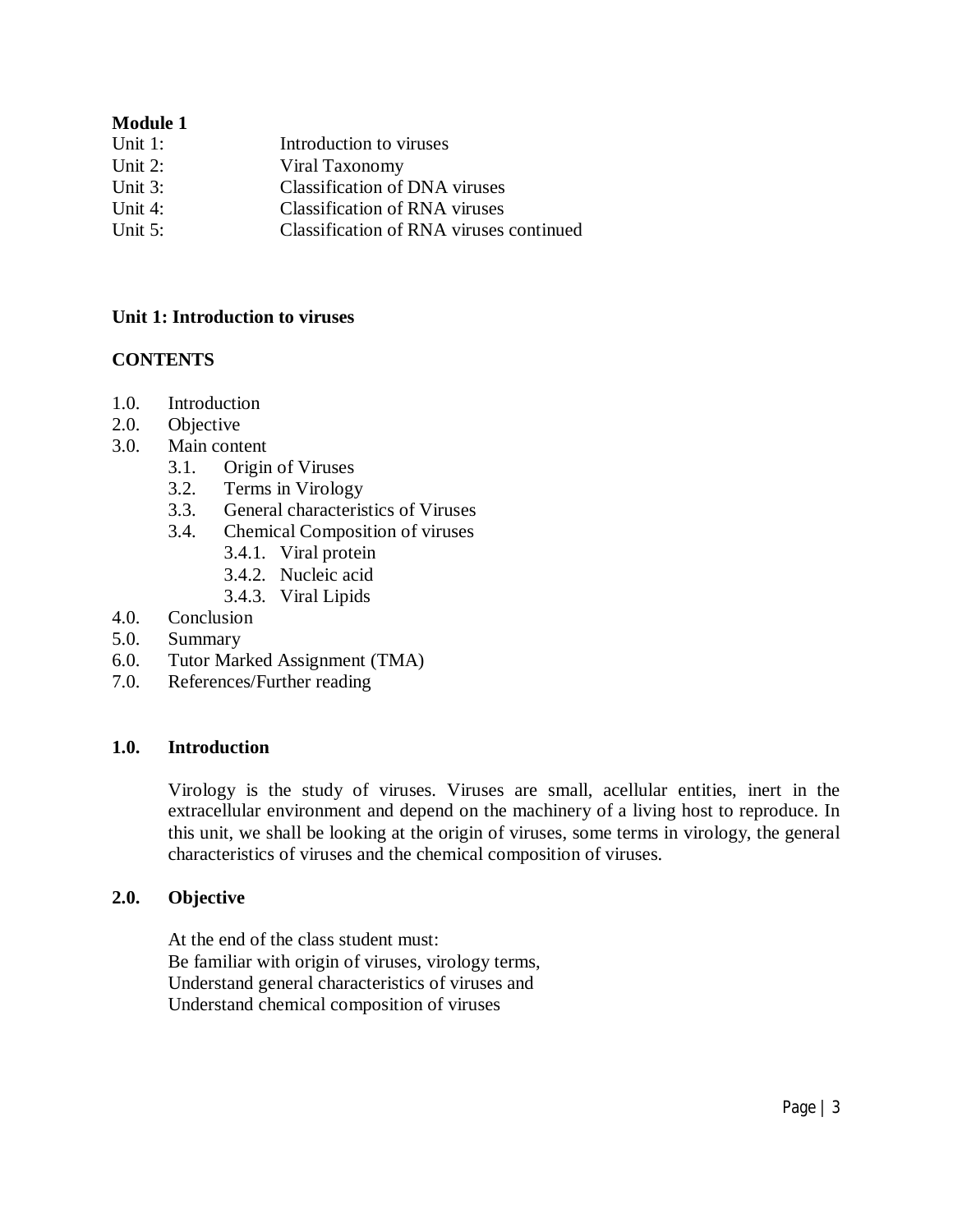### **3.0. Main content**

#### 3.1. Origin of Viruses

Virology is defined as the study of viruses, which are small, acellular entities that usually possess only a single type of nucleic acid and that must use the metabolic machinery of a living host in order to reproduce.

Viruses are inert in the extracellular environment and only come alive in contact with a living host cell. They replicate only in the living cells. The viral nucleic acid contains all information necessary for programming infected cells to synthesize a number of virus specific macromolecules required for the production of viral progeny. The viral genome takes control of the metabolism of the host cell. Viruses are known to infect a wide range of host cells ranging from mycoplasma, bacteria, algae, invertebrates, all higher plants and animals.

#### 3.2. Terms in Virology

Capsid: This is the protein shell or coat that encloses the nucleic acid of the virus. Empty capsids may be by-products of replicative cycle of viruses with icosahedral symmetry.

Nucleocapsid: This refers to the capsid together with the enclosed nucleic acid.

Virion: This is the entire infectious unit or the complete viral particle. The virion serves to transfer the nucleic acid from cell to cell.

Viriod: This refers to some naked genetic materials that are air-borne but lacks capsid. They also cause infection on contact with a living host cell. They mostly cause plant infections.

Envelope: This is a lipid containing membrane that surrounds some viruses. It is acquired during virus maturation by budding process through the cellular membrane. Virus enclosed glycoproteins are exposed on the surface of the envelope.

Capsomers: This refers to morphologic unit seen in the electron microscope on the surface of the icosahedral virus particle. They represent clusters of polypeptides.

Capsomeres: They are the protein building blocks that constitute the capsomers.

Defective virus: this refers to a viral particle that is functionally deficient in some aspect of viral replication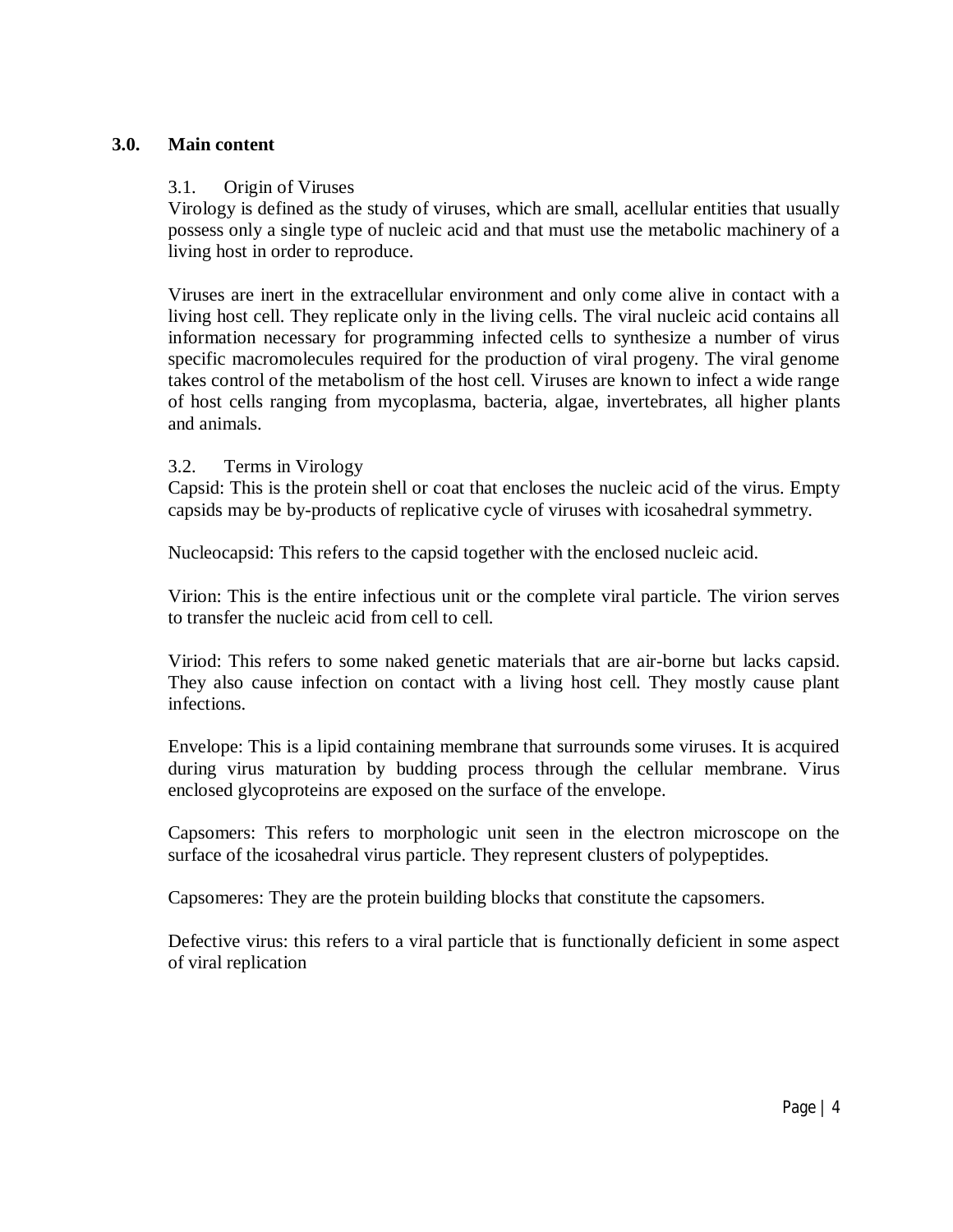Replication: This is the mode of multiplication of the viral particles in the host cell for continuity and maintenance of the virus in the host.

Viroplasm: A virus factory or a modified region in an infected host cell where virus replication occurs.

# 3.3. General characteristics of Viruses

All viruses are acellular organisms and are the smallest known infective agents.

They contain only one type of nucleic acid DNA or RNA as their genome but never the two at a time.

They posses no organelles and are unable to make their own proteins and essential enzymes.

They obligate on their host for energy and replication.

They are metabolically inactive outside their host.

They do not grow in ordinary laboratory or synthetic media used for bacterial cultivation, they require a living host such as embryo or tissue for their cultivation.

Viruses can only be studied through the aid of an electron microscope that could magnify up to  $\times$  500,000.

Viruses cannot ne gram stained or stained with common laboratory stains. Viruses are not sensitive to antibiotics.

#### 3.4. Chemical Composition of viruses

Chemical constituents of viruses include the following: Proteins, nucleic acid, lipids and carbohydrates. They are discussed below.

#### 3.4.1. Viral protein

The major purpose of the viral protein is to aid transfer of viral genome. They protect the viral genome against the action of nucleases of the host cell and participate in the attachment of the virus particle to a susceptible cell during infection. The viral capsid is made up of protein sub-units known as capsomers which are made up of capsomeres. The viral protein determines the antigenic properties of the virus. The surface glycoproteins of some viruses exhibit specificity in their activities such as the heamagglutinin on influenza virus that agglutinates the red blood cells. Some viruses carry some enzymes inside the virion which are essential for the initiation of replication in the host cell such as RNA polymerase carried by rhabdoviruses and reverse transcriptase carried by retroviruses that makes a DNA copy of the viral RNA.

#### 3.4.2. Nucleic acid

Viruses contain only a single type of nucleic acid, DNA or RN that encodes all the genetic information necessary for the replication of the virus. The viral nucleic acid is also referred to as the viral genome. The viral genome can be single or double stranded, circular or linear, segmented or linear. The type of nucleic acid,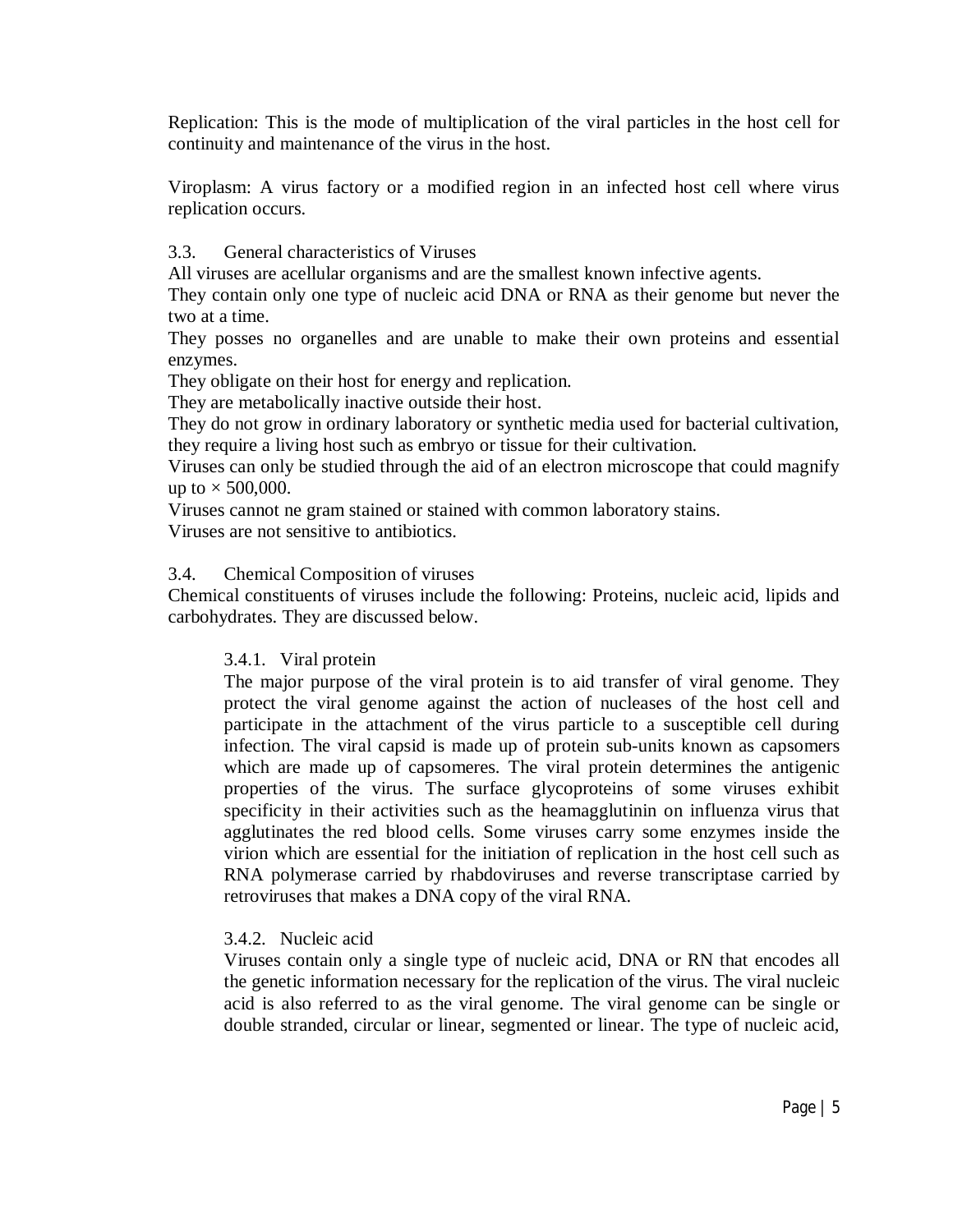strandedness and the molecular weight of the viruses are used in viral classification into families. The molecular weight of viruses ranges from  $1.5 \times 10^6$ to  $200\times10^6$  Daltons.

The sequence and composition of the nucleotides of each viral nucleic acid are distinctive. The G+C content of the nucleic acid is one of the important properties used in characterizing a viral genome. DNA viral genome can be analyzed using restriction endonucleases and using molecularly clones CAN copies of RNA and restriction maps can be derived for analyzing RNA viral genomes.

# 3.4.3. Viral Lipids

A number of different viruses contain lipid envelopes as part of their structure. The lipid is required when the virus nucleocapsid buds through a cellular membrane during maturation. The phospholipid composition is determined by the specific type of cell membrane in the budding process. The acquisition of a lipid containing membrane is an integral step in virion morphogenesis in some virus group. Lipid containing viruses are sensitive to ether and organic solvent.

#### 3.4.4. Viral Carbohydrate

Virus envelopes contain glycoproteins. In contrast to the lipids they are derived from the host cell, the envelope glycoproteins are virus-coded however the sugars added to the virus glycoprotein reflect the host cell in which the virus is grown. It is the surface glycoproteins of enveloped viruses that attaches the virus to a target cell by interacting with cellular receptors and are also important viral antigens.

#### **4. Conclusion**

Viruses contain lipids, carbohydrate, nucleic acids and a protein coat, require a living host cell for replication and attack wide range of organism ranging from prokaryotic bacteria to higher eukaryotes like angiosperms and chordates.

#### **5. Summary**

- $\triangleright$  Viruses are small acellular unit that require a lining host to become living.
- $\triangleright$  They contain a nucleic acid and a protein coat, they could be enveloped or not.
- $\triangleright$  They attack a wide variety of organisms.
- $\triangleright$  Viruses are infective agents.

#### **6. Tutor Marked Assignment (TMA)**

- a. Draw the structure of the DNA molecule
- b. A labeled diagram showing the differences between naked and enveloped virus.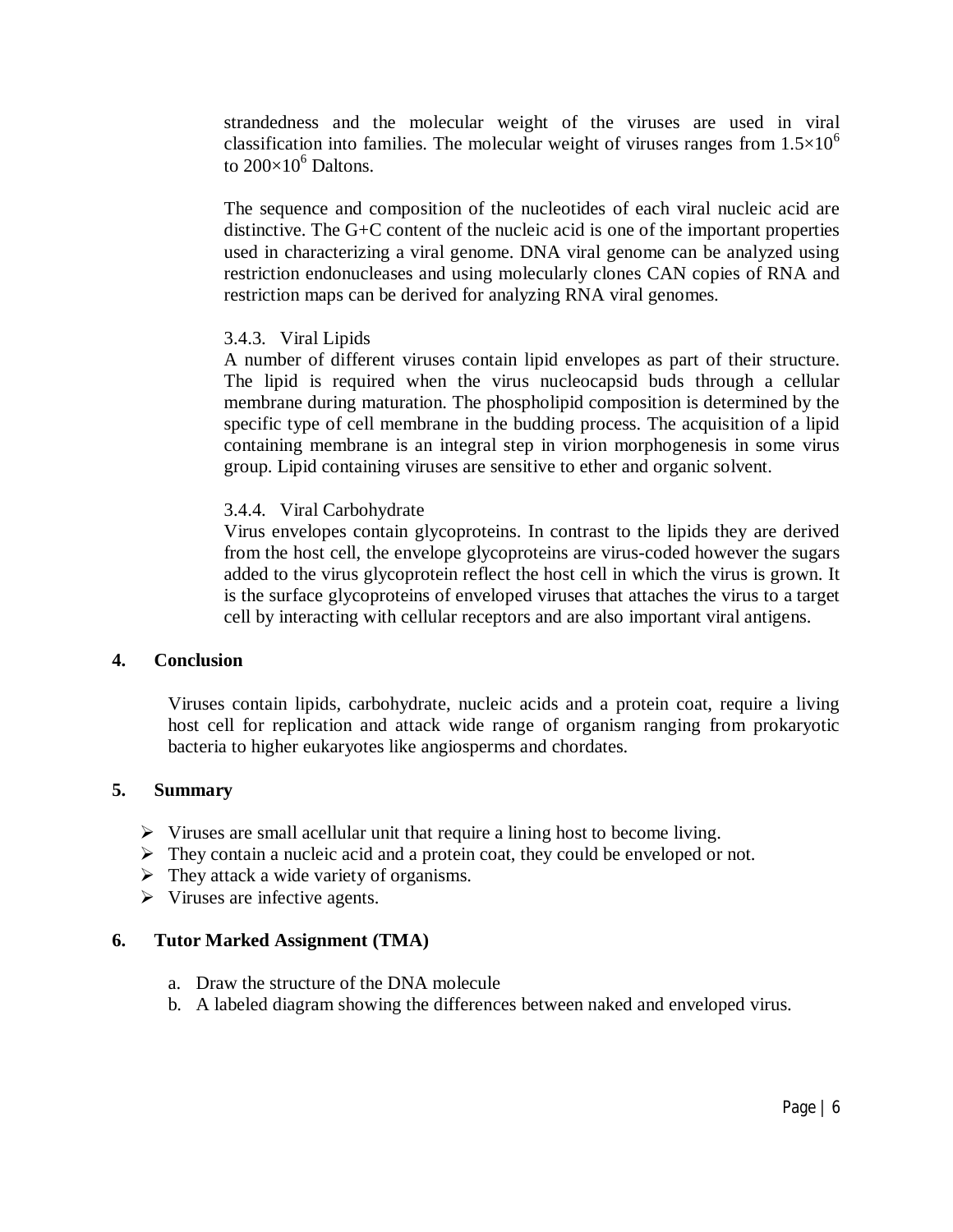# **7. References/Further reading**

Wiley, J.M., L.M., Sherwood and C.J., Woolverton. 2008. *Prescott, Harley and Klein's Microbiology.* McGraw Hill. New York. 7th ed. **1088pp**. Luria, S.E*. et al.*,. 1983. *General virology*. John Wiley and Sons Inc. New York. Flint, S.J. *et al.*,. 2004. *Principles of virology*. ASM Press. Tortora, G.J., B.R. Funke and C.L. Case. 1982. *Microbiology: An introduction*. The Benjamin Cummings Publishing Company. California. **726pp**.

# **Unit 2: Viral Taxonomy**

# **CONTENTS**

- 1.0 Introduction
- 2.0 Objective
- 3.0 Main Content
	- 3.1. Viral Taxonomy
	- 3.2. Factors considered in classification of viruses
	- 3.3. Symmetry in Virus
		- 3.3.1. Cubic or Icosahedral
		- 3.3.2. Helical
		- 3.3.3. Complex structures
		- 3.3.4. Binal
- 4.0. Conclusion
- 5.0. Summary
- 6.0. Tutor Marked Assignment (TMA)
- 7.0. References/Further reading

### **1.0. Introduction**

In this unit we shall be looking into viral taxonomy, factors considered in classifying viruses and viral symmetry.

### **2.0. Objective**

At the end of the class, student must have fully understood: Brief history of viral taxonomy Factors considered in viral classification Viral symmetry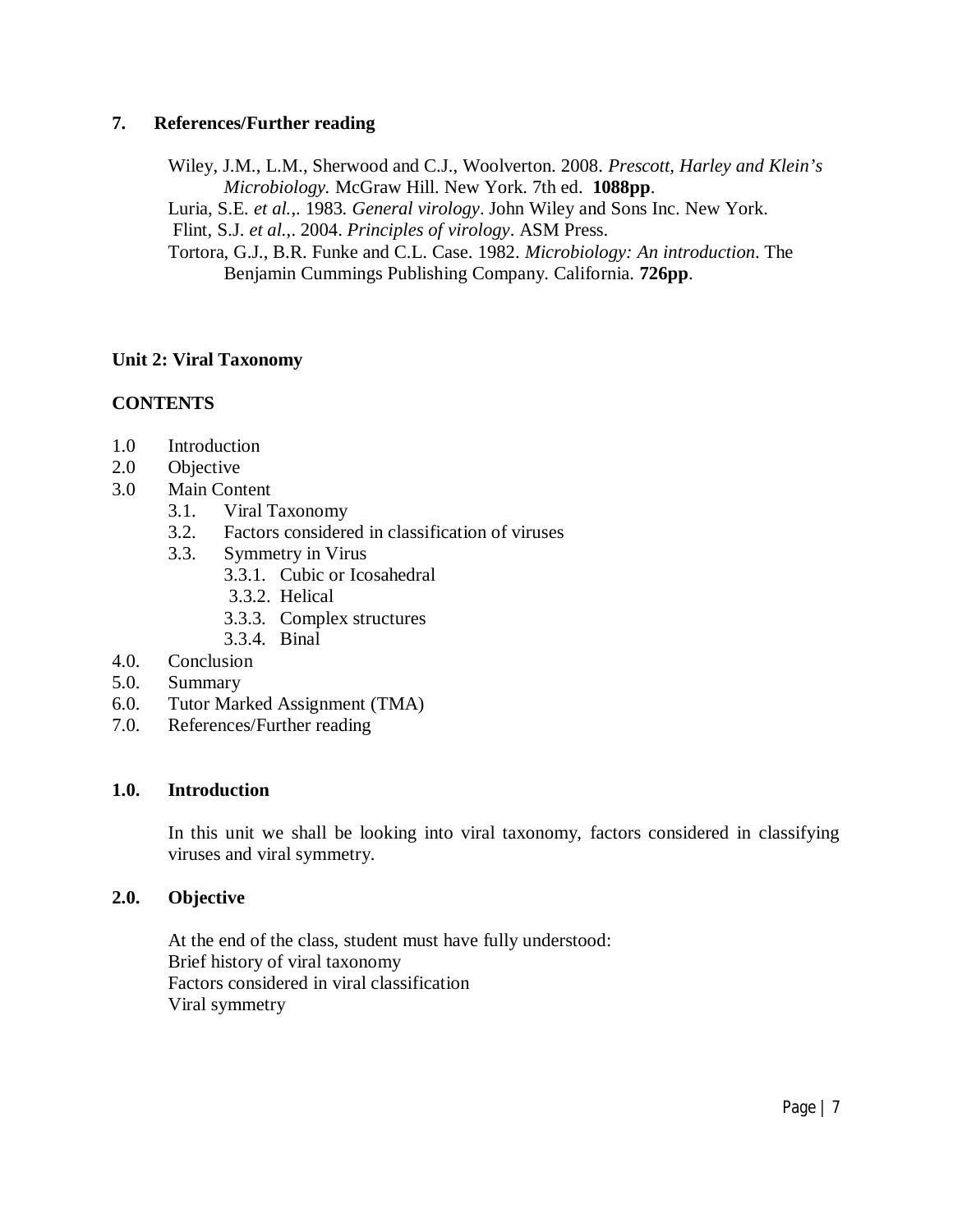### **3.0. Main content**

#### 3.1. Viral Taxonomy

Several thousands of virus have being classified and have been found in all major groups of organisms from prokaryotes to eukaryotes. There are over 2000 descriptions on virus infection bacteria alone. Taxonomy is the science of classification, very dynamic and substitution and subject to change on the basis of available data. Significant development in the classification of viruses is documented in the reports of the International Committee on Nomenclature of Viruses (ICNV). The reports of 1971, 1976 and 1979 dealt with human, low animal, insect and bacteria viruses. The organization has however been renamed as International Committee on Taxonomy of Viruses (ICTV). The viruses infecting humans and vertebrate animals of importance to man are most of the virus group recognized. Many of these have now being placed in families, genera and species.

In viral taxonomy, the family name ends with the suffix "VIRIDAE", the subfamily name with d suffix "VIRINAE" and the genus name with the suffix "VIRUS".

3.2. Factors considered in classification of viruses

Viruses are classified into families on the basis of various factors stated below:

- The type of nucleic acid: a virus contains either RNA or DNA. The nature of the nucleic acid, single or double stranded is important as a strategy during replication.
- The size and morphology of viruses, type of virion symmetry, number of capsomers, presence or absence of an envelope.
- Presence of specific enzymes, particularly DNA and RNA polymerases concerned with genome replication.
- Susceptibility to physical and chemical agents such as ether.
- Immunologic properties.
- Natural methods of transmission.
- Host, tissue and cell tropism.
- Pathology and inclusion body formation.
- Symptomatology: This is the oldest form of viral replication and offers certain conveniences to clinicians but not satisfactory enough for virologist because the same virus may appear in several groups if it causes more than one disease.
- Sigla formation: Abbreviation from two or more names are joined together to form one name, part of the name could be derived from the type of genome and organ affected. Examples are shown below
	- a. PAPOVA PA meaning Papilloma PO meaning Polyoma VA meaning Vacuolating agent b. PICORNA PICO meaning Small virus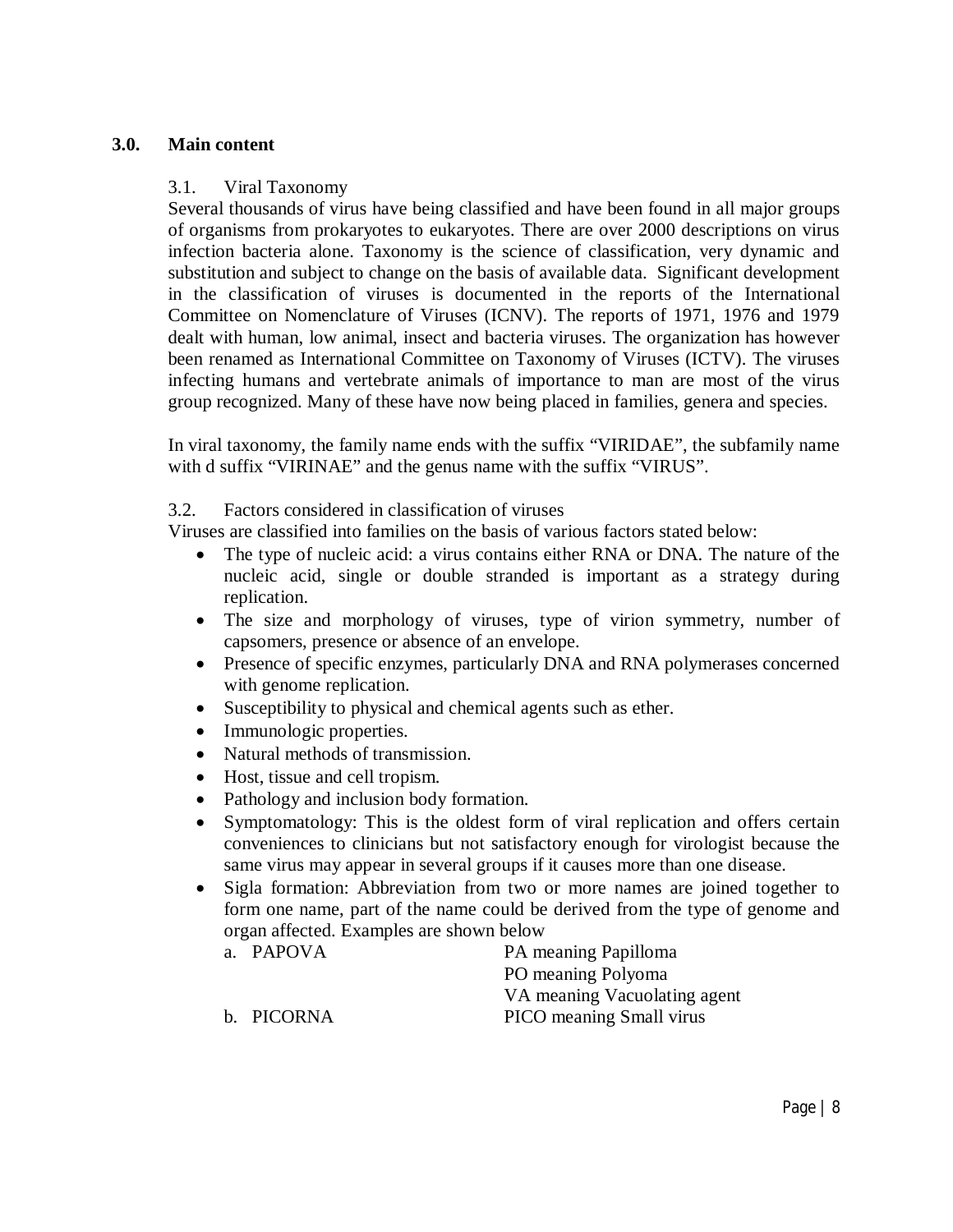#### RNA meaning RNA-virus

#### 3.3. Symmetry in Virus

The use of electron microscope and x-ray diffraction techniques have made and possible to resolve the differences in the basic morphology of viruses. Heavy metal stains e.g. potassium phosphotungstate is used in emphasizing the viral surface structure. The heavy metal permeates the virus particle like a cloud and brings out the surface structure of the viruses by virtue of negative staining. There are three basic symmetry in viral morphology.

# 3.3.1. Cubic or Icosahedral

All cubic symmetry observed with animal viruses to date is of the icosahedral structure. Icosahedron has 20 face (each an equilateral triangle), 12 vertices and 5 fpold, 3-fold, 2-fold axes of rotational symmetry, the overall shape of viruses having icosahedral capsid symmetry is described as spherical.

Structure of an icosahedral virus



# 3.3.2. Helical

The capsid is spiral in shape and surrounds a spiral shaped core of nucleic acid. All known examples of animal viruses with helical symmetry contain RNA genome with the exemption of rhabdoviruses. An example is the Tobacco mosaic virus (TMV).

Structure of a helical virus

a. A naked helical virus b. An enveloped helical virus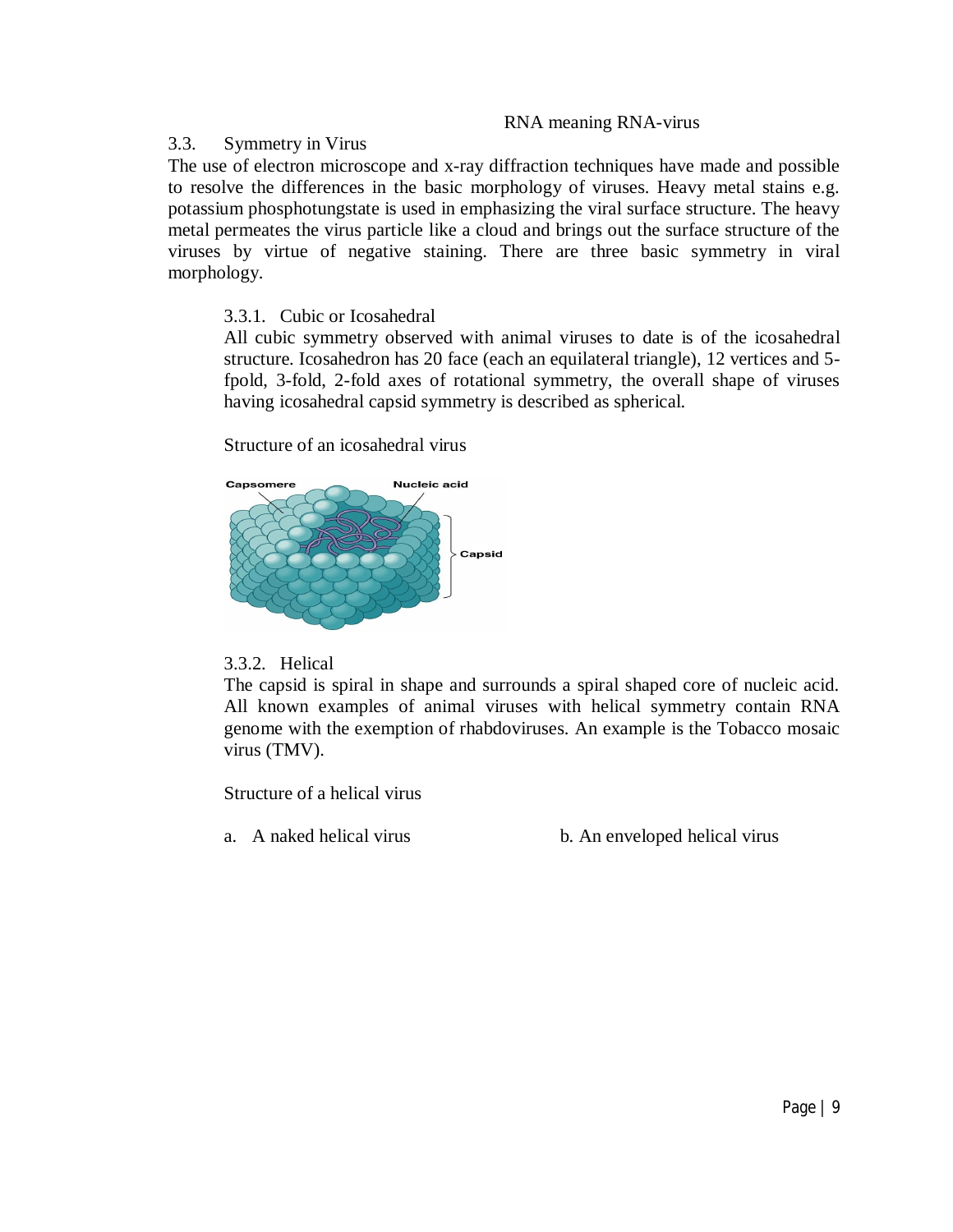

#### 3.3.3. Complex structures

These are the symmetry that is neither icosahedral nor helical in nature. A good example is the pox virus whose symmetry simply described as brick-shaped with ridges on the external surface and a core and lateral bodies.

#### 3.3.4. Binal

It consists of both cubical and helical symmetry e.g. T-even coliphage, a bacteriophage.

Structure of T-even bacteriophage



# **4.0 Conclusion**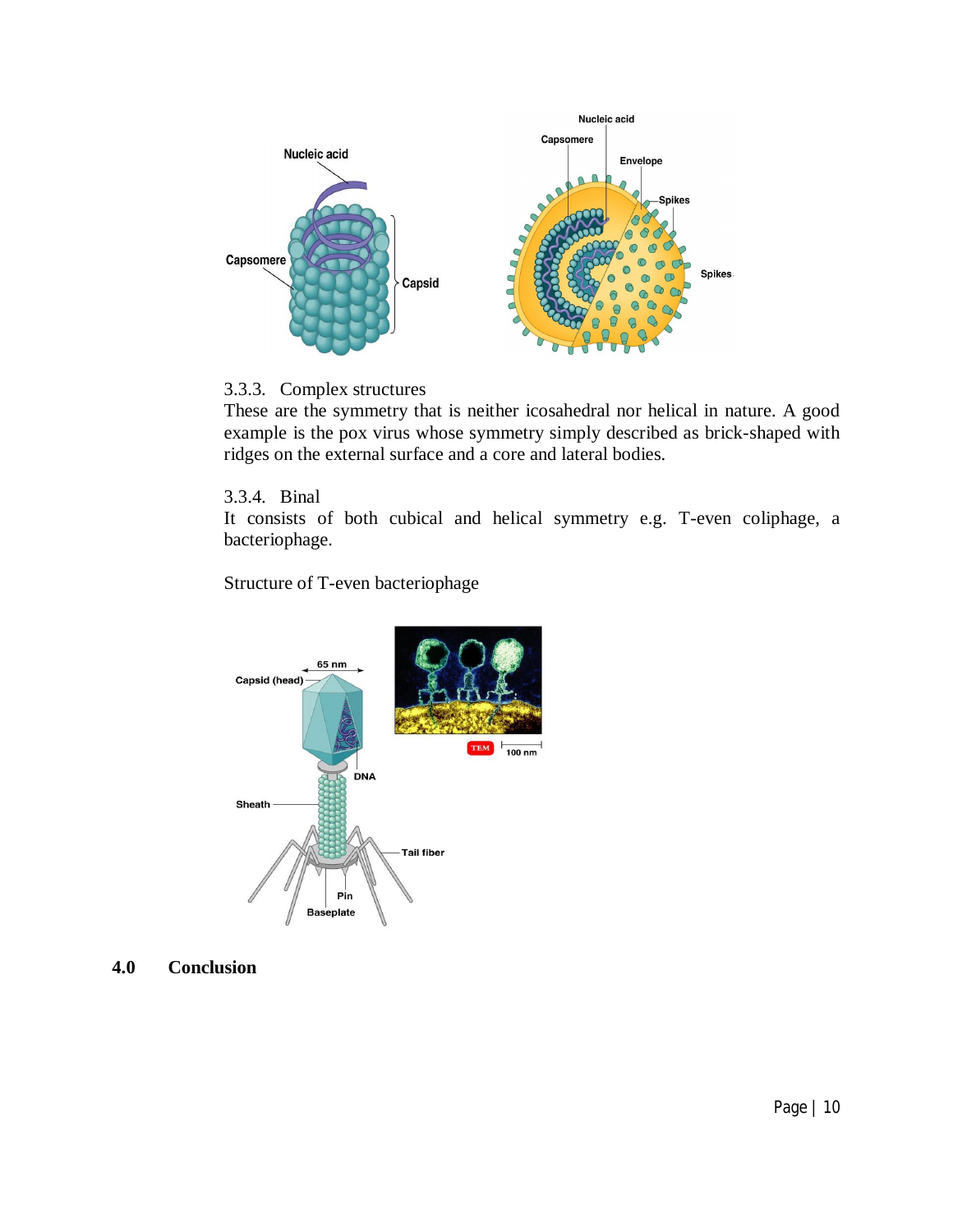Viruses are classified based on a number of factors such as type of nucleic acid, immunologic response, shape of viral genome amongst a wide range of factors. Viral symmetry can either be icosahedra, helical, complex or binal.

# **5.0. Summary**

- Classification of viruses is documented in the reports of the International Committee on Nomenclature of Viruses (ICNV) now International Committee on Taxonomy of Viruses (ICTV)
- $\triangleright$  Several factors are considered in classifying viruses such as shape of viral genome, sensitivity of the virus to organic solvents, type of nucleic acid, symptomatology amongst a host of others.
- $\triangleright$  Viral symmetry can either be icosahedral, helical, complex or binal.

# **6.0 Tutor Marked Assignment (TMA)**

a. An RNA virus contains the following sequence: A U C C C G A A U, What will be the sequence on the complementary strand in its cDNA. b. Difference between DNA and RNA viral genomes

# **7.0 References/Further reading**

Wiley, J.M., L.M., Sherwood and C.J., Woolverton. 2008. *Prescott, Harley and Klein's Microbiology.* McGraw Hill. New York. 7th ed. **1088pp**.

Luria, S.E*. et al.*,. 1983. *General virology*. John Wiley and Sons Inc. New York.

Flint, S.J. *et al.*,. 2004. *Principles of virology*. ASM Press.

Tortora, G.J., B.R. Funke and C.L. Case. 1982. *Microbiology: An introduction*. The Benjamin Cummings Publishing Company. California. **726pp**.

# **Unit 3: Classification of DNA viruses**

# **CONTENTS**

- 1.0 Introduction
- 2.0 Objective
- 3.0 Main content
	- 3.1. Parvoviridae
	- 3.2. Papoviridae
	- 3.3. Adenoviridae
	- 3.4. Herpesviridae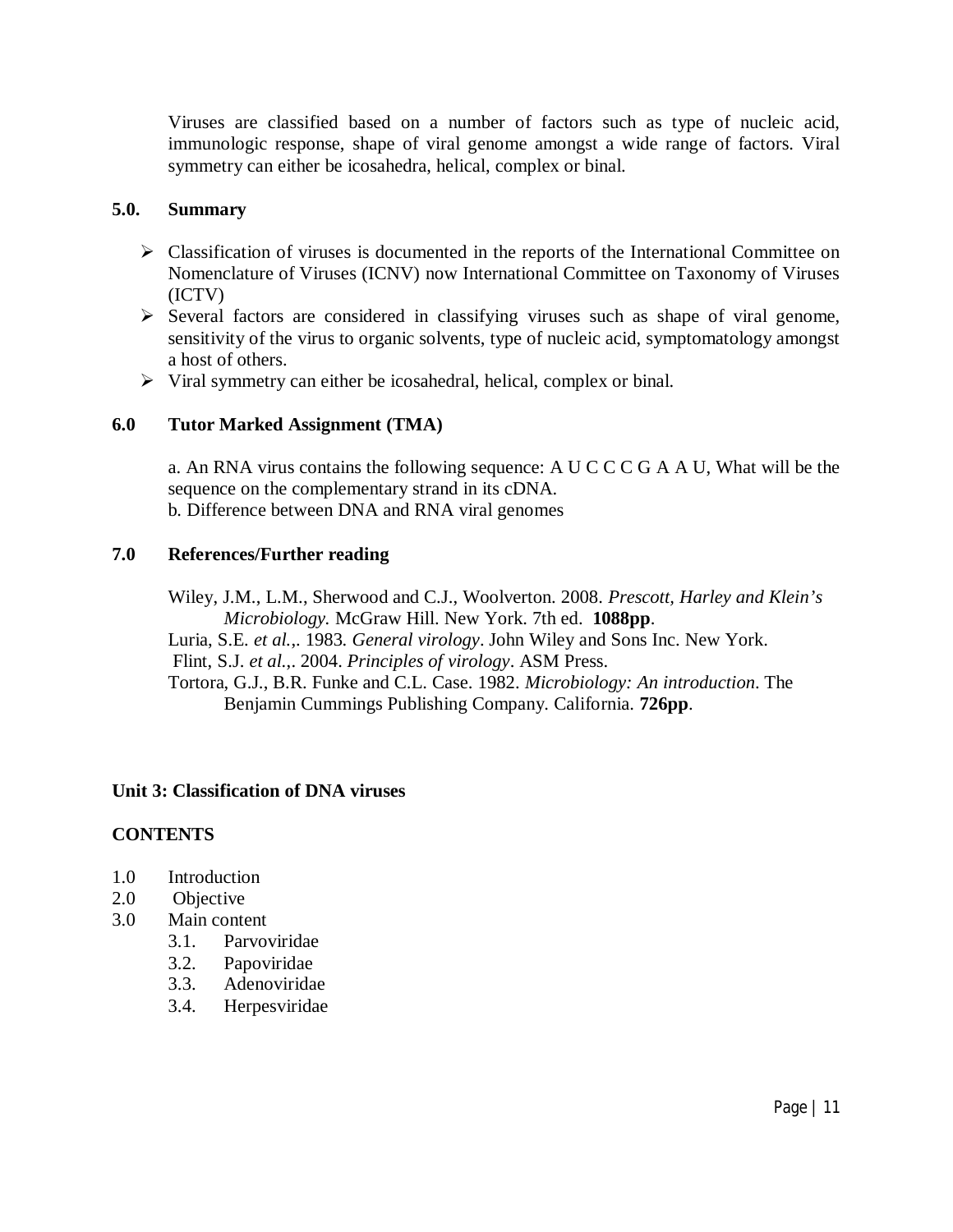- 3.5. Poxviridae
- 3.6. Hepadnaviridae
- 4.0 Conclusion
- 5.0. Summary
- 6.0 Tutor Marked Assignment (TMA)
- 7.0 References/Further reading

# **1.0 Introduction**

We shall be considering the classification of viruses based on the type of nucleic acids in their genome. In this unit we shall look into the various classes of DNA viruses.

# **2.0 Objective**

At the end of the class, student must be familiar and have understood the different classes and characteristics of DNA viruses.

# **3.0 Main content**

# 3.1. Parvoviridae

They are very small DNA viruses with particle size of about 18-22nm in diameter with icosahedral symmetry of 32 capsomers. They are non-enveloped with single stranded DNA (ssDNA) of molecular weight (MW) of  $1.5{\text -}2.0 \times 10^6$ , G+C content of 41-53%. The physicochemical properties of the virion includes MW of  $5.5 = 6.2 \times 10^6$ ;  $S_{20W} = 110-122$ ; buoyant density of 1.39-1.42g/dm<sup>3</sup> in cesium chloride (CsCl). The mature virion/particle is stable in the presence of lipid solvent, pH of 3.9 and in most species at  $56^{\circ}$ Cfor at least 60min.

The virion contains 3 polypeptides, MW of 60-90  $\times$  10<sup>3</sup> and could be demonstrated in the genera parvovirus and dependovirus. Densoviruses have 4 structural polypeptides. Viral replication takes place in only actively dividing cells while capsid assembly takes in the nucleus of the infected cells. Members of this group are parvovirus group (Parvovirus), Dependovirus (adeno-associated virus group) and insect parvovirus group (Densovirus). Members of the Dependovirus group require a "helper virus" (adenoviruses and herpesviruses) co-infection for efficient replication. Parvovirus replicates autonomously and preferentially encapsulates negatively sensed ssDNA. In the genera Dependovirus and Densovirus, the complementary +ve and –ve strands are encapsulated with about the same frequency.

3.2. Papoviridae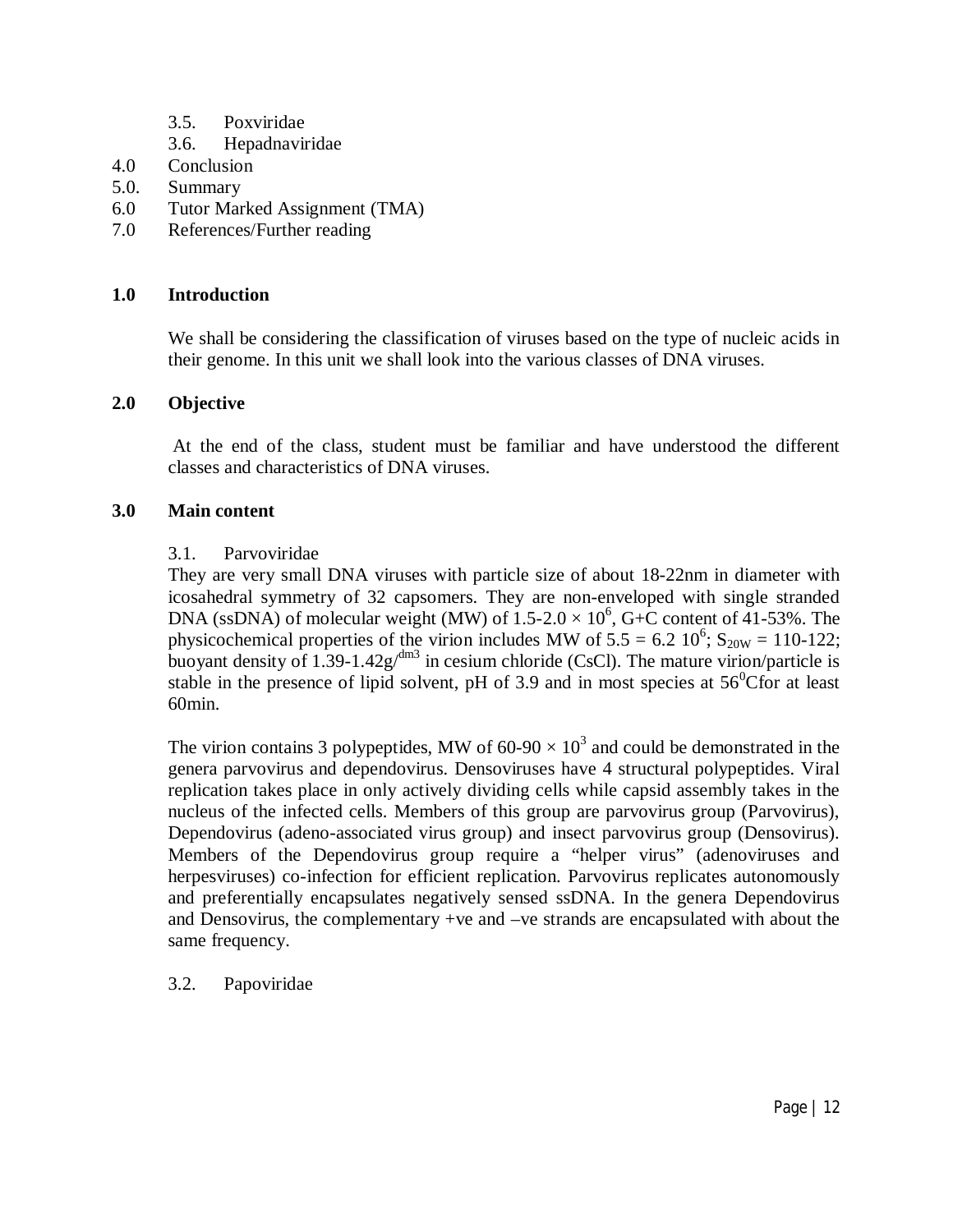The name is derived from the sigla 'PA'= papilloma; PO = polyoma and  $VA =$ vacuolating agent (SV40). Members of this family are the genera polyomavirus and papillomavirus. Vrions are small in size of about 40-55nm in diameter, heat stable, ether and acid resistant. They have an icosahedral symmetry with 72 capsomers in skew arrangement, though filamentous forms occur.

The virus particle is non-enveloped containing a molecule of circular double stranded DNA (dsDNA) with molecular weight of  $3-5 \times 106$ , G+C content= 40-50%. About 6-9 polypeptides are found in the, MW of  $3.82 \times 102$ . Infections by these viruses are airborne but some forms of human papilloma virus are sexually transmitted. These agents have a slow cycle, stimulate cell DNA synthesis and replicate in the. They produce late and chronic infections in their natural host and all can induce tumors in some animal species.

# 3.3. Adenoviridae

Adenoviruses were first isolated from human adenoid tissue. Members of this family are the genera

- Mammalian Adenoviruses (Mastadenovirus), the prefix 'Mast' is derived from the Greek word 'Mastos', meaning 'breast'.
- Avian Adenovirus

Adenoviruses are non-enveloped isometric particles with icosahedral symmetry of about 70-90nm in diameter with 252 capsomers, 8-9nm in diameter. Twelve vertex capsomers (penton bases) carry one or two filamentous projections, 240 non-vertex (hexons) capsomers are different from penton bass and fibres. These fibres are glycoprotein nature. The physicochemical properties of adventure are:  $MW = 170 \times 10^6$  buoyant c1i density in  $CsCI = 1.32 - 1.35g/cm<sup>3</sup>$ . The virion is stable on storage in frozen state, and not inactivated by lipid solvent. The Nucleic acid is a single linear molecule of DNA ct MW 20 - 25 x 106 for viruses isolated from mammalian (M) - Species OR 30 x  $10^6$  from avian (A) Species. A viral coded terminal protein is covalently linked to each 5i end. The sequence of the human adenovirus 2 genome is 35,937 hp and contains an inverted terminal Repetition (ITR) of 103bp. ITR's of 50-200bp's are found in all virus sequenced.  $G + C$  content varies from 48 - 61 % (mastadenoviruses) and 54 -55 % for aviadenoviruses.

At least 10 polypeptides with MW's of  $5 - 121$ ) x  $10<sup>3</sup>$  are found in the M-Species. At least 41 types infect humans, especially in mucous membrane, and some types can persist in lymphoid tissue. Some adenoviruses cause acute respiratory diseases, phyaryngitis and conjunctivitis. Some human adenoviruses can induce tumors in new horn hamsters. There are many serotypes that infect animals. Characteristic Cytopathic effect (CPE) without lysis occurs during multiplication in cell culture. After attachment of infectious particle to cell receptocytes by the glycoproteins, the virus gain entry into cell by endocytosis.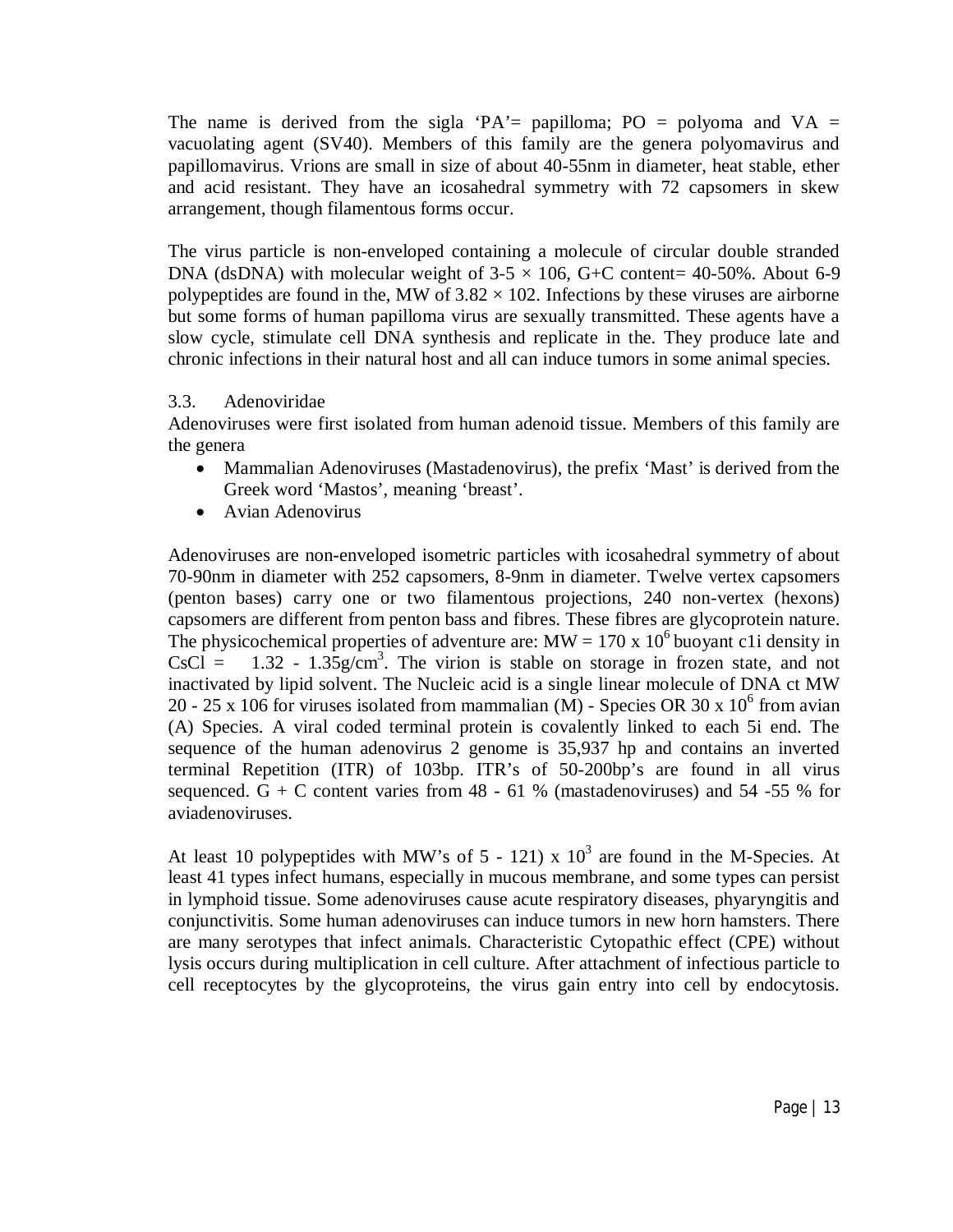Transcription, DNA replication, DNA replication, and virus assembly takes place in the cell nucleus.

Slow viruses are released after cell death. It has been observed that there is intranuclear inclusions, containing DNA, viral antigens and virions paracystailine array or otherwise. Transmission could be by direct, or in direct from throat, faeces, eye or urine, depending on the serotype.

#### 3.4. Herpesviridae

The name was derived from the Greek word "Herpes", "herpetos" meaning creeping, or crawling creature, from the nature of herpes febrilis lesions in infected patients. There are three sub families in this family.

- a. Herpes Simplex Virus group called Alpha Herpesvirinae.
- b. Cytomegalovirus group called Beta Herpesvirinae.
- c. Lymphnproliferative Virus group called Gamma Herpesvirinae

Their host range in variable, from very wide to very narrow e.g. warm and cold blooded vertebrates and in vertebrates. The virion is 120 - 200mim in diameter and consists of 4 structural components. The capsid is  $100 - 110$  nm in diameter, has 162capsomeres arranged as an icosahedron (150 hexameric and 12 pentameric Capsomeres). The capsomeres are hexagonal in cross section with a hole running half way down the long axis. The tegument surrounding the capsid consists of globular material which is frequently asymmetrically distributed and may be variable in amount.

They are enveloped viruses with them envelope being a bilayer membrane surrounding the tegument, and has surface projections. The core consists of a fibrillar spool on which the nucleic acid (DNA) is wrapped. The ends of the fibers are anchored to the underside of the capsid shell. Tie intact envelope is impermeable to negative stain.

The physicochemical properties of the viron are: MW is  $> 1000 \times 10^6$ , buoyant density in  $CsCl = 1.20 - 1.29g/cm<sup>3</sup>$ . Herpesviruses contain one molecule of ds DNA,  $120 - 220kbp$ with G + C content of 35-75%. They contain more than 20 structural proteins,  $MW =$ 12000 to > 222,000. The lipid content is located in the viron envelope and probably variable. The carbohydrates are the glycoproteins in the envelope which also contain an FC-receptor. The viral DNA is transcribed in the nucleus with the mRNA being translated in the cytoplasm. The ability to infect cells building through the inner lamella of the nuclear membrane is particles are released by transport to the cell surface through modified endoplasmic reticulum (ER) in structures bounded by cytoplasmic membranes.

Herpesviridae are transmitted by contact between moist mucosal surfaces, transplacentally, intrapartum, breastmilk, transfusions, airborne or waterborne. Herpesviruses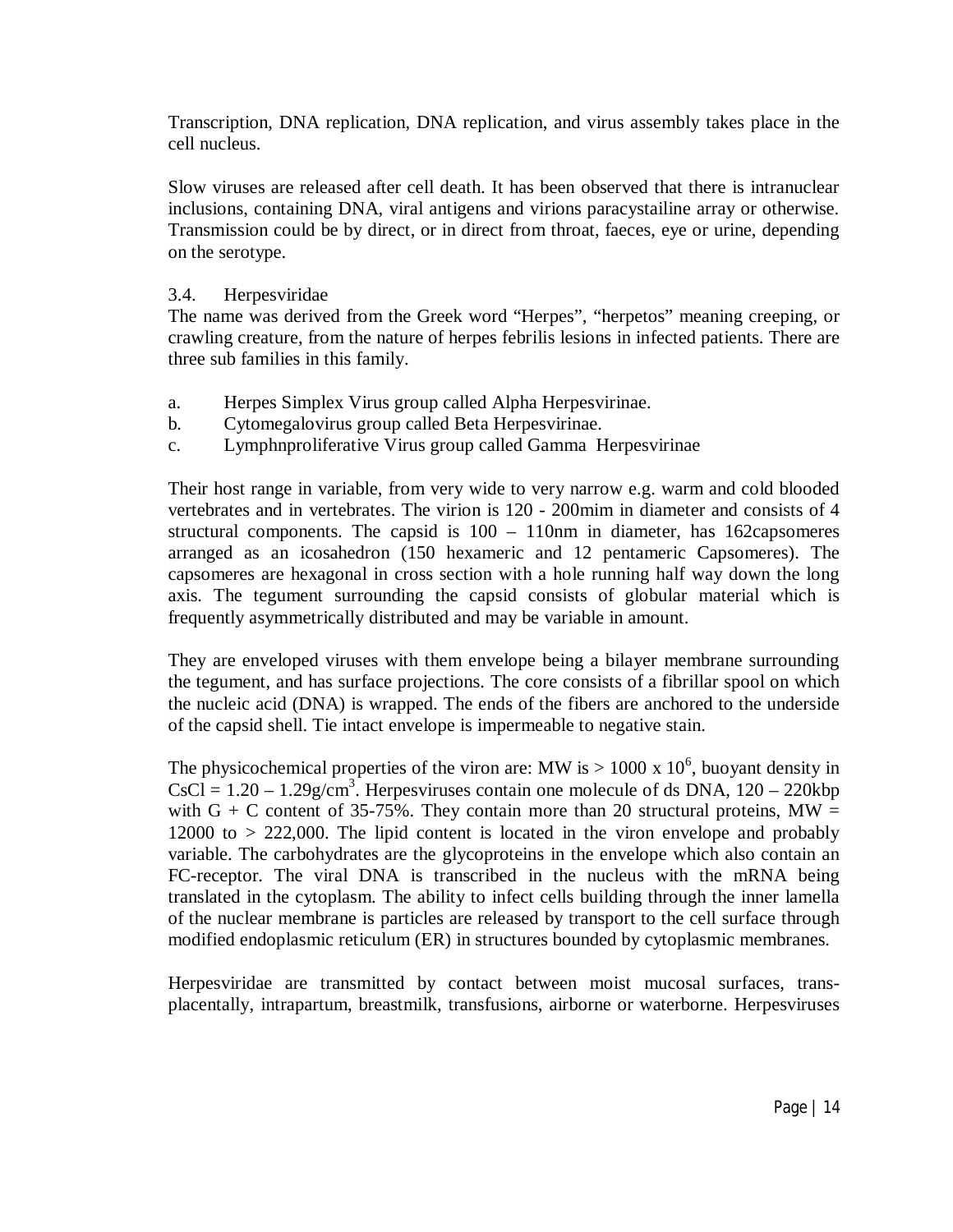may remain latent in their primary hosts for the lifetime of those of those hosts, usually in ganglial or lymphoblastoid cells. Human Herpesviruses include herpes simpler types 1  $\&$ 2 (oral & genital lesions), Varicella - Zooster Virus (shingles & Chicken pox), cytomegalovirus (CMV), and Epstein-Barr virus (infectious mononucleosis and association with human neoplasm).

### 3.5. Poxviridae

The name was derived from the old English Poc, Pocc-, (Plural of pock) meaning Pustule or Ulcer as one of the symptoms shown on infected individuals. They are large, somewhat pleomorphic, brick-shaped or ovoid virion, 230-450nm x 140-260nm, with external coat containing lipid and tubular or globular protein structures, enclosing one or two lateral bodies and a core, which contains the genome. They are enveloped viruses with some being ether resistant and some other member ether sensitive. The nucleic acid is a single molecule of ds DNA, 130 - 375 kbp with variable G+C contents. In vertebrate poxviruses, the  $G + C = 35-64\%$  while it is 20% in the entmo poxviruses. More than 100 polypeptides are detected in the virion of poxviruses. The virion core contains several enzymes concerned with transcription, and modifications of nucleic acids and proteins. The lipid content of the virion is about it 4%by, weigh it (e.g. in Vaccinia virus) while the carbohydrate is about 3% by weight. They replicate in the cytoplasm producing type B reactive occurs both with and between genera of vertebrate poxviruses. They are transmitted by Airborne, contact, formites, and mechanically by arthropods. The family poxviridae is made up of 2 sub-families:

### Poxviruses of vertebrates (CHORDOPOX VIRINAE)

The word 'chordo' is from the word Chordate. The genera in this subfamily are

| (a) | Orthopox virus                              | Ortho - front the Greek word 'Orthos' meaning straight, |
|-----|---------------------------------------------|---------------------------------------------------------|
|     |                                             | correct.                                                |
| (h) | $\mathbf{D}_{\alpha}$ $\mathbf{D}_{\alpha}$ | $\mathbf{p}_{\alpha r\alpha}$ means thy side of         |

- (b) Para Poxvirus Para means 'by side of'
- (c) Avipox Virus Avi means Ave) front Latin word "AVIS"<br>
(d) Capripox Virus Capri from Latin word "Ceper" means Goa
- (d) Capripox Virus Capri from Latin word "Ceper' means Goat
- (e) Leporipoxvirus Lepori from Latin word "Lepus, leporis" means Hare
- (f) Suipox Virus Sui from Latin word 'sus' means Swine
- (g) Molluscscipox Virus Mollusci from Latin word Molluscum means Cam or snail
- (h) Yatapox Virus 'Yata' derived from the sigla Yaba poxvirus and Tanapox Virus

#### Entomopoxvirinae

Pox viruses infecting insects. "Entomo" was derived from Greek word 'Entomon meaning insect. This subfamily contains probably 3 genera namely: Entomopoxviruis A, B and C.

#### 3.6. Hepadnaviridae

The name was derived from the sigla 'HEPA' because of its affinity for liver cells .i.e. heap tropism, DNA meaning the type of genome i.e. deoxyribonucleic acid (DNA). They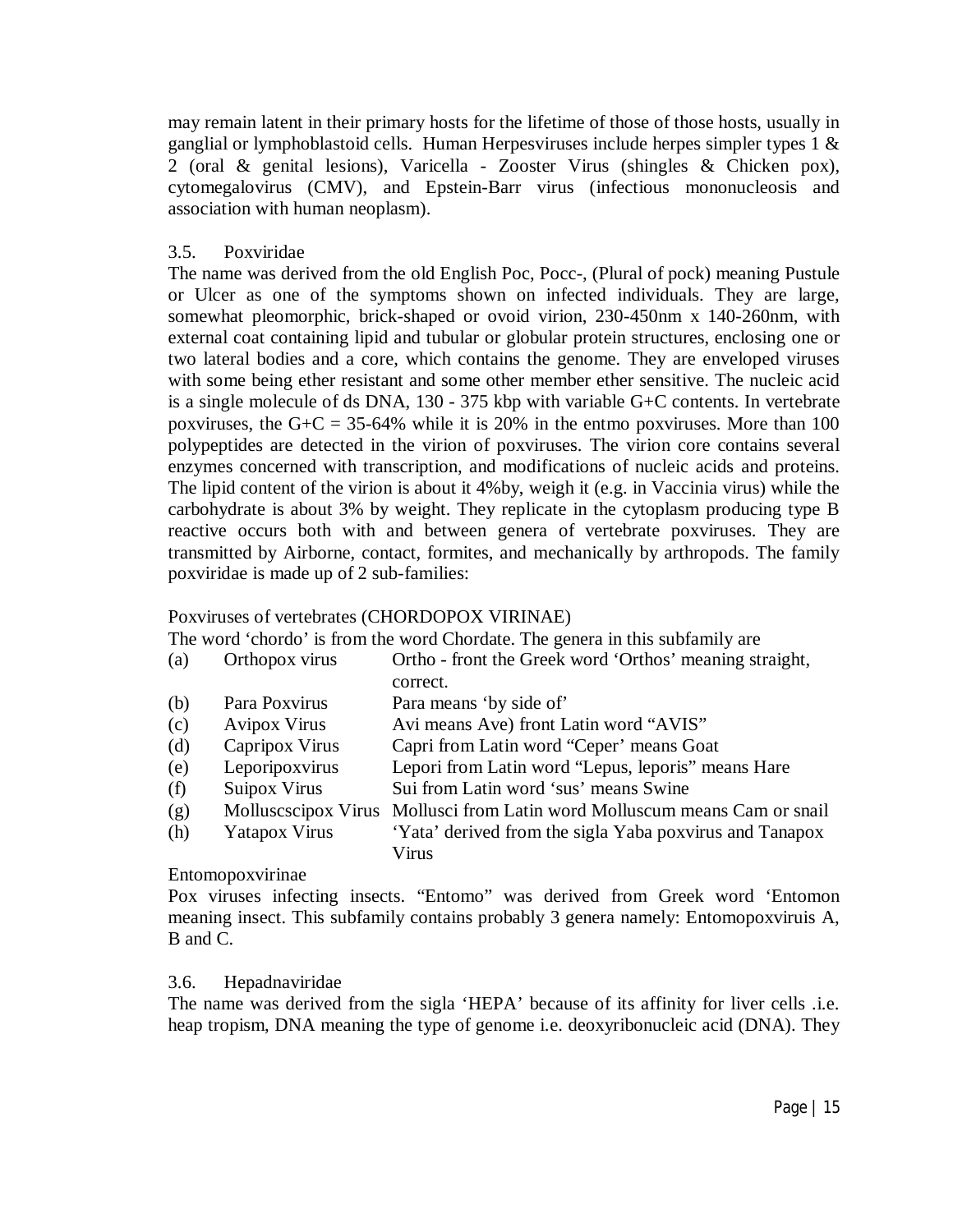are spherical in shape, 40-4nm in diameter, with no surface projections. They of which is 7nm in diameter and detergent sensitive. The Nucleocapsid (icosahedral) is made up of 180 capsomeres arranged with  $T = 3$  symmetry made up of one major, polypeptide species. The virion envelope is antigenically similar to the nucleic acid - free 22nm lipoprotein particles (HBs Ag) that occur naturally n the sera of infected patients.

The physicochemical properties are  $S = 280$ ; buoyant density in CsCl = 1.24 - 1.26 g/crn3, (surface antigen particles without core  $= 1.1.8$ g/cm. The virus is unstable in acid pH; infectivity is retained for 6 months at 30-32°C or 1.0 hours at60°C.

The nucleic acid is a single circular molecule of partially ds and partially ssDNA with molecular weight of 1.6- 106,  $S2 = 155$ ; G+C content is 48%. One strand (negative sense, complementary to mRNA) is full length (3.02 - 3.32kb) and the other varies in length from 1.7 - 2.8kb. Length of clone DNA (fully double stranded) =  $3.2$  kbp. The virion coat is composed of following virus -coded proteins: S-proteins (P24, 0P27), M-proteins (GP33, GP36) L-proteins (P39, GP42). The virion core is composed of one major protein with molecular weight it of  $22x 10^3$ . Lipid has been demonstrated in the HBs Ag (22nm). The N-terminus of the L-proteins is myristoylated. The virions are probably derived from the ER. Carbohydrates have also been demonstrated in the 22nm HBs Ag particle and virions as N-linked glycans. HBsAg, HBcAg, HBeAg are the antigens. However, the Sproteins are sufficient to simulate protective immunity.

The two genera in this family are: Orthohepadnavirus (i.e. Hepatitis - B virus group) and Avihepadnavirus (i.e. Duck hepatitis B Virus group).

#### **4.0 Conclusion**

DNA viruses contain DNA genome and infect mostly animal host. There are 6 major families as discussed in the lesson

#### **5.0 Summary**

- $\triangleright$  DNA viruses contain double stranded helix in their genomes
- $\triangleright$  They infect mostly animal cells
- $\triangleright$  They are pathogenic to man and other vertebrates

#### **6.0 Tutor Marked Assignment (TMA)**

a. List five families of RNA viruses important to man.

b. In a tabular form, list 10 medically important viruses and infection caused by each virus.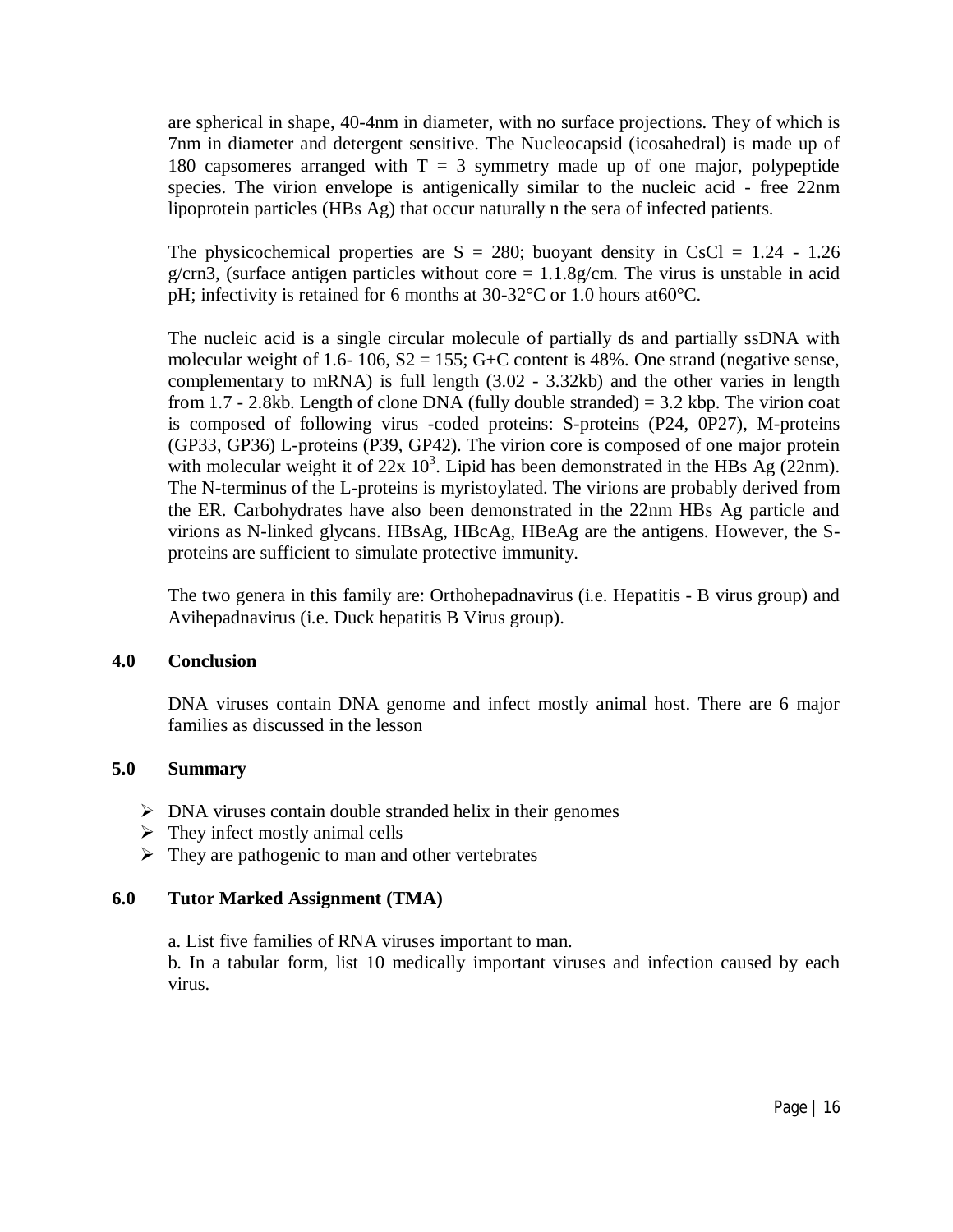### **7.0 References/Further reading**

Wiley, J.M., L.M., Sherwood and C.J., Woolverton. 2008. *Prescott, Harley and Klein's Microbiology.* McGraw Hill. New York. 7th ed. **1088pp**. Luria, S.E*. et al.*,. 1983. *General virology*. John Wiley and Sons Inc. New York. Flint, S.J. *et al.*,. 2004. *Principles of virology*. ASM Press. Tortora, G.J., B.R. Funke and C.L. Case. 1982. *Microbiology: An introduction*. The Benjamin Cummings Publishing Company. California. **726pp**.

# **Unit 4: Classification of RNA viruses**

# **CONTENTS**

- 1.0 Introduction
- 2.0 Objective
- 3.0 Main content
	- 3.1. Picornaviridae
	- 3.2. Calciviridae
	- 3.3. Reoviridae
	- 3.4. Arboviridae
	- 3.5. Toagaviridae
	- 3.6. Flaviviridae
	- 3.7. Arenaviridae
	- 3.8. Coronaviridae
- 4.0 Conclusion.
- 5.0 Summary
- 6.0 Tutor Marked Assignment (TMA)
- 7.0 References/Further reading

# **1.0 Introduction**

In this unit, we shall continue our study on viral classification by looking into eight RNA viruses.

#### **2.0 Objective**

At the end of the class, student must be familiar and have understood the different classes and characteristics of RNA viruses.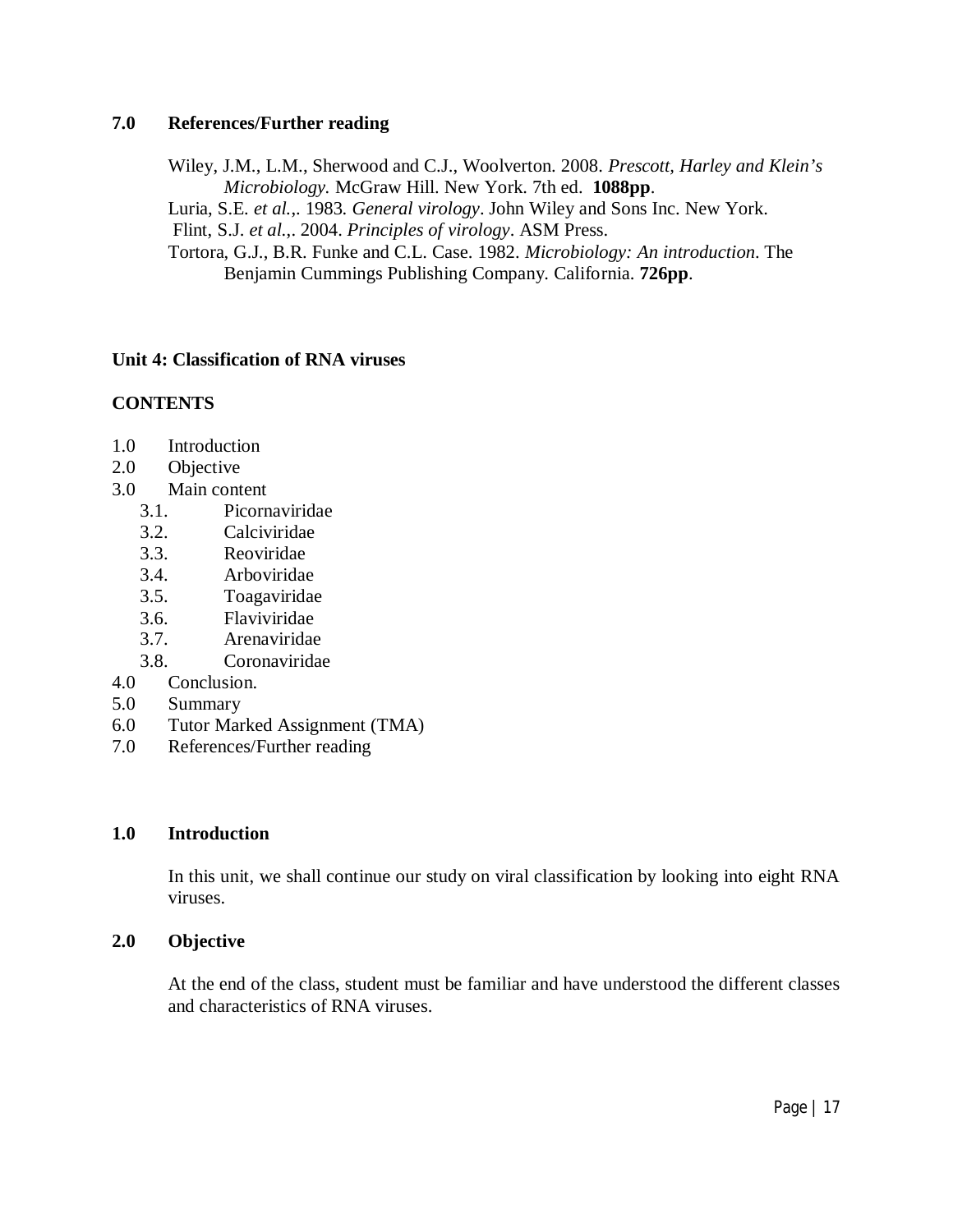#### 3.1. Picornaviridae

The name is derived as Time word 'PICO" is prefix meaning (micro or small). RNA is the sigla fro Ribonucleic Acid). The family consists of five genera:

- (a) EnteroVirtis Entero Virus group (i.e. found in the intestine) e.g.
	- Poliovirus
- (b) Hepatovirims Hepatitis A virus group (affinity for liver)
- (c) Cardiovirus EMC Virus group (affecting the heart).
- (d) Rhinovirus Common cold virus group (affecting time Nose)
- (e) Aphthovirus Foot & Mouth disease virus group (causing vesicles in the mouth)

The virions in this family are Icosahedral  $(T = 1)$  with no envelope. The core consist of RNA and a small protein 313VPg covalently linked to its 5-end. The electron micrograph (EM) reveals almost a featureless surface with no projections. Hydrated native particles are 30nm it (from 22-30nm. The virion MW =  $8-\frac{9}{3} \times 10^6$ :  $S_{20w} = 140$  – 165: buoyant density in CsCl =  $1.33-1.45$ g/cm<sup>3</sup> depending mainly on genus. Some species are unstable below pH6, many are less stable at low tonic strength than at high. They are insensitive to ether, chloroform, or non-ionic detergents. They are inactivated by tight when grown with or in the presence of dyes such as natural red and proflavin.

The Nucleic acid is a molecule of infectious positively sensed ssRNA of MW:  $2.4 - 2.7$  x 10<sup>6</sup>. A poly A tract, heterogeneous in length is transcribed onto the 3'-terminus. A protein VPq (MW=2,400) is linked covalently to the 5-terminus, Capsid of 60 protein submits (Protomers) each consisting of 4 polypeptides (three of MW=24-41x10 and one of MW=5.5 - 13.5x10) derived by cleavage of a single polyprotein. Protomers vary from 80kDa for aphthovirus to 97 for poliovirus and some may he incompletely cleared. The inner capsid polypeptide 1A (VP4) has a molecule of myristic acid covalently attached to the amino terminal end. Some strains of poliovirus may carry 60 it to molecules each of a sphingosine – like molecules. Native virions are antigenically specific (designated 'N or 'D') but after gently heating are converted to group specificity (designated 'H').

Replication of viral RNA occurs in complexes associated with cytoplasmic membranes apparently via two distinct replicative intermediates (RIs). One complex uses positive strand RNA and the other uses negative strand RNA as template. Functional proteins are mainly produced from a single large (MW=240-250x103) poly protein by post translational cleavage. Coat protein is encoded by the 5'half; VPg, proteases and polymerases or polymerase factors are encoded downstream. Genetic recombination, complementation and phenotypic mixing occur.

Most species in this family are host specific. The group infecting humans are rhinoviruses (more than, 100 serotypes causing common colds) and entervioruses (polio, coxsackie,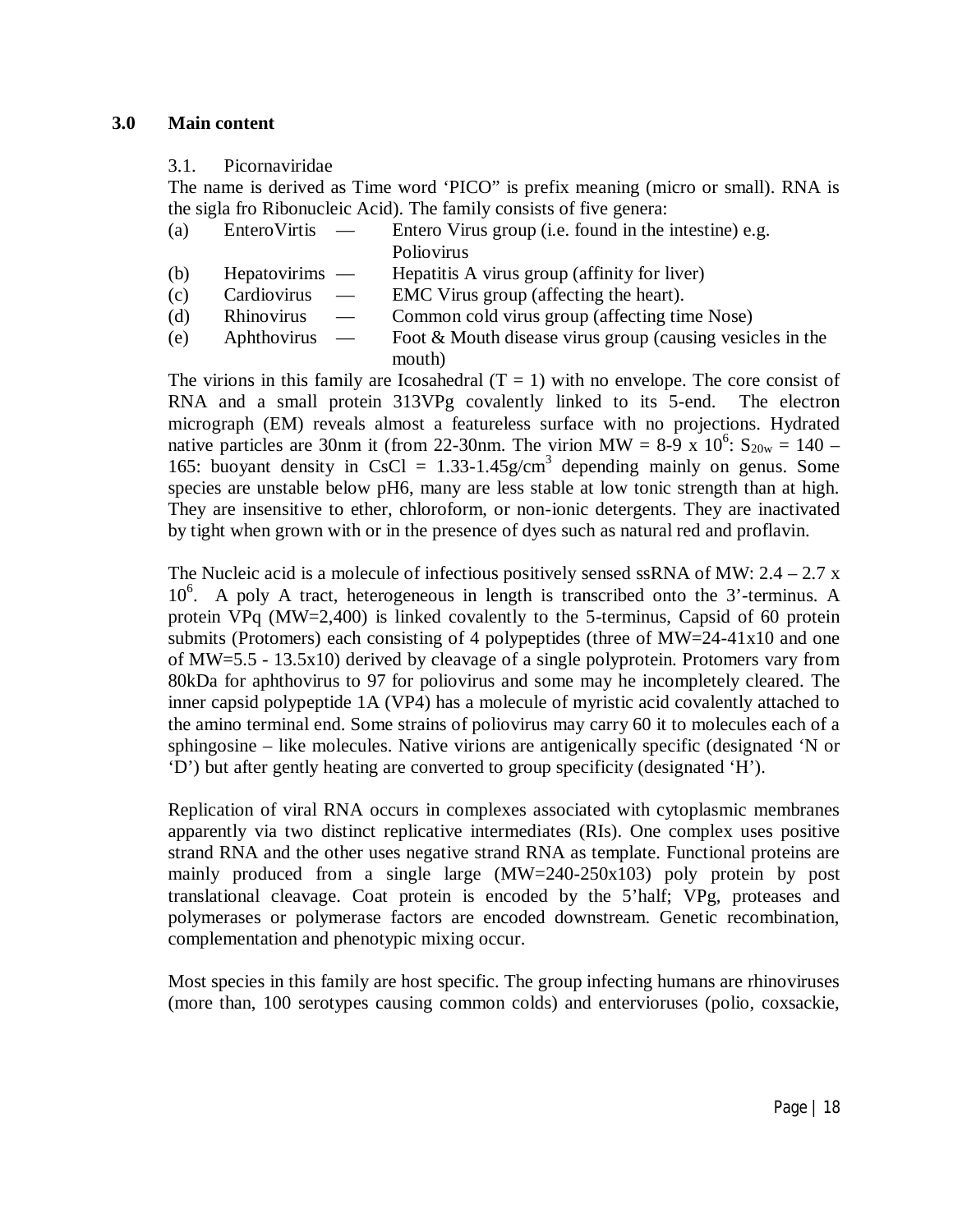and echoviruses). Those infecting animals include foot and mouth disease of cattle and encephalomy-o-carditis of rodents.

### 3.2. Calciviridae

These group of viruses are similar to Picornaviridae but slightly larger (about 35-39nm) in diameter. The genome is a single-stranded positively sensed RNA. They are non enveloped viruses.

# 3.3. Reoviridae

The genera of this family are the reovirus group (i.e. the Orthoreovirus, Orbivirus, Coltivirus, Rotaviris, Aquareovirus); the cytoplasmic polyhedrosis virus group (cypovirus); plant reovirus subgroup 1 (phytoreovirus); plant reovirus subgroup 2 (Fijivirus) and plant reovirus subgroup 3.

The virus is an Icosahedral particles with diameter range of 60-8Onm. One or two outer protein coats and an inner protein coat are present. Transcriptase activity is associated with the core. The Virion Molecular weight is  $120x10$  buoyant density in CsCl = 1.36-1.39 g/cm<sup>3</sup>. They are ether resistant because they are non-enveloped.

The Nucleic acid is I0-12 segmented linear dsRNA with MW of 0.2-3.0 x  $10^6$ . The total  $MW = 12-20x10<sup>6</sup>$  which is about 14-22% by weight of the virus particle. Each RNA segment has one open reading frame (ORE) encoding a protein requiring no further processing. About 6-10 proteins are found in the virus particle,  $M1vVs = 15-155x10^3$ including transcriptase and messenger RNA-capping enzymes. Some of the proteins are glycosylated. Viral replication takes place in the cytoplasm with the presence of viroplasmas in the cytoplasm of infected cells. Genetic recombination occurs very efficiently by genome reassortment.

Reoviruses of human include rotaviruses, which cause infantile gastroenteritis and have distinctive wheel-shaped appearance. Antigenically, similar reoviruses infect many animals. Orbiviruses constitute a distinct subgroup that includes Colorado tick fever virus of humans and other agents that infect plants, insects, and animals (blue-tongue of cattle and sheep).

#### 3.4. Arboviridae

The sigla ARBO is derived from Arthropod ('AR') - Borne ('BO') viruses. An ecologic grouping of viruses with diverse physical and chemical properties. All of these viruses (about 350 in number) have a complex cycle involving arthropods as vector that transmit the viruses to vertebrate hosts by their bite. Virus replication does not seem to harm the infected arthropod. Arboviruses infect humans, mammals, birds, and snakes and use mosquitoes and tick as vectors. Human pathogens include dengue, yellow fever, encephalitis viruses, and others.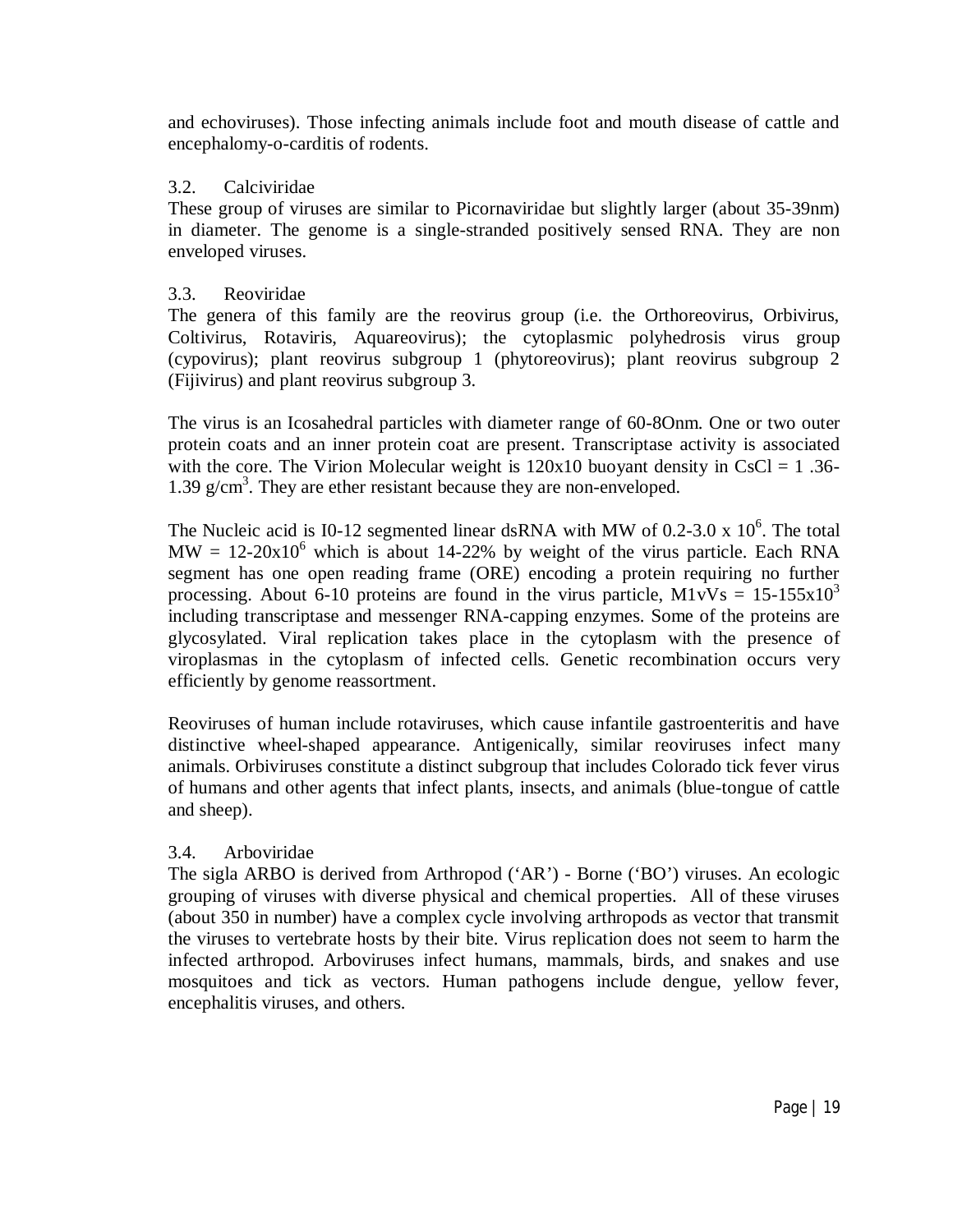#### 3.5. Toagaviridae

The name s derived from the Latin word 'toga' meaning "grown". Cloak" Members of the genera in this family are:

- (a) Alphavirus Arbovirus group A
- (b) Rubivirus Rubella Virus. (Rubi means Reddish)
- (c) Arterivirus Equine arteritris virus.

The virions are spherical, 60-70nrn in diameter, with an envelope tightly applied to a proven or presumed Icosahedral nucleocapsid 35-40nm in diameter. Surface projections are demonstrable in most togaviruses. The virion buoyant density in sucrose is  $1.2$  g/cm<sup>3</sup>,  $S_{20w} = 280$ . The Nucleic acid is a single molecule of positively sensed ssRNA, MW= 4 x  $10<sup>6</sup>$  which is 8-9% by weight of the virus. The genes for non structural proteins are located at the 5' end. The 5' terminus is capped, and the 3' end is poly adehylated, there are two or 3 envelope proteins one or more of which are glycosylated, and a small core protein. Members are antigenically related. The virus specific glycoproteins are inserted in the lipoprotein envelope whose lipids are cell - derived.

Replication is in the cytoplasm amid mature by budding. They infect arthropods as well as a wide range of vertebrates.

3.6. Flaviviridae

The name is derived from 'FLAVI' meaning yet low. The members of the genera of are

- (a) Flavivirus Arhovirus group B e.g. Yellow fever virus
- (b) Pestivirims Mucosal disease virus group.
- (c) Hepatitis C virus group.

The virion is spherical in shape, 40-6-nm in diameter. They are enveloped viruses,  $S_{20w}$  = 140 - 200. The nucleic acid is single molecule of infectious single stranded, positively sensed RNA. The structural and non-structural proteins are derived from the 51 - and 31 terminal sequences respectively. There are two or three membrane-associated problems and a core protein found in the virion. The membrane-associated proteins are inserted in the lipoprotein envelope whose lipids are cell derived.

Replication takes place in the cytoplasm and in association with membrances, and matures into cytoplasmic vesicles. Most members are transmitted by blood-sucking orthropods. Mature virions accumulate within cisternae of the endoplasmic reticulum.

#### 3.7. Arenaviridae

The name 'Arena' is derived from Latin word 'arenosus' meaning 'Sandy' because of the appearance of the viral particles in EM sections. Members of this family are:

(a) Lymphocytic Chroriomenigtis (LCM) i.e. Lassa, Mobala, Mopeia and Ippy virus.

(b) Tacarbe Complex: i.e. Tacaribe, Junin, Macupo, Amapari, Parana, Tamiami, Pichinde, Latino and Flexal virus.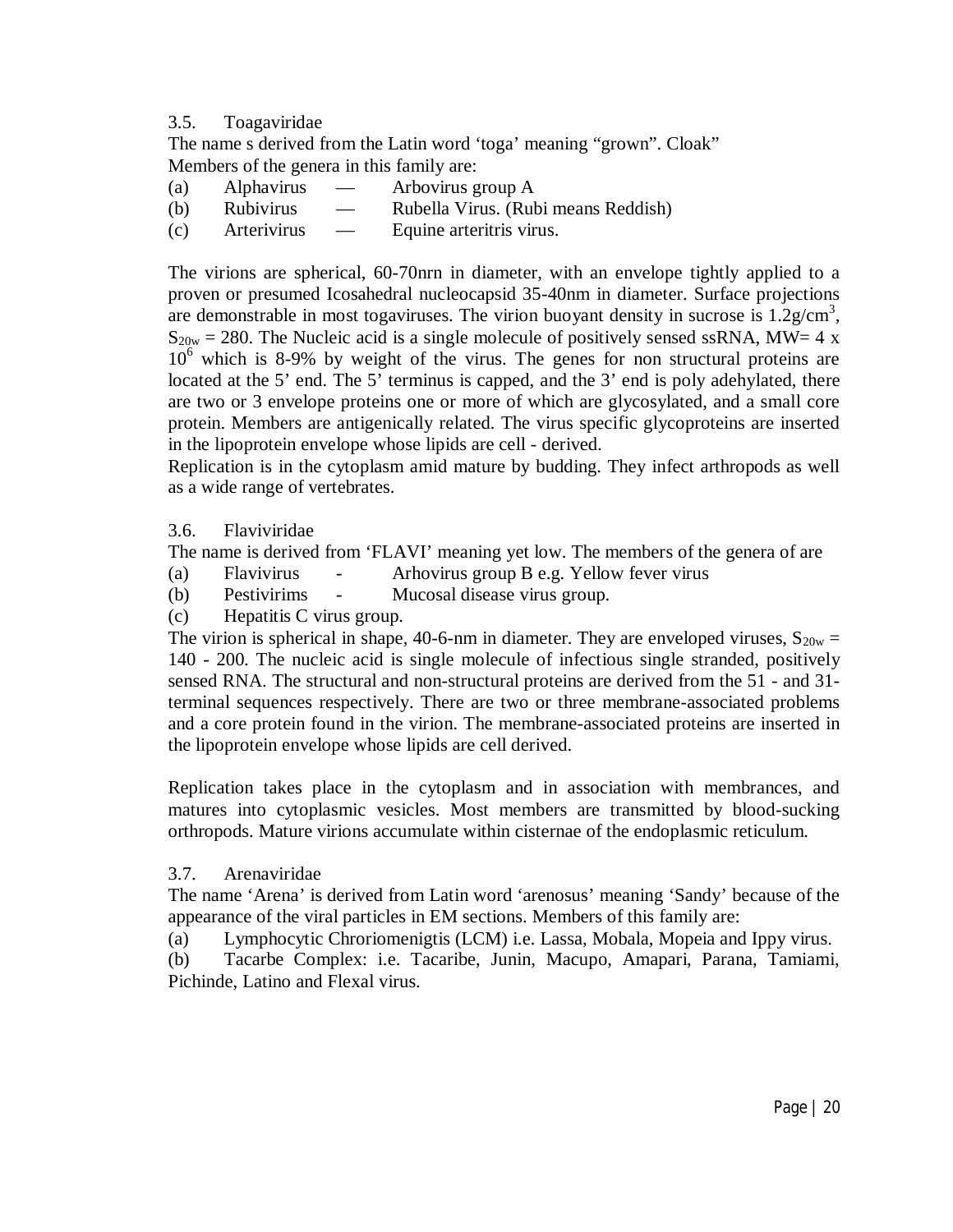They are enveloped viruses; spherical to pleomorphic particles, 50-300nm in diameter (usually 110-130nm). The dense lipid bi-layer envelope has surface projections 10nm long and club-shaped. Varying numbers of ribosome like particles (20-25nin diameter) appear tree within the envelope. Isolated nucleocapsids vary in lengths from 450 1300nm.

The buoyant density in sucrose is 1.17 - 1.18g/cm<sup>3</sup> in CsCI = 1.19-1.20g/cm<sup>3</sup>, in am idotrizoate compounds =  $1.14$ g/cm<sup>3</sup> compounds =  $114$ g, S<sub>20w</sub> = 325-500. The virus is rapidly inactivated below P1-I 5.5 and above PH 5.5, also rapidly inactivated at 56°C and by solvents. They are highly sensitive to UV and gamma radiation. The genome is two virus negative sensed specific ssRNA molecules, L and S (MWs =  $2.2-2.8x10^5$  and  $1.1x10<sup>6</sup>$  respectively, and three RNAs of cell origin, = 28, 18 and 4-6.' The nucleocapsid contain one glycosylated polypeptide (MW=63-72x10) associated with the RNA as part of RNP complex. One glycosylated polypeptide with  $MW=34-44x10^3$  is found in all members of the family and a second glycosylated polypeptide of  $MW=44-72x10^3$  noted II in some but not other members. At least 3 distinct antigenic molecules are known. Antigens on1tlie surface glycoprotein (MW=34-44x10) are involved in virus e neutralization. Most, if not all, arenaviruses probably have limited cell killing potential. Host range varies from animals, mammals and humans.

#### 3.8. Coronaviridae

They have petal-shaped projections arranged in fringe like a solar corona. The name (Prefix "Corona") is derived from the Latin word "Crown" from appearance of surface projections in negatively stained electron micrographs. The members of tile family are Human coronavirus, Mirune hepatitis virus, Porcine I Haemagglutinating encephalomyelitis virus, Porcine transmissible gastroenteritis virus, bovine coronavirus, canine coronavirus, Feline infectious peritonitis virus, Turkey, rat and Rabbit coronavirus. The viral particle is spherical or pleomorphic enveloped particles, 60-220nm in diameter. There are club-shaped surface projections, 12- 24nm in length protruding from the envelope. There is presence of Ribonucleoprotein (RNA) structure seen by negative staining as helix of a 9-13nm or strands of 9nm in diameter. The Buoyant density is  $1.15$ -1.180g/cm<sup>3</sup> in sucrose. They are sensitive to ether, chloroform, and detergents. The envelope spikes (but not haemagglutiuin esterase protein of BCV) are removed by bromelain. The nucleic acid is a molecule of infectious unsegemented positively sensed ssRNA, MW of 9.0-11.0x  $10^6$ . IBV genome is 27kb, MHV=33kb. The genome is adehylated at 3'-terminus but MHV genomic RNA is known to be capped at 5'-end. About 3 or 4 proteins are found in all coronaviruses.

(1) The spike(S) protein, MW =  $170-220x10^3$ . This could be cleaved into two subunits: N-terminal (S1) and C-terminal (S2).

(2) The membrane (M) protein, MW of main species is  $23-29x10^3$ .

(3) The Nucleocapsid (N) protein. MW 47-60x  $10^3$  and it is phosphorylated and associated with INA.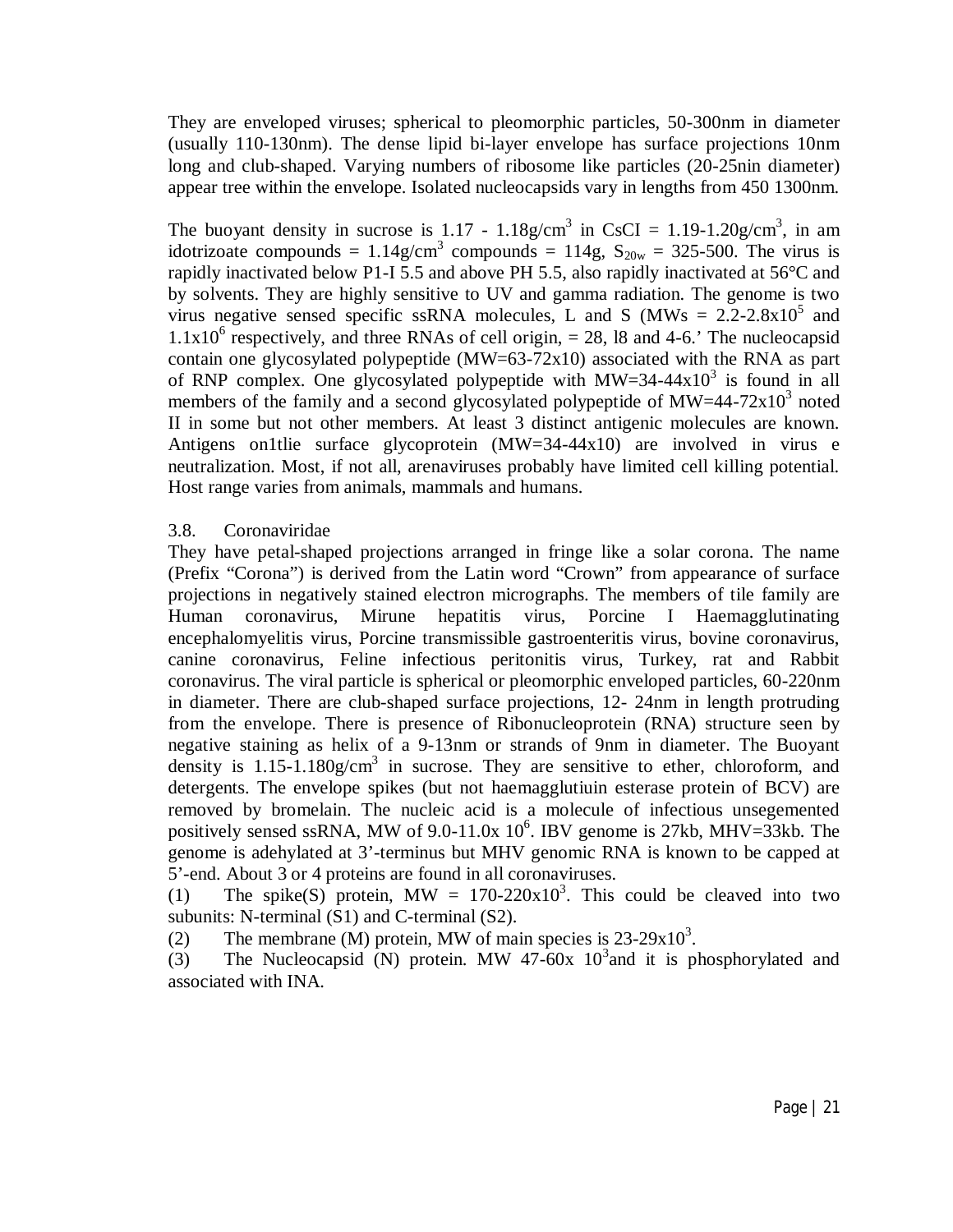(4) The haemagglutinin – Esterase (HE) protein. Membrane fusion and esterase activity is associated with S and HE protein respectively. The enveloped of the viral particle is lipid in nature and s-protein is acylated.

The S- and N- proteins are glycosylated. There are 3 or 4 major antigens corresponding to each virion protein. The S and HE proteins are predominant antigens involved in neutralization.

The genomic RNA behaves as the mRNA for RNA polymerase responsible for amplification of genome and production of sub-genomic mRNAs. The Virion matures in the cytoplasm by budding through the ER and Golgi membranes. There is no budding at plasmalemma.

The infection coronaviruses is restricted to natural vertebrate host and are often associated with respiratory or gastrointestinal organ. Transmission is by respiratory, facial-oral routes. Biological vectors and mechanical transmission is also possible.

#### **4.0 Conclusion**

RNA viruses are mostly pathogenic to plants and contain a single stranded RNA molecule in their genome.

#### **5.0 Summary**

- $\triangleright$  RNA viruses are mostly pathogenic to plants
- $\triangleright$  Some contain enzymes called reverse transcriptase, which enable them to synthesis a second strand while infecting their host.

#### **6.0 Tutor Marked Assignment (TMA)**

a. In a tabular form, list 10 medically important viruses and their characteristics.

#### **7.0 References/Further reading**

Wiley, J.M., L.M., Sherwood and C.J., Woolverton. 2008. *Prescott, Harley and Klein's Microbiology.* McGraw Hill. New York. 7th ed. **1088pp**.

Luria, S.E*. et al.*,. 1983. *General virology*. John Wiley and Sons Inc. New York.

Flint, S.J. *et al.*,. 2004. *Principles of virology*. ASM Press.

Tortora, G.J., B.R. Funke and C.L. Case. 1982. *Microbiology: An introduction*. The Benjamin Cummings Publishing Company. California. **726pp**.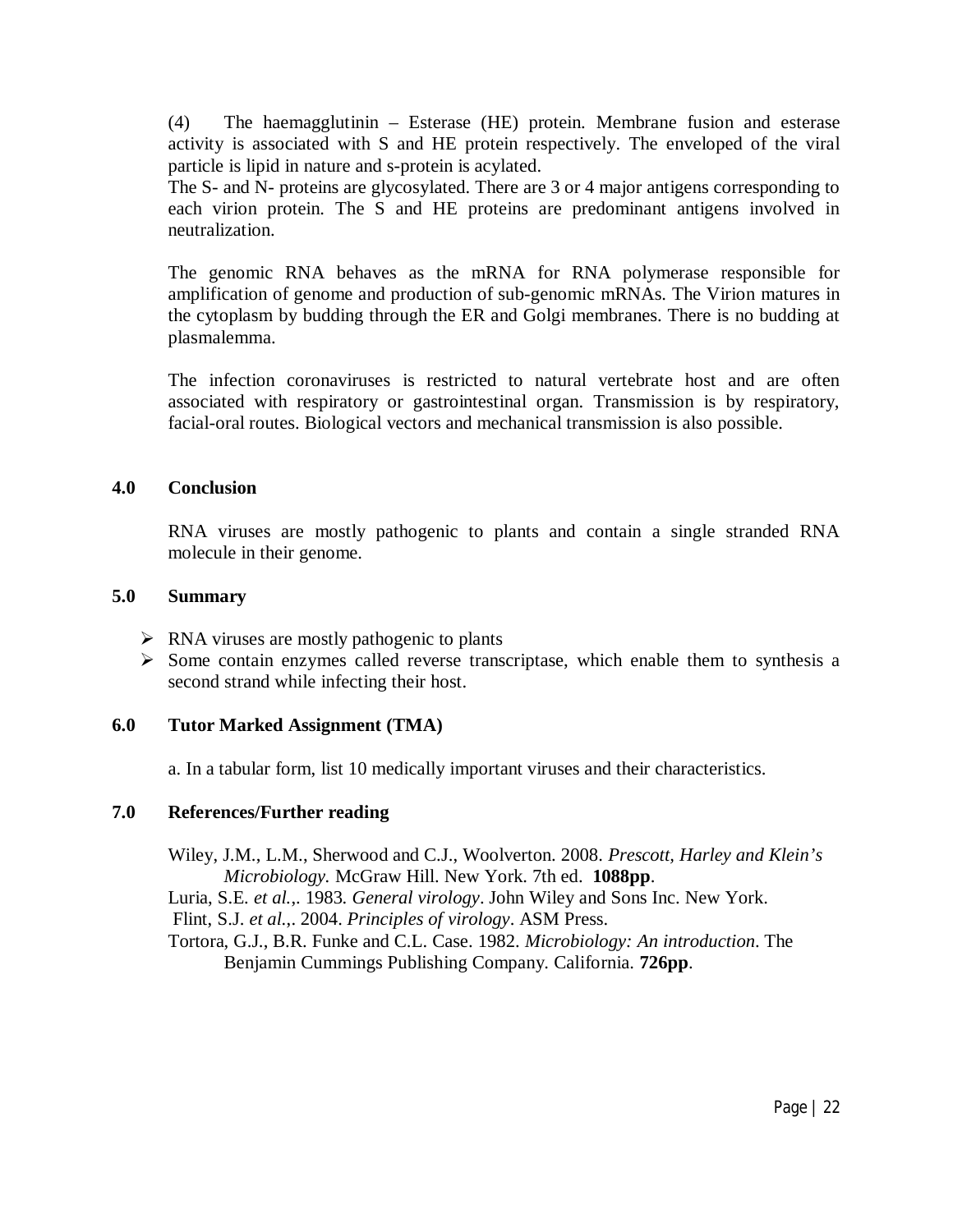# **Unit 5: Classification of RNA viruses continued**

# **CONTENTS**

- 1.0 Introduction
- 2.0. Objective
- 3.0. Main content
	- 3.1. Retroviridae
	- 3.2. Bunyaviridae
	- 3.3. Orthomyxoviridae
	- 3.4. Paramyxoviridae
	- 3.5. Rhaboviridae
	- 3.6. Toroviridae
	- 3.7. Filoviridae
	- 3.8. Birnaviridae
- 4.0 Conclusion
- 5.0 Summary
- 6.0 Tutor Marked Assignment (TMA)
- 7.0 References/Further reading

#### **1.0 Introduction**

We shall continue in the study of RNA viruses. The last 8 groups of RNA viruses we shall be considering today include the Retroviridae, a special group of RNA viruses that can make DNA from their RNA genome using the enzyme Reverse transcriptase.

#### **2.0. Objective**

At the end of the class, student must be familiar and have understood the different classes and characteristics of RNA viruses.

#### **3.0. Main content**

#### 3.1. Retroviridae

They are enveloped viruses of about  $90 - 120$ nm in diameter whose genome contains duplicate copies of high molecular weight, SSRNA of the same polarity as viral mRNA. The name RETRO is gotten from the presence of an enzyme Reverse transcriptase associated with the virus genome. The enzyme is responsible for the reverse transcription of genomic RNA to DNA in infected host cells.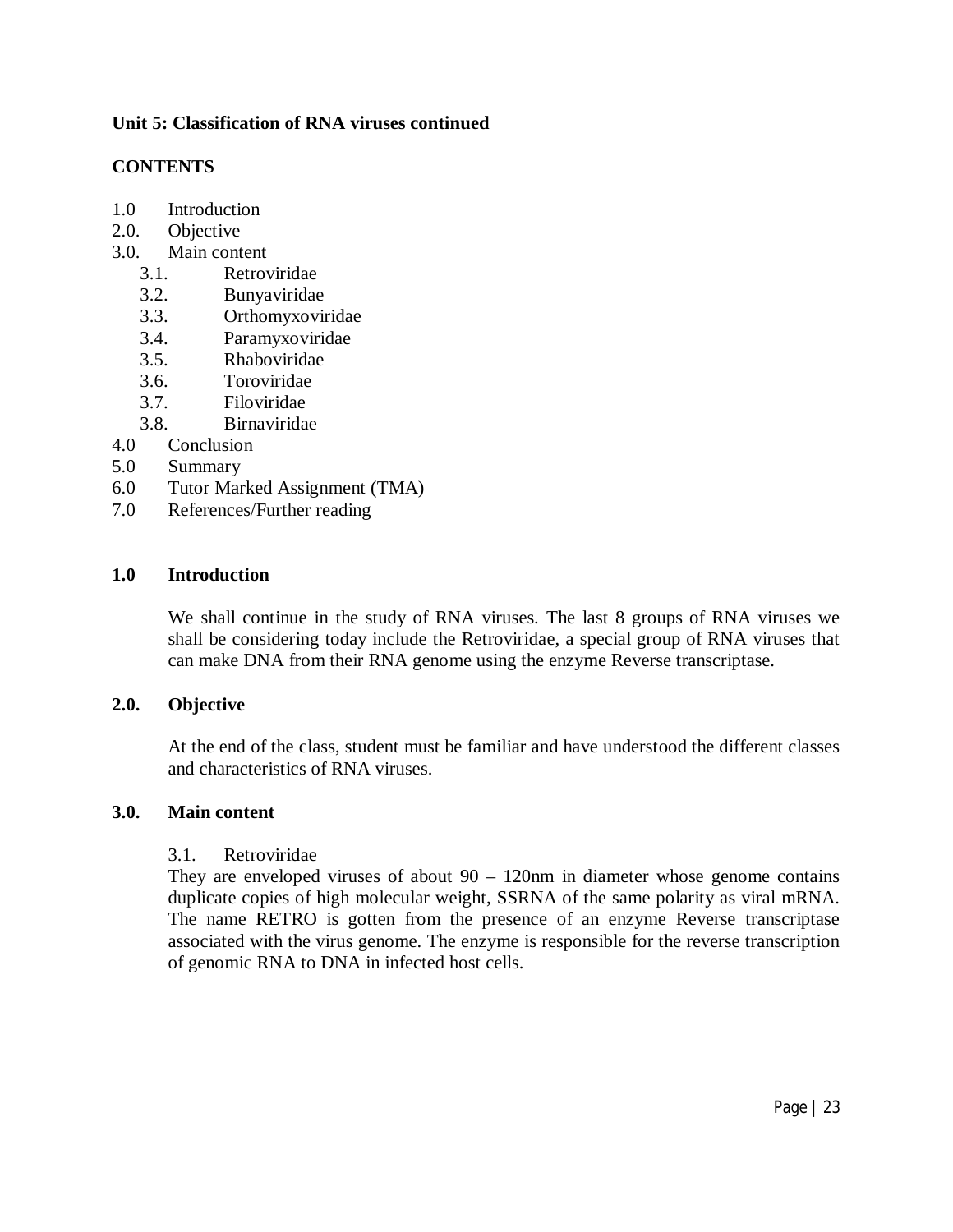The virus is replicated from the integrated 'Provirus DNA' copy in infected cells. I lost cells remain chronically infected. Leukaemia and sarcoma viruses of animal and human, loamy viruses of primates and some "slow viruses" called Lentiviruses (Visna, Maedi of Sheep) are included it in this family. Retroviruses allow the Identification of cellular oncogenesis. The Human immunodeficiency Virus (HIV) that causes AIDS in human is also a member of this viral family.

#### 3.2. Bunyaviridae

Name derived from "Bunyamwera" where it was first isolated. The viral genera in this family are:

- 1. Bunyamwera Super Group Btiniavirus
- 2. Sandfly Fever & Uukuniemi group Phlehovirus
- 3. Nairobi Sheep disease group Nairovirits
- 4. Hantaan group Haittavirus
- 5. Tomato Spotted Wilt group Tospovirus.

The viral particles is spherical or pleomorphic. They are enveloped particles of about 80- 100mm in diameter, with glycoprotein surface projections, ribonucleo capsids composed of 3 circular, helical strands, 2-2.5nin in diameter and sometimes super- coiled, 0.2 - 3m in length depending on the arrangement. The viral MW = 300 -400 X 10,  $S_{20w}$  =350-500, buoyant density in  $CsCl = 1.2g/cm<sup>3</sup>$ . They are sensitive to lipid solvents and detergents. The nucleic is made of 3 molecules; Large (L), Medium (M) and small (S), negatively or ambisensed SSRNA. The MW of L =  $2.2 - 4.9 \times 10^6$  (6.5 - 14.4kb): M= 1.0 - 2.3 x 10<sup>6</sup>  $(3.2 - 6.3 \text{ kb})$ : while  $50.28 \times 0.8 \times 10^6$  (0.8- 2.0kb). The constitute 1-2% by weight of a whole particle. Differences exist between terminal nucleotide sequences of gene segments of viruses of different genera. Ends are hydrogen bonded, RNA and nucleocapsids is circular. Usually, 4 - proteins consisting of 2 external glycoproteins (01 and 02), a nucleocapisd protein (N) and a Large (L) protein which is presumably a transcriptase are known. Transcriptase activity is present it the virion. The Lipid is 20 - 30% by weight with the lipoprotein envelope derived from host cell. The carbohydrate is 2-7% by weights of which are mainly glycoproteins and glycolipids. Haemaggatinin at id neutralizing antigenic determinants are present on the viral glycoproteins. Complement fixing antigenic determinants is principally associated with N-protein. Cell fusion has been shown to be induced by these viruses at low PH. Most species cause CPE but Hantaviruses do no cause CPE. Some members have ion — dependent haemaglutinating activity. The virus replicate in the cytoplasm. The Host RNA sequences have been shown to prime viral mRNA synthesis. Genetic re-assortment is known for certain members.

The virus mature by budding into smooth surface vesicles in or near the Golgi region but maturation at the plasma membrane has also been observed. **See** 

These viruses infect various arthropods and or warm or cold blooded vertebrates. They are transmitted by Mosquitoes, ticks, phlebotomine flies and other arthropod vectors.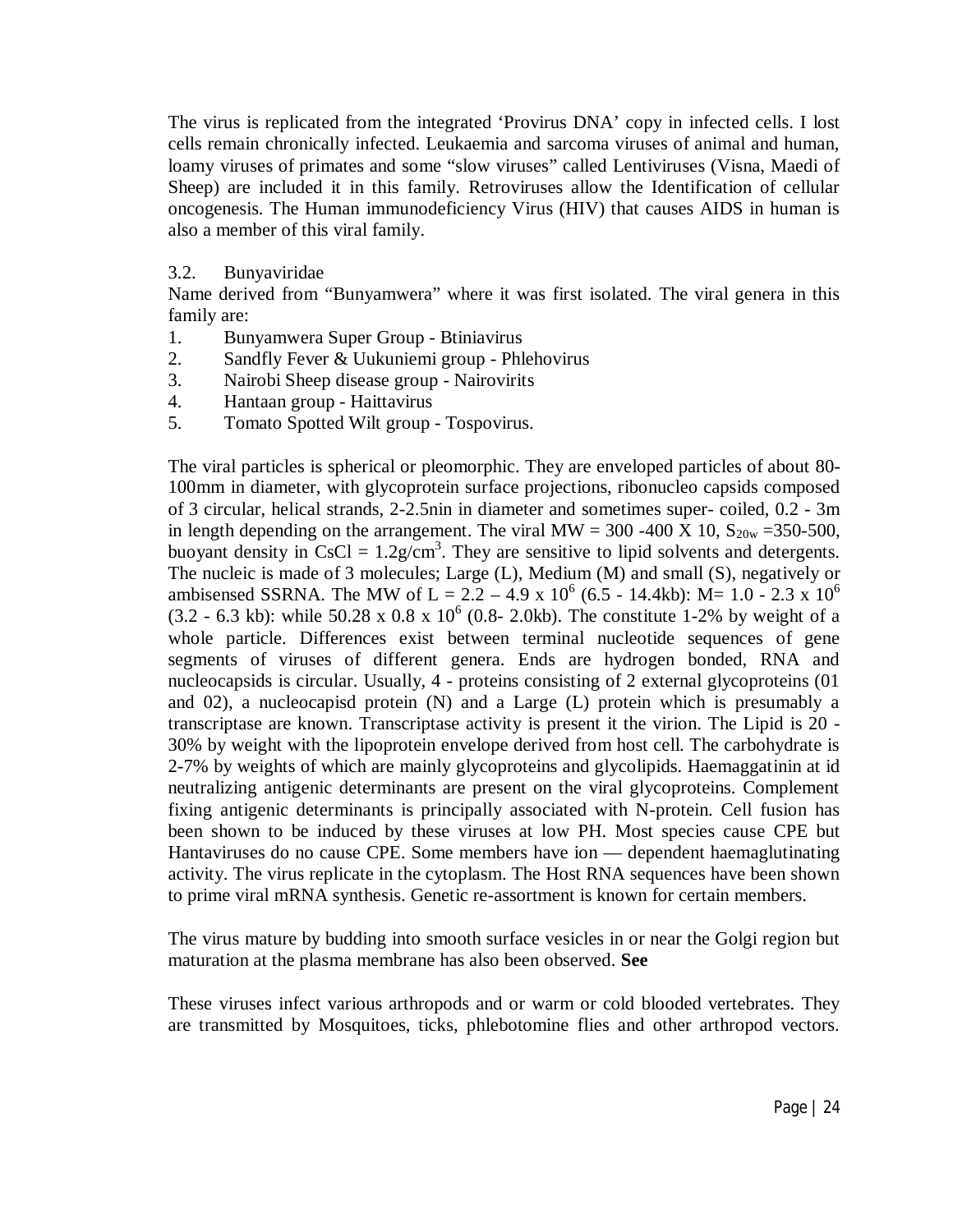They have hen demonstrated to be transmitted venereally. Aerosol infections also occur and could also be disseminated by avian host and, or vector movements. NO ARTHROPOD VECTOR HAS BEEN DEMONSTRATED IN HANTAVIRUS TRANSMISSION.

Hantaviruses are transmitted by Rodents. They cause haemorrhagic fevers.

# 3.3. Orthomyxoviridae

The name is derived from the sigla; ORTHO from Greek 'Orthos meaning straight hr correct; 'MYXO-" from Greek 'Myxa' relating to the activity of haemaglutinin and neuraminidase. Members of this family are influenza virus A, B, C. and D. The IV-D comprises the tick borne viruses e.g Dhori and Thogoto viruses which occasionally infect man. The Nucleocapids of helical symmetry and diameter of 9-15nm are enclosed within a lipoproteins of different sizes classes (50 – 130nm in length) with loop at each end, are extractable from virions or infected cells. The virion is pleomorphic, 20 - 120nm in diameter. Arrangement within virion uncertain, although coils of about 4 - 20 turns of a 7nm thick material are sometimes seen in partially disrupted virus. M - 1 protein is believed to form a layer inside the Lipid bilayer, with HA and NA glycoproteins projecting about 10 - 14 nm from the surface. About 500 spikes project from the surface of a spherical virion. Most are HA, with NA clusters interposed irregularly, but usually in the ratio 4 or 5 to 1 of HA and NA respectively. The HA spikes are rods, 13.5nm in length and 4nm in diameter. The NA glycoprotein has a box-shaped head, 10 x 10 x 6im, attached to a slender stalk about l00nm long projecting from the membrance. Each NA subunit is composed of 6 topologically identical beta sheets arranged in the formation of propeller. Cores containing MI, RNP and P-proteins may be generated by controlled chemical disruption of virions. Orthomyxoviruses are enveloped viruses.

#### 3.4. Paramyxoviridae

The name "PARAMXYXO" is derived from the sigla PARA from Greek 'para' meaning 'by the side of' and 'myxo' from Greek 'myxa' meaning mucus, relating to the activity of haemagglutini and neuraminidase.

There are two subfamilies

- 1. Paramyxovirinae which consist of two genera:
	- (a) Paratnyxovirus i.e the parainfluenza virus group
	- (b) Morbillivirus i.e Mealses, Rinderpest. Caninedistemper virus group.

2. Pneumorivinae which consist of a single genus i.e. the pneumovirus (The respiratory syncytial virus group). Other members of this genus are Bovine RSV, Rodent RVS and Avian RVS.

The virus particles are pleomorphic, usually roughly spherical, 150nm or more in diameter. Filamentous forms are common. They are enveloped, incorporating 2 or 3 virus glycoproteins and 1 or 2 unglycosilated proteins. There are surface projections of about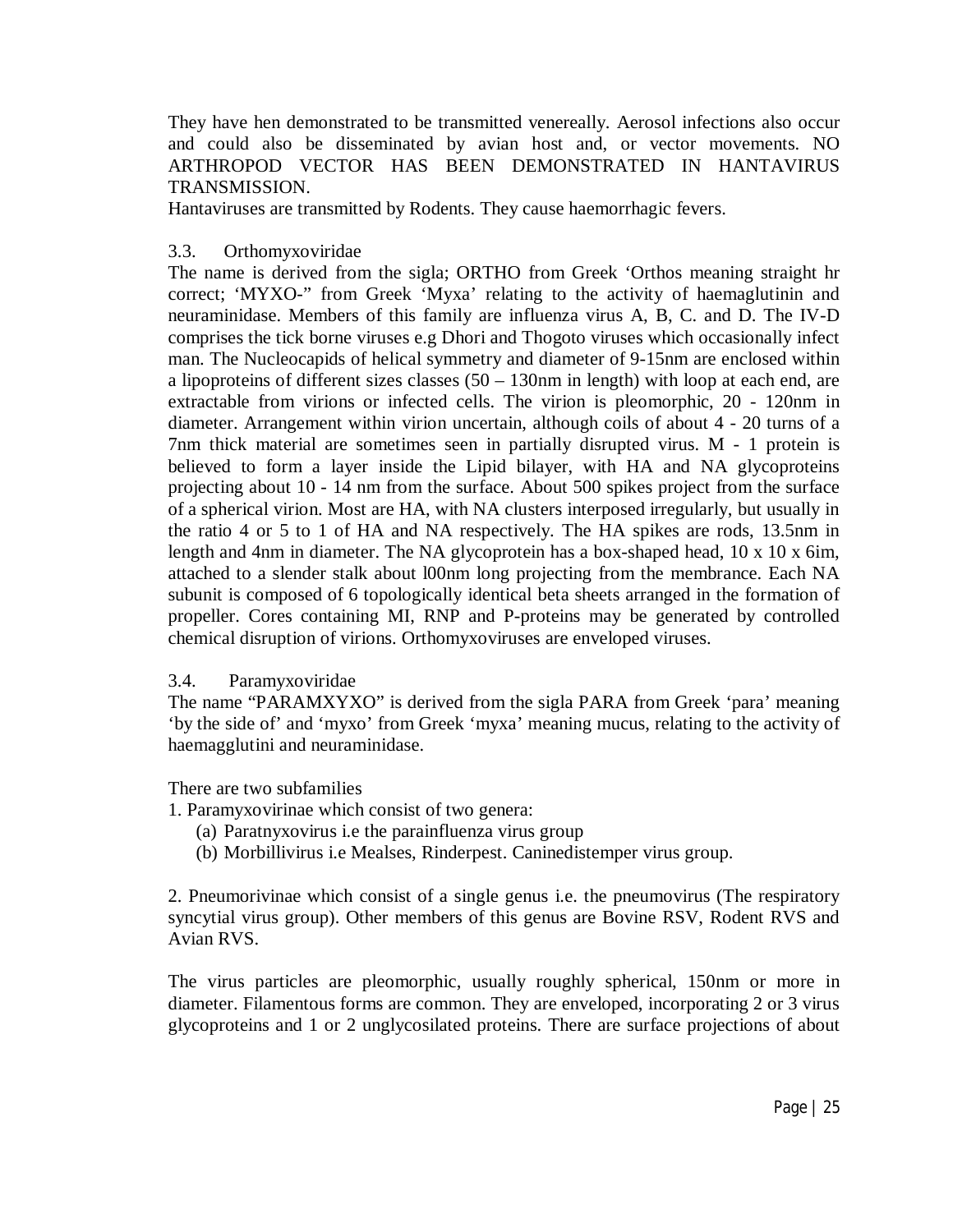8-12nm in length, spaced 7 - 10nm apart according to genus, contain virus glycoproteins. Nucleocapsid is helical in symmetry, 13 - l8nm in diameter and 5.5 – 7nm pitch to according to genus; length up to 1 µm in some genera.

The virus particle MW =  $>$  500 x 10<sup>6</sup>, much more for pleomorphic multiploid virions,  $S_{20w}$  at least 100; buoyant density in sucrose = 1.18 - l.20g/cm<sup>3</sup>. They are sensitive to Lipid solvents, non-ionic detergents, formaldehyde and oxidizing agents. The nucleic acid is a single molecule of non-segmented negatively sensed SSRNA of WM=  $5-7 \times 10^{6}$ which is about 0.5% by weight of virus particle. The genomic size is fairly uniform 15.15kb for Newcastle disease virus, 15.222kb for human RVS, 15.285kb for sendai virus, 15. 463kb for para influenza virus type 3 and 15.892 kb for measles virus. Some positive sensed template strands of RNA genome have been reported in some members thus, partial self - annealing of Isolated RNA may occur.

#### 3.5. Rhaboviridae

They are bullet shaped for those infecting vertebrates and invertebrates hut are baciliform for those infecting plants. They are 100 - 430nm long and 45 – 100nm in diameter with surface projections (G - proteins), 5-10nm and long 3nm in diameter. A central axial channel is seen in thin section of the virion. There is characteristic cross – striations (spacing  $4.5 - 5.0$  m see in negatively stained and thin sectioned particles. Truncated particles of 0.1 - 0.5 of the length of the virus may be common except perhaps in members infecting plants. Abnormally long an double – length particles and tandem formations are sometimes observed. The inner nucleocapsid is 50nm in diameter, with helical symmetry consist of an  $RNA + N$  protein complex together with L- and NSproteins, surrounded by an envelope containing M- protein. The nucleocapsid contains transcriptase activity and is infections. It coils to a helical structure which is 20 x 700nm. The MW of virus particle is 300 - 1,000 x  $10^6$ ,  $S_{20w} = 550$  - 1,000; buoyant density in CsCl = 1.19 - 1.20g/cm<sup>3</sup> and in sucrose,  $1.17 - 1.19$ g/cm<sup>3</sup>. The viral infectivity is stable at PH range  $5 - 10$  but rapidly  $X -$  irradiation. Since they are enveloped viruses, they are sensitive to Lipid solvents.

The nucleic acid is a molecule of non-segmented, linear, negatively sensed SSRNA (noninfections). The MW of the genome is  $3.5 - 4.6 \times 10^6$  which is about 1-2% by weight of virus at id  $S_{20w} = 38 - 45$ . Five major polypeptides (proteins) designated as L, G, N, NS amid M for versicular stomatitis Idiana (VS - I) virus. The proteins are 65 - 75% by weight of the virus. Other polypeptides may be present in minor amounts. Transcriptase and other enzyme activities and present in virus. The Lipid contents is about  $15 - 25\%$ by weight of virus and the lipid composition is dependent on the host cell. The carbohydrate content is about 3% by weight of virus and is associated with surface projections, glycolipids, minor variation with the host cell type.

The general or groups of this family Rahbdoviridae are: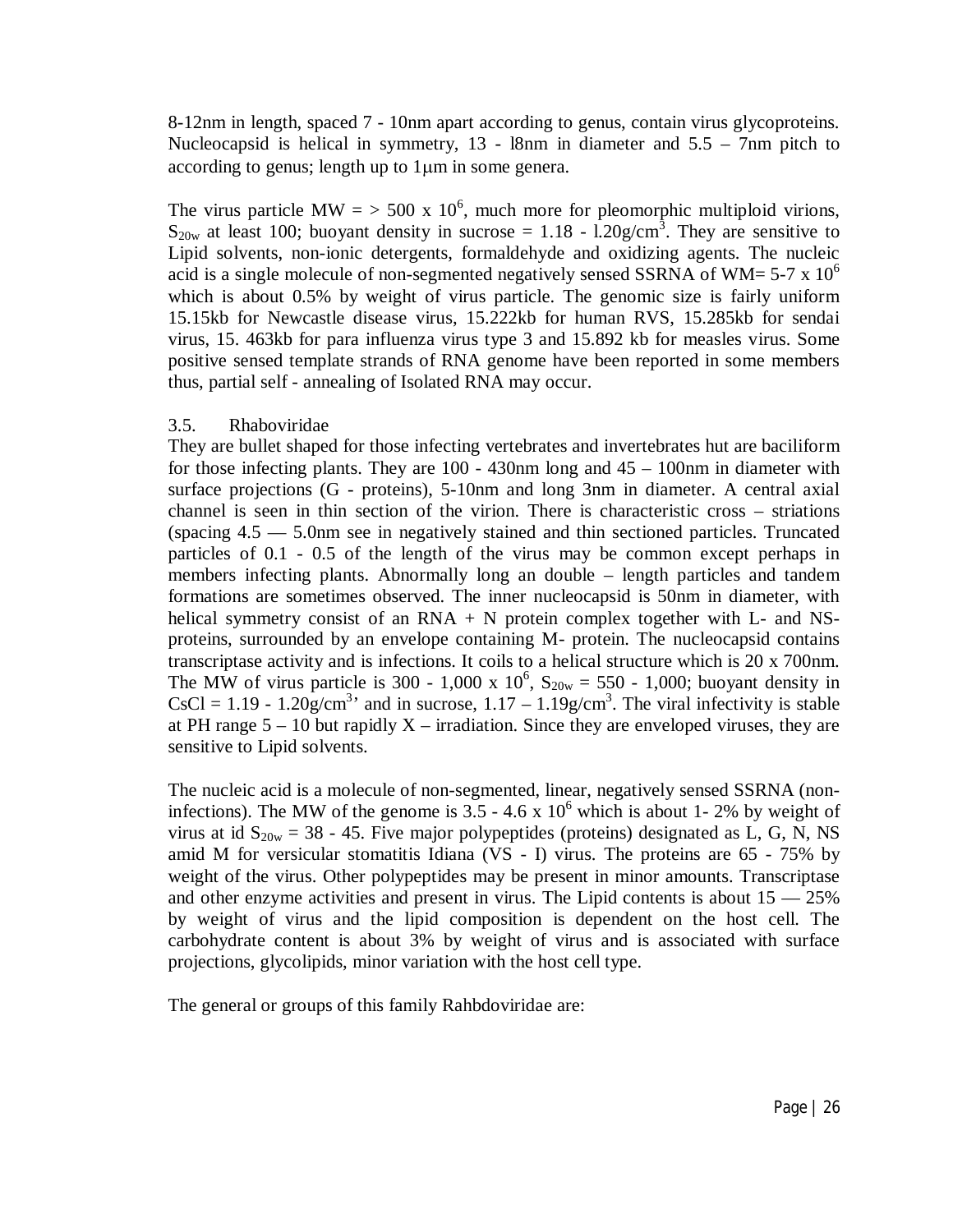- 1. VESICULOVIRUS, i.e. Vesicular stomatitis virus group.
- 2. LYSSAVIRUS, i.e. Rabies virus group
- 3. Plant rhabdoviris group

### 3.6. Toroviridae

The name 'Toro" is derived from the Latin word 'torus meaning lowest convex melding in the base of a column. Other members are Breda virus (infecting cattle), Torovirus, infecting man and probably carnivores like mustellids. They are pleomorphic, biconcave disk, kidney, and rod- shaped viral particles of about  $20 - 140$ nm diameter containing an elongated tubular capsid with helical symmetry. They are developed which hears some peplomers of spikes. The virus is table at PH 2.5 and 9.7. The buoyant density is sucrose is 1.16 - 1.17g/cm<sup>3</sup> and S20w = 380-400. The genome is a polyadenylated linear, non segmented, positively segmented, positively sensed SSRNA that acts as a mRNA (infectious) of about >20kb.

Three major proteins are known in the virus particle. The nucleocapsid MW=  $180 \times 10^3$ while the envelope is 26 x  $30<sup>3</sup>$  and the peplomer diner derived from 200 x  $10<sup>3</sup>$  precursor) is 80  $-$  100 x 10<sup>3</sup>. Lipids are present in form of envelope with the glycosylated protein peplomer embedded in it as the only carbohydrate. Replication take place in the cytoplasm with the 31 - coterminal rested set of 5-subqenoinic mRNA detected. The polymerase gene contains 2 overlapping OREs; the downstream one expected by ribosomal frame – shifting during translation of genomic RNA.

Budding of preformed tubular capsids is through Golgi membranes and E.R. but host cell nuclear function is required. The transmission is probably via the faecal oral route.

# 3.7. Filoviridae

The name "FILO" is derived from Latin word 'filo' meaning like relating to the morphology of the virus particle. Members are the Marburg Virus and Ebola Virus (Zaire and Sudan Biotypes). The natural reservoirs of these viruses or their source are unknown. However, Monkey, Mouse, Guinea Pig and Hamster have been experimentally infected in the laboratory.

The virus particle is pleomorphic, appearing as a long filamentous forms (Sometimes with extensive branching) or as U- Shaped,  $6$  - Shaped or circular forms. They vary greatly in length (up to 14,000nm), but of uniform diameter (80nm). Surface projections (about 7nm in length and spaced at 10nm intervals) are presented on the virion, Virions purified by Rate - zonal -gradient centrifugation are infectious, uniform and bacilliform iii shape; Ebola (970nm) and Marburg (790nm) long. They are enveloped viruses. Inside the envelope is a nucleocapsid with a dark central axis (20nm in diameter) surrounded by a helical tubular capsid (50nm in diameter) bearing cross - striations with a periodicity of 5nm. The 20nm - central axis, also seen in infected cells appears to be the virion RNA. A structure with buoyant density  $1.32$ g/cm<sup>3</sup> in CsCl is released from virions by detergent treatment and probably represented the viral RNP Within the nucleocapsid is an axial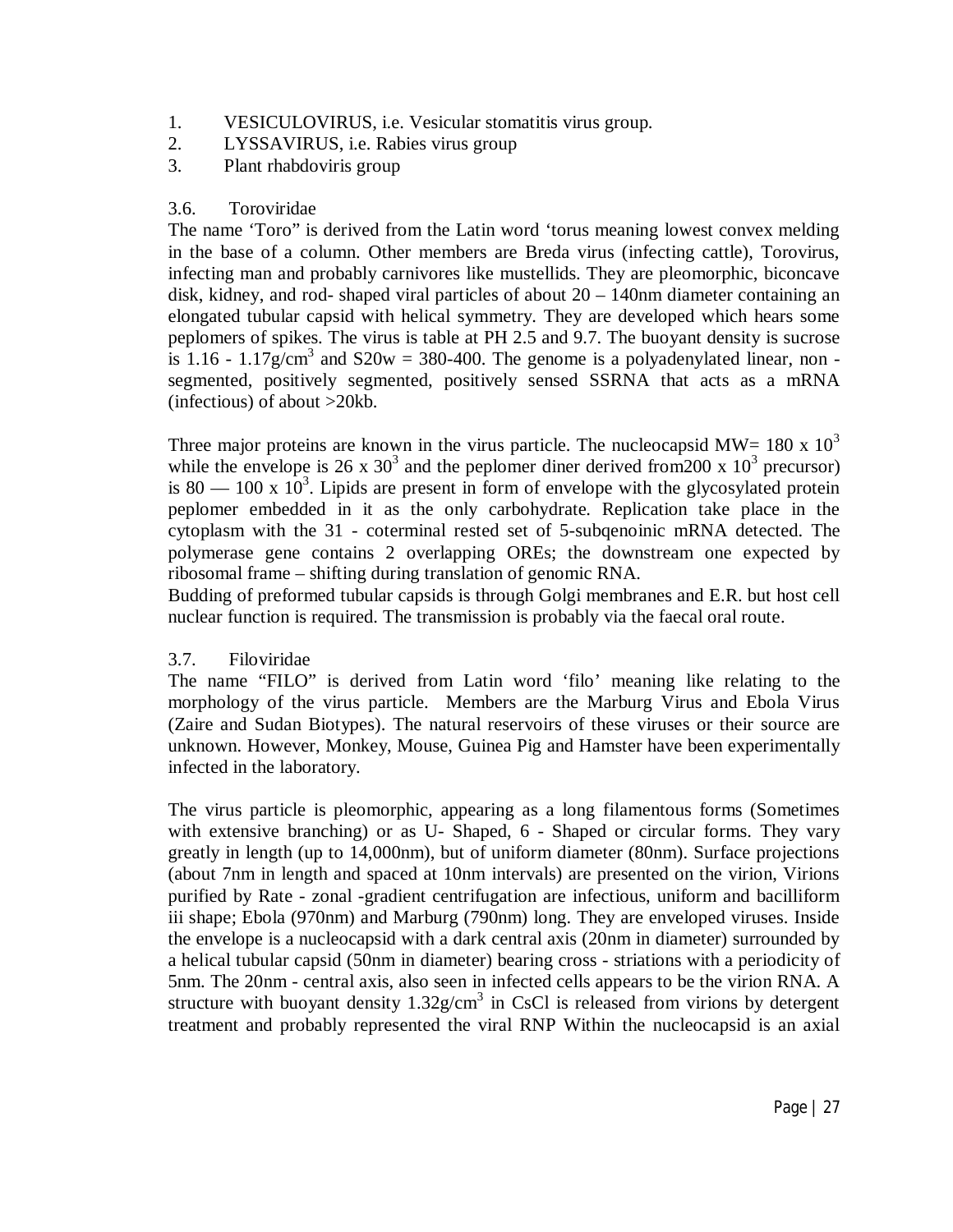channel of 10 - l5nm with nucleocapsid proteins (N and VP 30) proteins L and VP35. The whole virion MW = 300 600 x  $60^6$ ,  $S_{20w}$  of long particules very high but infectious bacillform particles = 1,400S buoyant density is 1.  $14g/cm<sup>3</sup>$  in Potassium tartarate. Infectivity is stable of room temperature but destroyed in 30nm at  $600^{\circ}$ C. They are also sensitive to Lipid solvents.

The genome is a molecule of linear, negatively sensed SSRNA (non-infectious), MW= 1.1% by weight of the virus, seven proteins designated as L.G.N VP40, VP35, VP30 and VP24 are known. The  $G$  — protein is very large and two are associated with RNA (N and VP30. Lipids are present in form of envelope while glycolipids and surface projections (glycosylated) as the carbohydrates present. The virus cannot be neutralized *in vitro*.

# 3.8. Birnaviridae

The name is derived from the sigla 'Bi' meaning double and RNA meaning the type of genome (ribonucleic acid). The genome is a double stranded RNA and they are nonenveloped viruses. Not much is known on them. They mostly infect pets e.g. Bovine Disease virus.

#### **4.0 Conclusion**

RNA viruses contain a single RNA molecule in their genome. There are 16 RNA virus families. The HIV virus is a member of the family Retroviridae.

### **5.0 Summary**

- $\triangleright$  There are 16 RNA virus families.
- $\triangleright$  The HIV virus is a member of the family Retroviridae.

# **6.0 Tutor Marked Assignment (TMA)**

a. Write short notes on viral replication

b. List three major information needed in estimating the size of a viral genome.

# **7.0 References/Further reading**

Wiley, J.M., L.M., Sherwood and C.J., Woolverton. 2008. *Prescott, Harley and Klein's Microbiology.* McGraw Hill. New York. 7th ed. **1088pp**.

Luria, S.E*. et al.*,. 1983. *General virology*. John Wiley and Sons Inc. New York.

Flint, S.J. *et al.*,. 2004. *Principles of virology*. ASM Press.

Tortora, G.J., B.R. Funke and C.L. Case. 1982. *Microbiology: An introduction*. The Benjamin Cummings Publishing Company. California. **726pp**.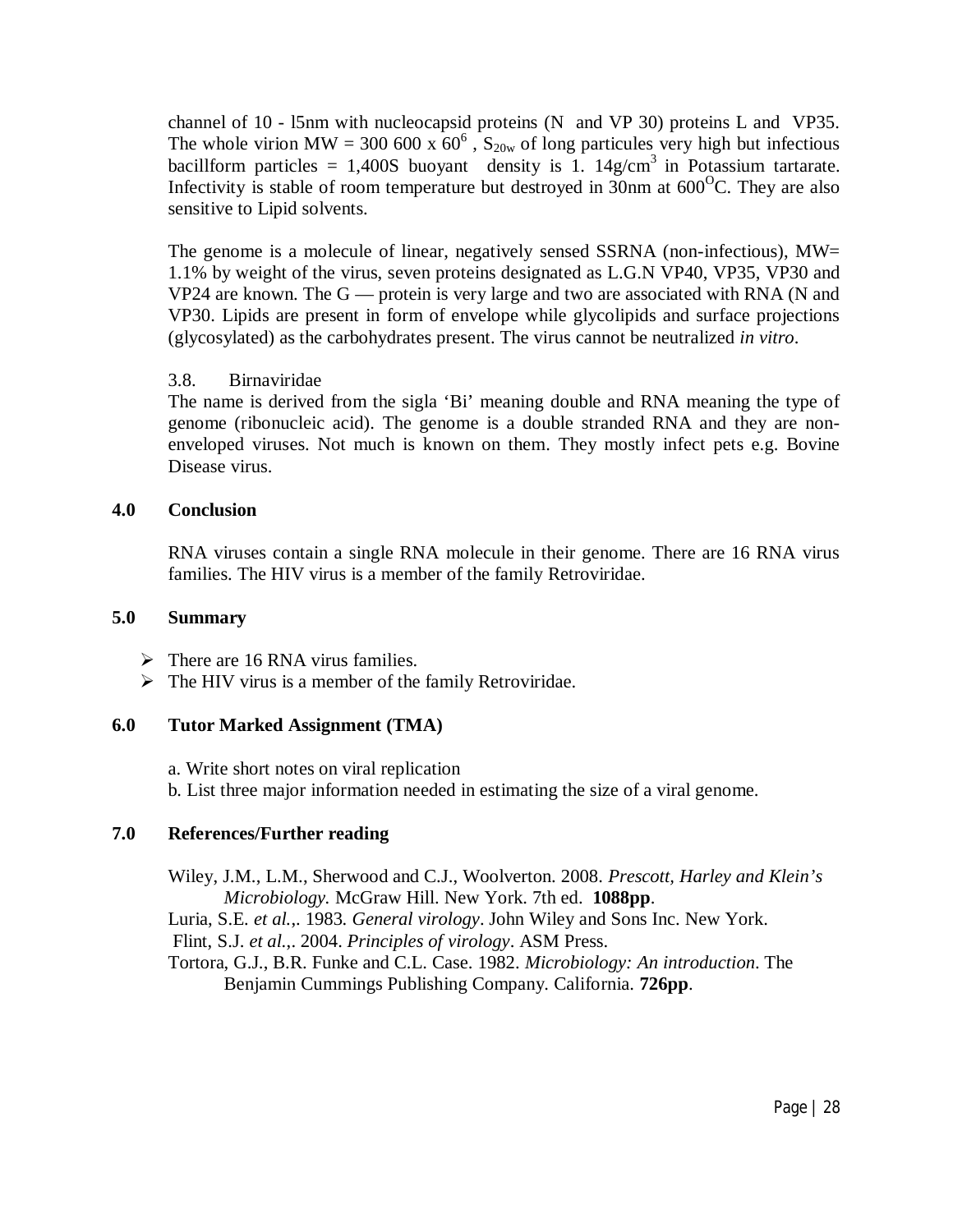# **Answers to Tutor Marked Assignment**

### **Unit 1**

a. Draw the structure of the DNA molecule

The structure of the DNA molecule is a double helix, made up of 2 complimentary DNA strands consisting of a sugar-phosphate back bone and nitrogenous bases attached. Nitrogenous bases are joined hydrogen bonds between the two strands. Adenine bonds to Thymine (2 H-H bonds) and Guanine bonds to Cytosine (3 H-H bonds). Diagram also required.

b. A labeled diagram showing the differences between naked and enveloped virus.



# **Unit 2**

a. Difference between DNA and RNA viral genomes

All major DNA viruses have genomes that are single molecules of DNA and have a linear or circular configuration. The RNA may be single linear molecule like Picornaviruses while others like Orthomyxovirus have their genome consisting of several segments of RNA that may be loosely associated within the virion.

b. An RNA virus contains the following sequence: A U C C C G A A U, What will be the sequence on the complementary strand in its cDNA. Answer: cDNA contains T A G G G C T T A

#### **Unit 3**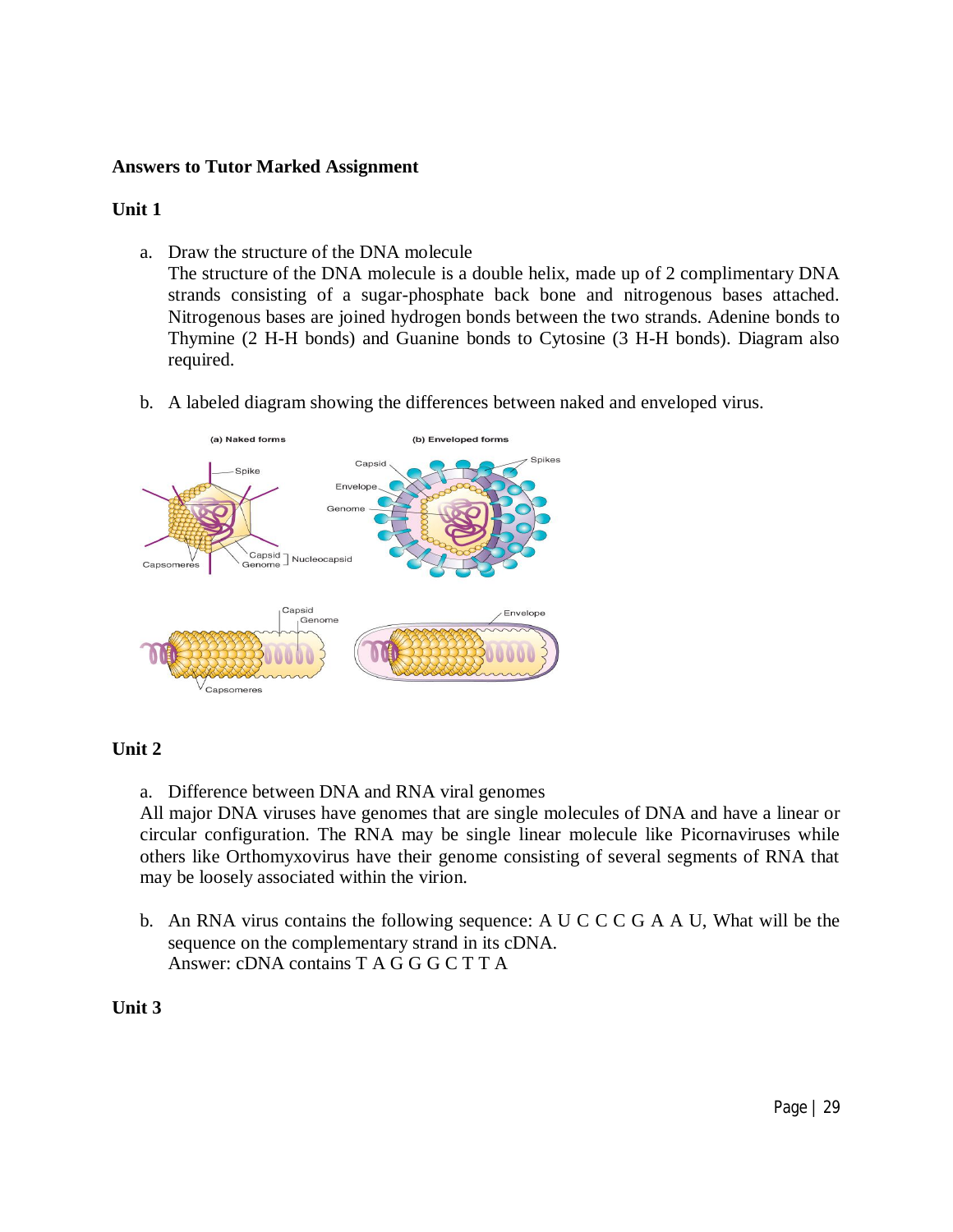- a. List five families of RNA viruses important to man.
- 1. Reoviridae
- 2. Picornaviridae
- 3. Flaviviridae
- 4. Retroviridae
- 5. Rhabdoviridae

b. In a tabular form, list 10 medically important viruses and infection caused by each virus.

| S/N            | <b>VIRUS</b>            | <b>INFECTION CAUSED</b>         |  |
|----------------|-------------------------|---------------------------------|--|
|                | Influenza virus         | Respiratory diseases            |  |
| $\overline{2}$ | Human Papilloma virus   | Cancer of the cervix and warts  |  |
| 3              | Human<br>immune         | <b>AIDS</b>                     |  |
|                | deficiency virus        |                                 |  |
| 4              | Dengue virus            | Febrile diseases                |  |
| 5              | Lassa virus             | Hemorrhagic fever               |  |
| 6              | <b>Mumps</b>            | Meningitis and parotitis        |  |
| $\overline{7}$ | Hepatitis A and B virus | Hepatitis                       |  |
| 8              | Cytomegalovirus         | Infectious mononucleosis<br>and |  |
|                |                         | congenital anomalies            |  |
| 9              | Rubella virus           | German measles and congenital   |  |
|                |                         | anomalies                       |  |
| 10             | Adenovirus              | Respiratory diseases, Exanthema |  |
|                |                         | and conjunctivitis              |  |

# **Unit 4**

a. In a tabular form, list 10 medically important viruses and their characteristics

| S/N            | Virus group | <b>Size</b><br>of   | Symmetry      | Shape         | Envelope       |
|----------------|-------------|---------------------|---------------|---------------|----------------|
|                |             | virion (nm)         |               |               |                |
|                | Reovirus    | 40-70               | cubic<br>RNA, | Spherical     | Yes            |
|                |             |                     | <b>or</b>     |               |                |
|                |             |                     | icosahedral   |               |                |
| 2              | Rhabdovirus | 130-300<br>$\times$ | RNA, helical  | Elongated,    | Yes            |
|                |             | 70-80               |               | bullet shaped |                |
| 3              | Retrovirus  | 100                 | RNA, helical  | Spherical     | Yes            |
| $\overline{4}$ | Herpesvirus | 120-150             | DNA, cubic    | Spherical     | Yes            |
| 5              | Poxvirus    | 300-450<br>$\times$ | DNA.          | Brick shaped  | N <sub>o</sub> |
|                |             | 170-260             | complex       |               |                |
| 6              | Adenovirus  | 70-90               | DNA, cubic    | Spherical     | N <sub>o</sub> |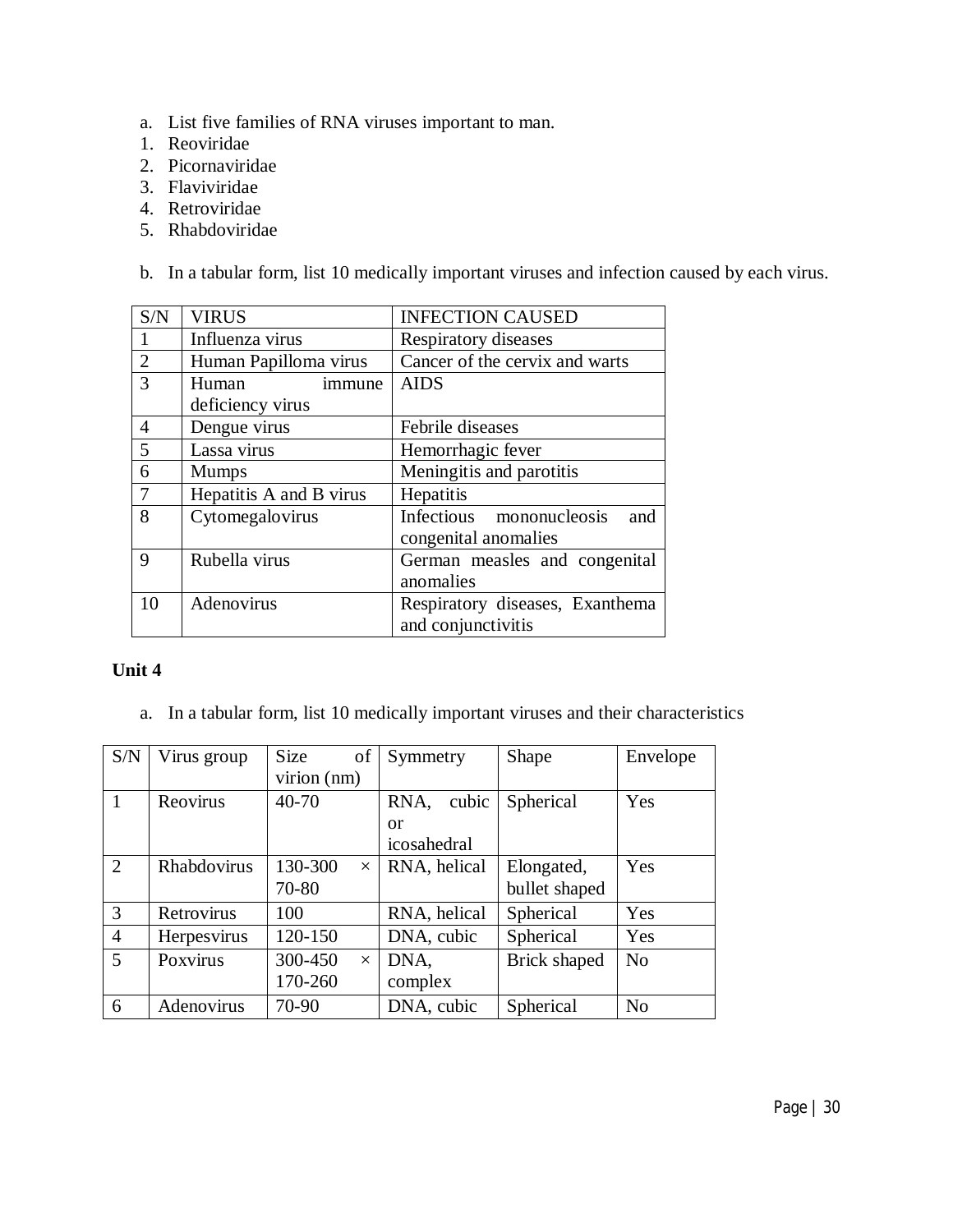|    | Ebola virus | $130-2600 \times \text{RNA}$ , |                             | Filamentous, | N <sub>0</sub> |
|----|-------------|--------------------------------|-----------------------------|--------------|----------------|
|    |             | 80-100                         | pleomorphic                 | U-shaped,    |                |
|    |             |                                |                             | ring shaped  |                |
| 8  | Hepatitis A | 27                             | RNA, cubic                  | Spherical    | N <sub>0</sub> |
| 9  | Hepatitis B | 42                             | DNA, double<br>capsid shell | Spherical    | N <sub>o</sub> |
| 10 | Papovavirus | $45 - 55$                      | DNA, cubic                  | Spherical    | N <sub>0</sub> |

# **Unit 5**

a. Write short notes on viral replication

Viral replication is the process by which the virus multiplies itself in its living host. It takes place in the following phases:

- Attachment
- Penetration
- Uncoating
- Transcription
- Synthesis of viral components
- Assemblage/Morphogenesis
- Maturation
- b. List three major information needed in estimating the size of a viral genome. The number of genes in a viral genome can be estimated if the following are known:
	- The triplet code,
	- Molecular weight and
	- Average size of protein.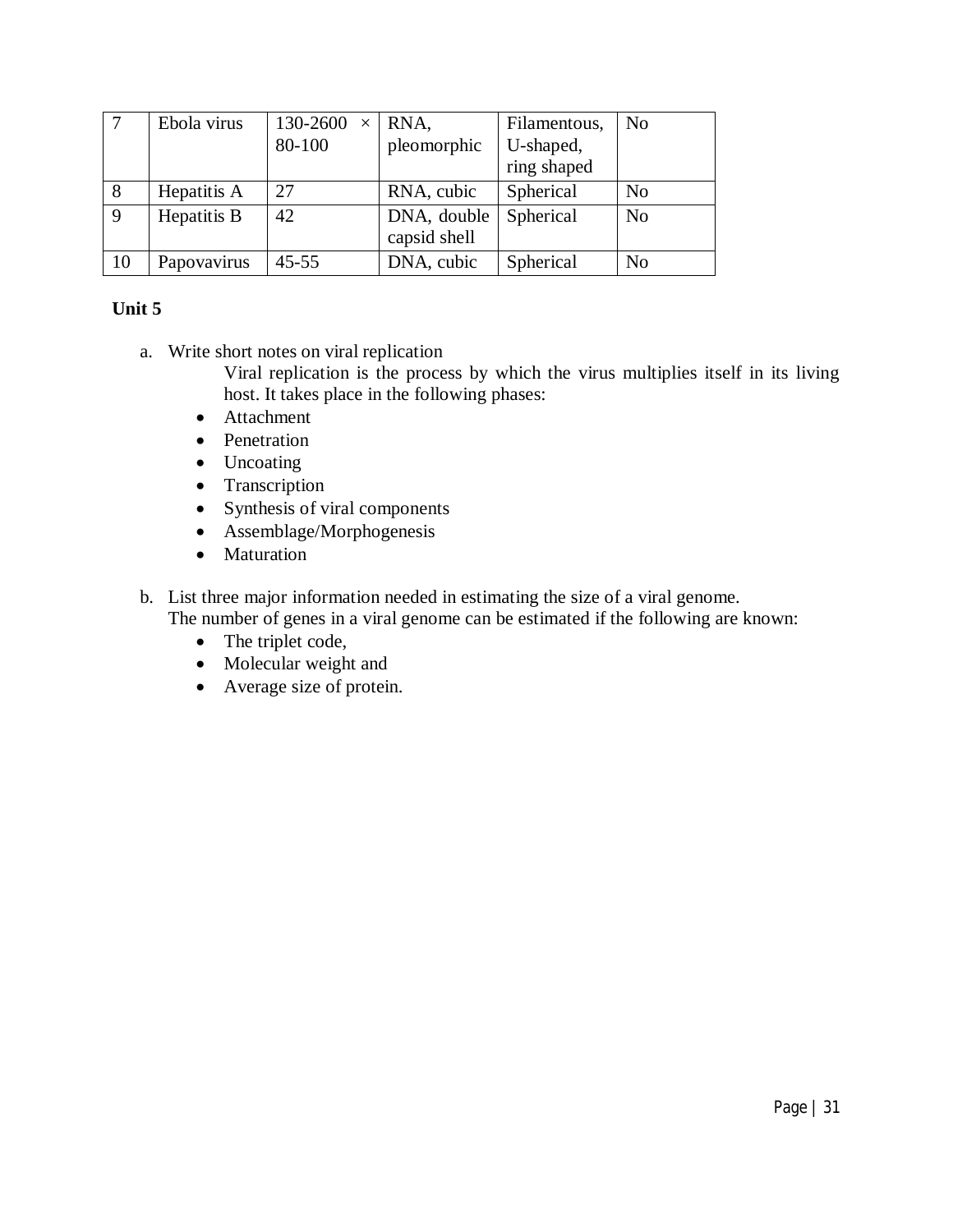# **Module 2**

| Unit $1$ : | Other classes of viruses                                       |
|------------|----------------------------------------------------------------|
| Unit $2$ : | Viral replication                                              |
| Unit $3$ : | Mode of transmission viruses and diagnosis of viral infections |
| Unit $4$ : | Control and treatment of viral diseases                        |
| Unit $5$ : | Control and treatment of viral diseases contd.                 |

### **Unit 1: Other classes of viruses**

# **CONTENTS**

- 1.0 Introduction
- 2.0. Objective:
- 3.0. Main content
	- 3.1. The Order Mononegavirales
	- 3.2. Viriods
	- 3.3. Satellites
- 4.0 Conclusion
- 5.0 Summary
- 6.0 Tutor Marked Assignment (TMA)
- 7.0 References/Further reading

#### **1.0 Introduction**

We shall begin this module by looking into the a special order of viruses known as mononegaviriales, they contain a single negative sensed RNA in their genome. We shall also be looking at satellite structures in the genome of viruses and a quick look into the world of viriods.

#### **2.0. Objective**

At the end of the class, student must be familiar and have understood the order mononegavirales, viriods and satellites associated with plant viruses

#### **3.0. Main content**

3. 1. The Order Mononegavirales Derivation of the name is as follows: 'Mono' from Greek word 'Monos' meaning single.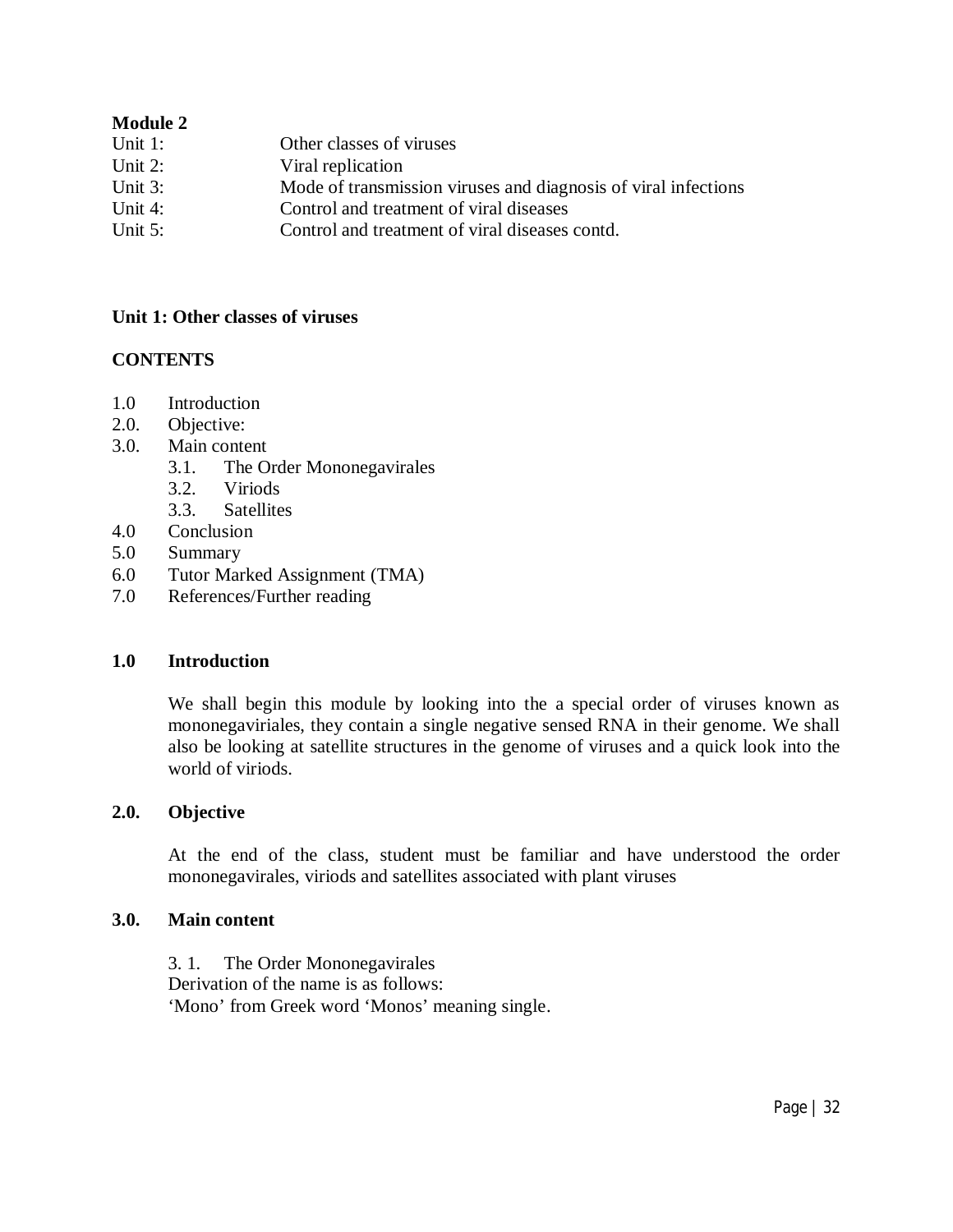'Nega' from negative strand or negatively sensed RNA (the genome). 'Virales' from the viral orders which ends with the suffix — 'ales'.

This order encompasses the three viral families of eukaryotic viruses possessing linear, monosegemented negatively sensed RNA genome. The three viral families are: The Filoviridae, Paramyxoviridae and Rhabdoviridae, all of which had been discussed earlier, generally their MW ranges from 300 - 100 x  $10^6$ ;  $S_{20w} = 550 - > 1000$ . Buoyant density in sucrose = 1. 18 – 120g/cm<sup>3</sup> their genome MW =  $3.5 - 7 \times 10^6$  and constitute about 0.5 -20% of particle weight. Their Lipid content is about 15-25% by weight and the composition is dependent on the host cell. The carbohydrate is 3-6% by weight where known. The pathogenic potential in human tends to be characteristic of family:

Haemorrhagic fever (FILOVIRIDAL); Respiratory and neurological disease (PARAMYXOVIRIDAE); mild febrile to fatal neurological disease (RHABDOVIRIRDAE). Replication occurs by synthesis of a complete positive sense RNA anti-genome. Maturation of the independently assembled helical nucleocapsids occurs by budding through the host membranes and investment by a host derived Lipid envelope containing trans-membrane virus proteins.

# 3.2. Viriods

These are small infectious agents that cause various plants diseases. Viroids are encapsidated low molecular weight, covalently closed circular, single stranded infectious positively sensed RNAs. The non-denatural viroid molecules adopt extensive internal base pairing to give rod-like structures that is 50nm long. They are denatured by cooperative melting to single - stranded circules of 100nm contour length. The molecular weight =  $80 - 122 \times 10 \text{ S}_{20w} - 10$ ; Tm in 10mM Na<sup>+</sup> is 50 C; density in cesium sulphate is 1.6g/cm<sup>3</sup>They comprises about 246 to cover 370 nucleotides. They are rich it  $G+C$ content except few members, with central conserved regions. They comprise highly base -paired rod like structure with unique properties. Each is arranged into 26 double stranded regions separated by 25 regions of unpaired bases embodied in single - stranded internal loops there is a loop at each end of the rod-like molecule

# 3.3. Satellites

These are nucleic acid molecules that depend for their multiplication on co-infection of a host cell with a helper virus. Satellite nucleic acids have no appreable sequence homology with their helper virus genome and are not a part of its genome. The satellites are different and district nucleic acids from other types of dependent nucleic acid such as sub-genomic nucleic acids e.g. defective interfering and messenger it molecules; genome parts and transmission — defective but independently replicating viruses. Some satellites may contribute advantageous character to their helper virus; the distinction between these and genome parts is sometimes no clear cut.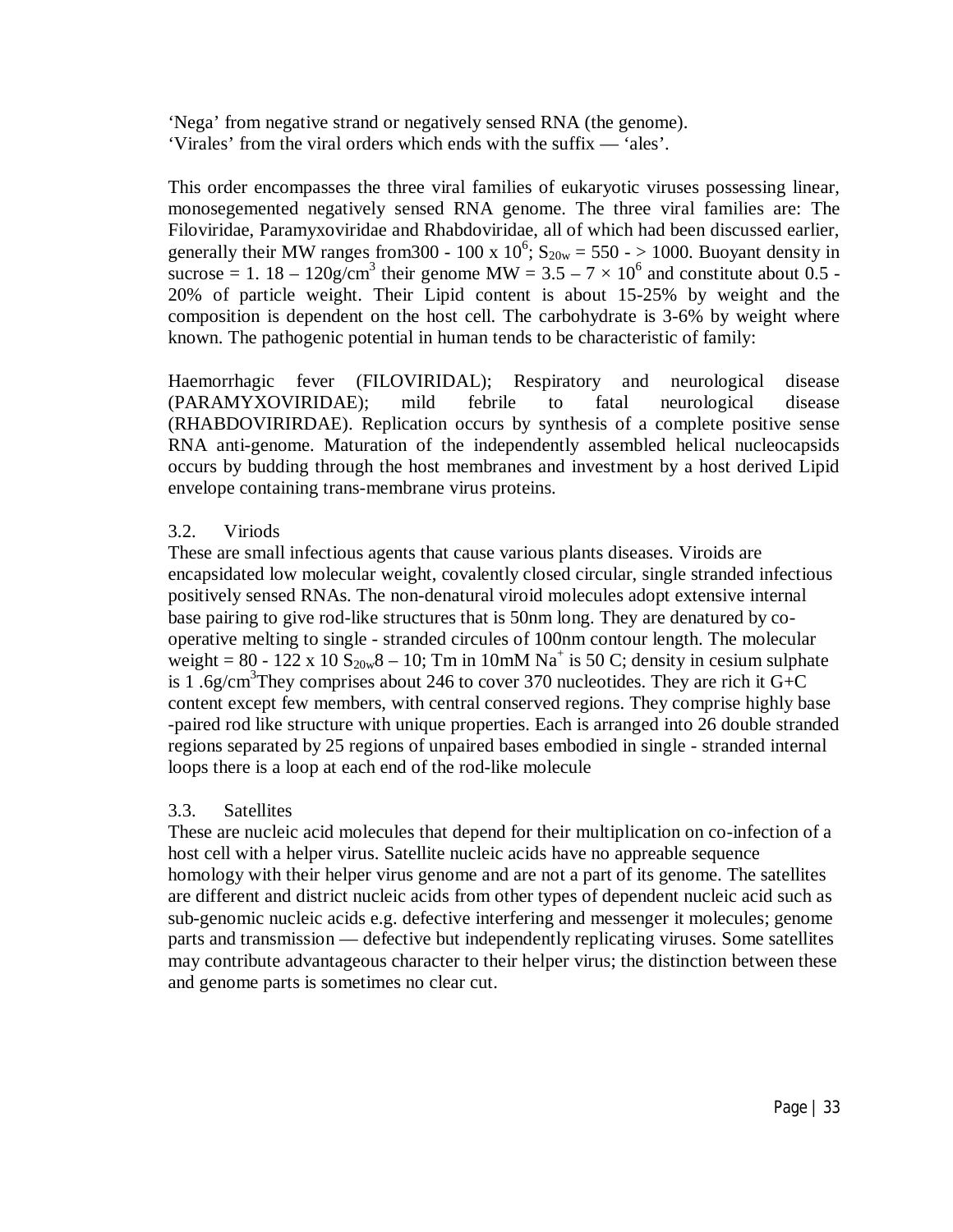Most reported satellites are associated with plant viruses and these have been arbitrarily classified into 4-types according to physical and messenger properties of the satellite RNA. These are;

- 1. TYPE A: The RNA is large  $(>0.7kb)$  and encodes a capsid protein that fond in satellite specific particles.
- 2. TYPE B: The RNA is large  $(>0.7kb)$  and encodes a non structural protein.
- 3. TYPE C: The RNA is small  $( $0.7kb$ ), lacks significant mRNA properties$
- 4. TYPE D: The RNA is small (<0.7kb), lacks mRNA activity and forms circular molecules during replication.

Most records satellites are of those associated with plant viruses. Satellite have also been found associated with a viruses of other taxonomic groups, e.g. Bacteriophage p4, which is a dsDNA satellite virus dependent on Bacteriophage p2 adeno associated viruses (Dependeovirus: Parroviridae) ssDNA satellite viruses dependent on adenoviruses or herpes viruses, hepatitis delta virus which is large, but circular, satellite RNA dependent on hepatitis B virus and a ssRNA satellite virus which is associated with chronic bee paralysis virus.

# **4.0 Conclusion**

Viriods are small infectious agents that cause various plants diseases. Satellites are nucleic acid molecules that depend on co-infection of a host cell with a helper virus for their multiplication on co-infection of a host cell with a helper virus

# **5.0 Summary**

- $\triangleright$  Viriods are small infectious agents
- $\triangleright$  They infect plants causing disease
- $\triangleright$  Satellites require a helper virus for infection of a host cell.

# **6.0 Tutor Marked Assignment (TMA)**

a. List 5 diseases, host, site of infection and agents of such diseases caused by pirions

# **7.0 References/Further reading**

Wiley, J.M., L.M., Sherwood and C.J., Woolverton. 2008. *Prescott, Harley and Klein's Microbiology.* McGraw Hill. New York. 7th ed. **1088pp**. Luria, S.E*. et al.*,. 1983. *General virology*. John Wiley and Sons Inc. New York. Flint, S.J. *et al.*,. 2004. *Principles of virology*. ASM Press.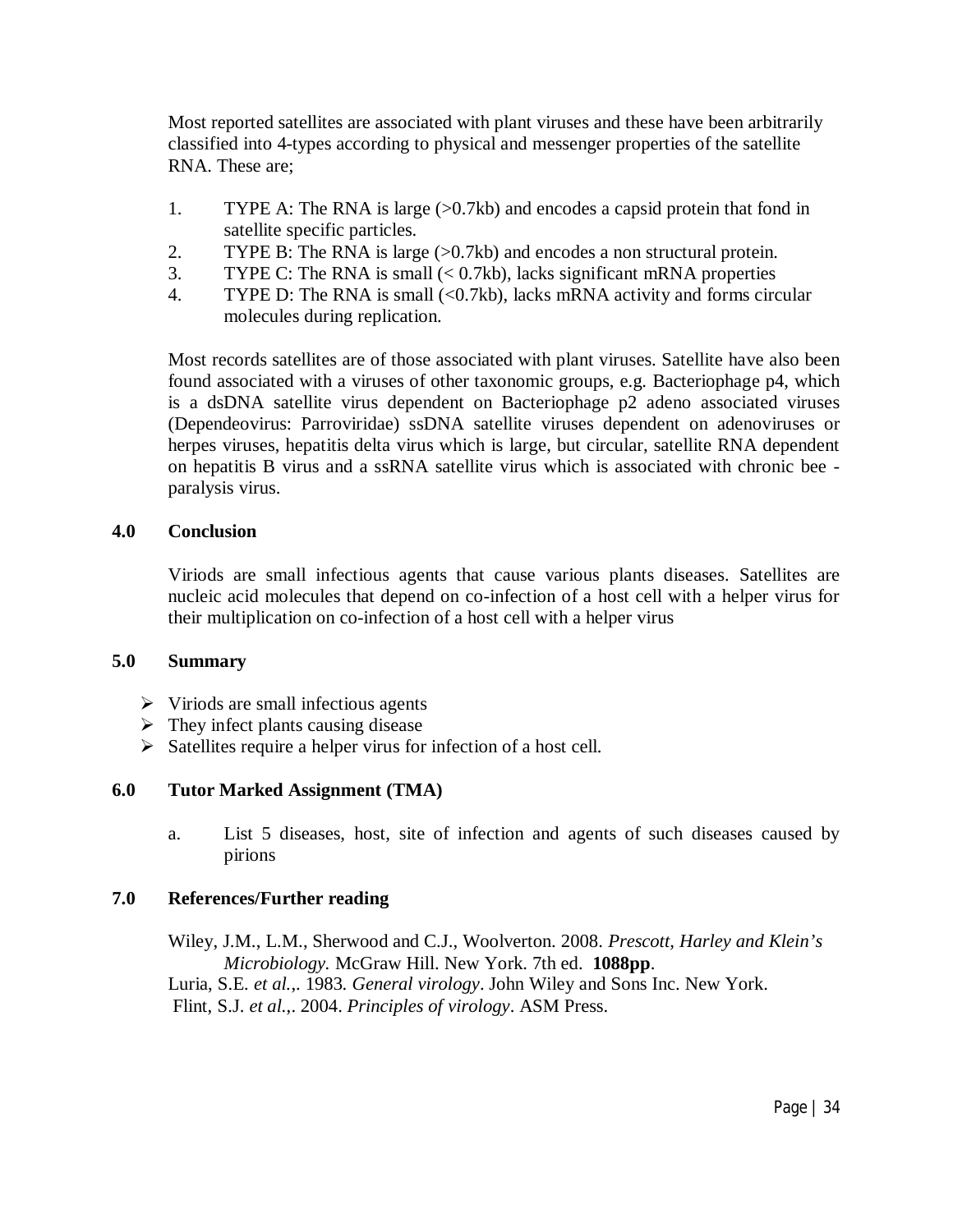Tortora, G.J., B.R. Funke and C.L. Case. 1982. *Microbiology: An introduction*. The Benjamin Cummings Publishing Company. California. **726pp**.

# **Unit 2: Viral replication**

# **CONTENTS**

- 1.0. Introduction
- 2.0. Objective:
- 3.0. Main content
	- 3.1. Absorption/Attachment
	- 3.2. Penetration/Entry
	- 3.3. Uncoating
	- 3.4. Transcription
	- 3.5. Synthesis of Viral components
	- 3.6. Assemblage/Morphogenesis
	- 3.7. Maturity and release
- 4.0. Conclusion
- 5.0. Summary
- 6.0 Tutor Marked Assignment (TMA)
- 7.0. References/Further reading

#### **1.0. Introduction**

Viruses have no metabolic activity of their own and thus replicate or multiply by taking over the biochemical machinery of the host cell and redirecting it to the manufacture of the virus components. Viruses multiply only in the living cells.

#### **2.0. Objective**

At the end of the class, student must have fully understood the concept of viral replication and the seven stages involved in the process.

#### **3.0. Main content**

The unique feature of virus multiplications is that soon after interaction with host cell, the infecting virion is disrupted and its measurable infectivity lost. The phase of this growth is called the ECLIPSE PERIOD. This duration depends on both the particular virus and the host cell, and ends with the formation of the first infectious progeny of virus particles.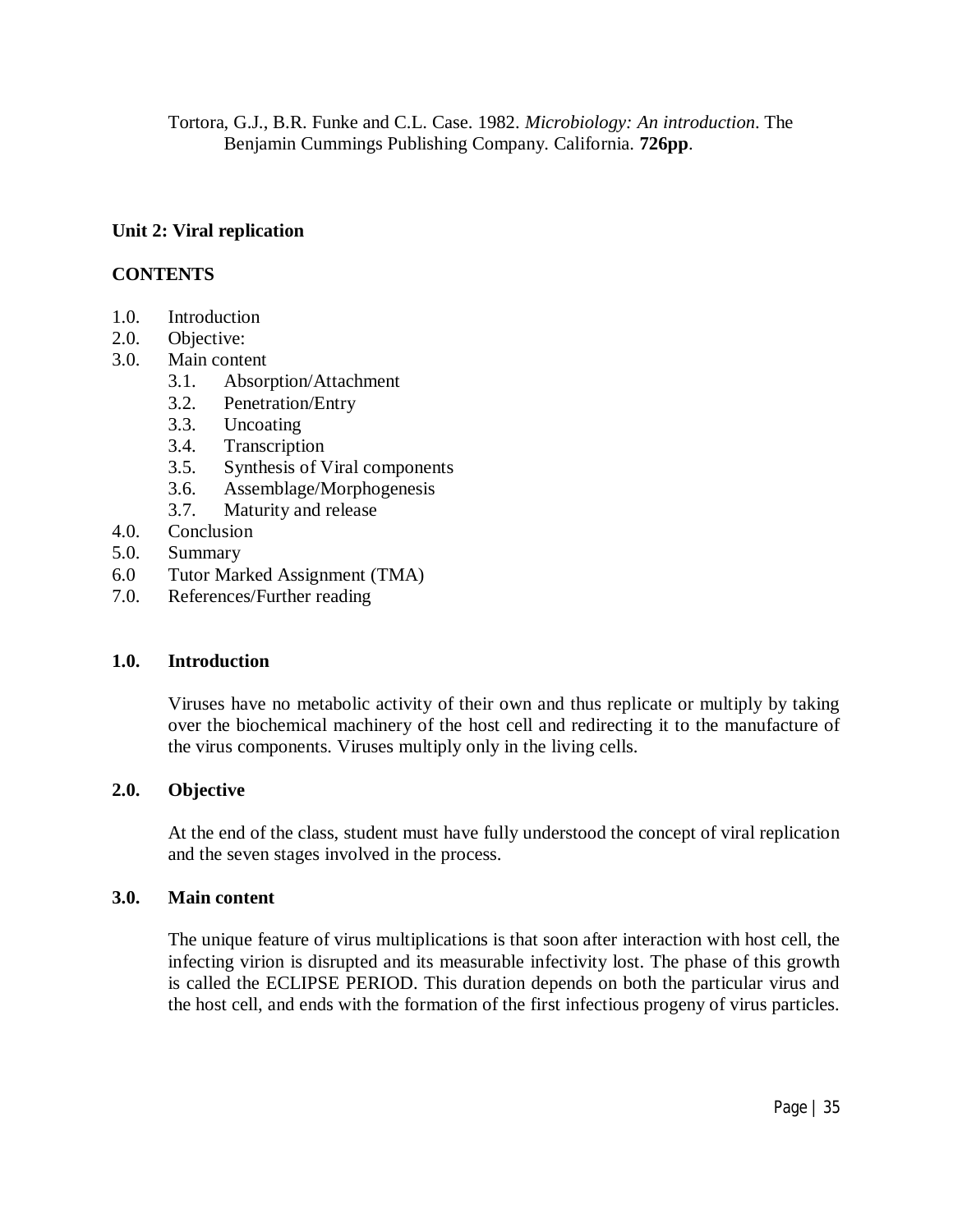The eclipse period is actually one of intense synthetic activity as the cell is re-directed toward fulfilling the needs of the viral 'pirate'. Viruses have evolved a variety of different strategies for accomplishing multiplication in their host cells. Although the details vary from one viral family to, the other, the general outline of the replication cycles is similar. The replication process could be broken down into seven stages.

#### 3.1. Absorption/Attachment

This is the first step on virus infection, during which there is interaction of a virion 'with a specific receptor site on the surface of the cell to be infected. It is to be noted that receptor molecules differ for different viruses. e. g. poliovirus is able to attach only to cells in CNS/ and intestinal tract of primates, HIV binds to the CD4 receptor on cells of human immune system. Each susceptible cell probably contains at least 1000,000 receptor sites for a given virus. Adsorption is best achieved at 37°c but could also take place at 4°c but very slow. Adsorption is also enhanced by presence of Magnesium  $(Mg<sup>2+</sup>)$  or Calcium (Ca<sup>2+</sup>) ions.

# 3.2. Penetration/Entry

The mode of penetration of entry of viruses into the host cell is complex in nature. It is accomplished by receptor- mediated endocytosis with uptake of the ingested virus particles within endosomes. With syncytia producing viruses, it is by fusion of virus envelope with the cell membrane. Penetration in some other node is well known.

#### 3.3. Uncoating

Uncoating occurs concomitantly with or shortly after penetration. At this stage, there is physical separation of the viral nucleic acid (or in some cases, internal nucleocapsid) from the outer structural components of the virion. The infectivity in the parental virus is lost at this point. Viruses are only infectious agents for which dissolution of the infecting agent is an obligatory step in the replicative pathway. Uncoating is done enzymatically (from lysosome).

#### 3.4. Transcription

At his stage, a specific mRNA must be transcribed from time viral nucleic acid for successful expression and duplication of genetic information contained in the viral genome. The mRNA produced serves as replicative intermediate from the viral genome. The process transcription could be carried out by either the host cell mechanism or a virus-specified enzyme. The patterns of transcription may differ before (early) at and after (late) virus nucleic acid replication. The primary transcripts are often spliced to remove intron sequences between expressed exons and transcription is sometimes overlapping with different starting and/or termination points within one gene to produce proteins from the same nucleic acid sequence.

Virus mRNA generally

(i) Contains leader sequence

(ii) Capped at the 5-' end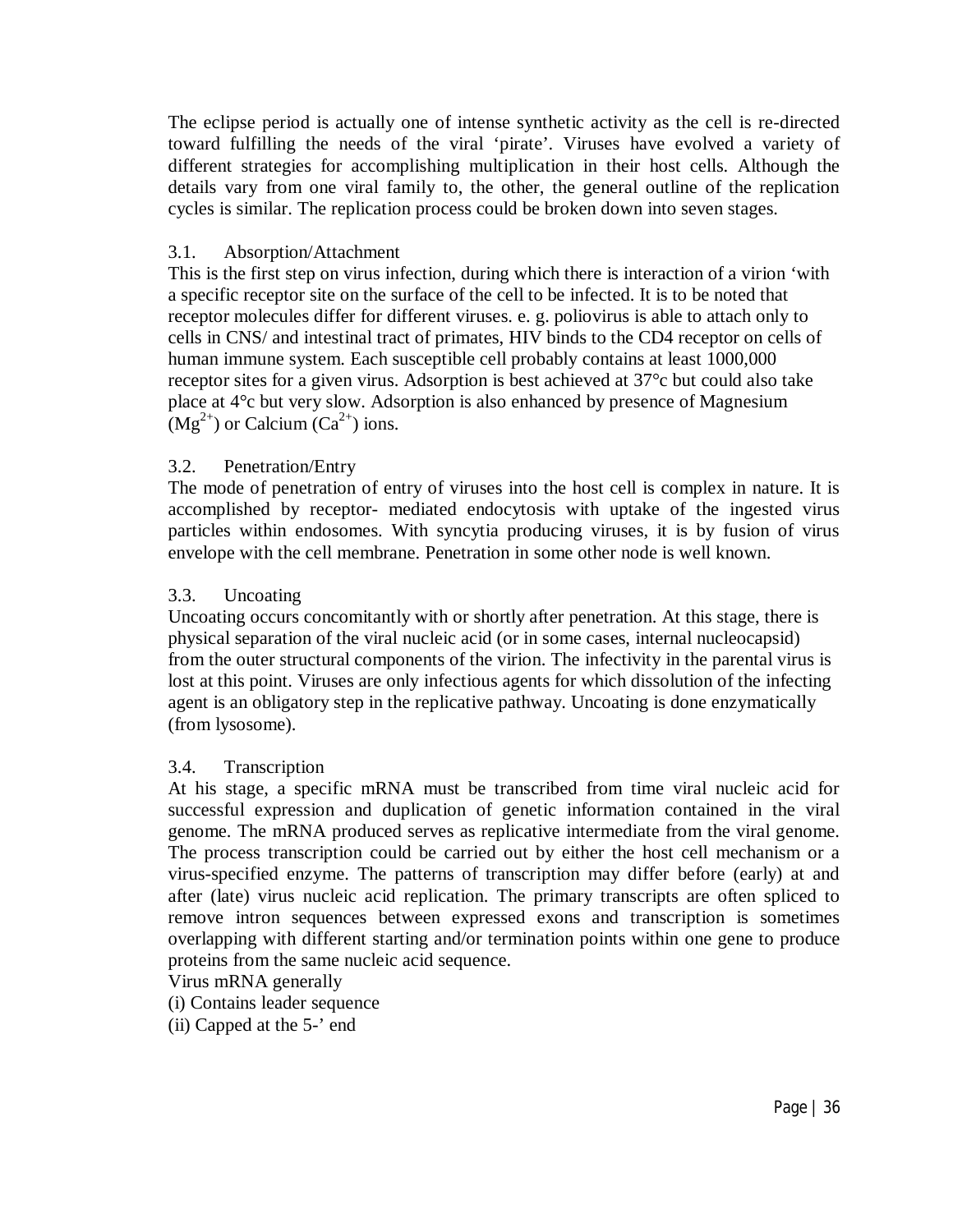(iii) Polyadenylated at time 3' terminus.

Some viruses carry RNA polymerases to synthesize mRNA.

RNA viruses of this type are called Negative - sense since their single stranded RNA genome is complementary to mRNA which is designated positive strand (positiveness).

3.5. Synthesis of Viral components

This is the stage where use the host cell component to translate the viral mRNA. All the virus specified macromolecules are synthesized in a highly' organized sequences. The virus mRNA is translated on cell ribosomes to produce two types of virus-protein:

(a) The structural proteins which make up the virus particle.

(b) Non-structural protein, mainly enzymes for virus genome replications. This type of protein is not found in the viral particle.

In some virus infections, notably those involving double stranded, DNA - containing viruses, early viral proteins are synthesized soon after infection and late proteins are made only late in infecting viral DNA synthesis. Early genes may or may not be shut off when late products are made. In contrast, most of the genetic information of RNA viruses is expressed at the same time. In addition to these temporal controls, quantitative controls also exist, since not all virus proteins are made in the same amounts. Virus specific protein may regulate the extent of transcription of the genome or translation of viral mRNA.

Small animal viruses and bacteriophage are good models for studies of gene expression. The Widest variation in strategies of gene expression is found among RNA viruses. Some virions carry polymerases, some system utilize sub-genomic messages, sometimes generated by splicing (orthomyxoviruses, retroviruses) and some viruses synthesize large polyprotein precursors that are processed and cleaved to generate the final gene involved in these processes varies from group to group. The larger viruses (herpesviruses, poxviruses) are more dependent of cellular functions than are smaller viruses. This is one reason the larger viruses are more susceptible to antiviral chemotherapy, because, more virus specific processes are available as targets for drug action.

The intercellular sites where the different events in virus replication take place vary from group to group. However, some general statements could be made:

(a) Viral Proteins are synthesize in the cytoplasm poly ribosomes composed of virusspecific mRNA and host cell ribosomes

(b) Viral DNA is usually replicated in the nucleus

(c) Viral genomic RNA is generally duplicated in the cell cytoplasm, although there are exceptions.

3.6. Assemblage/Morphogenesis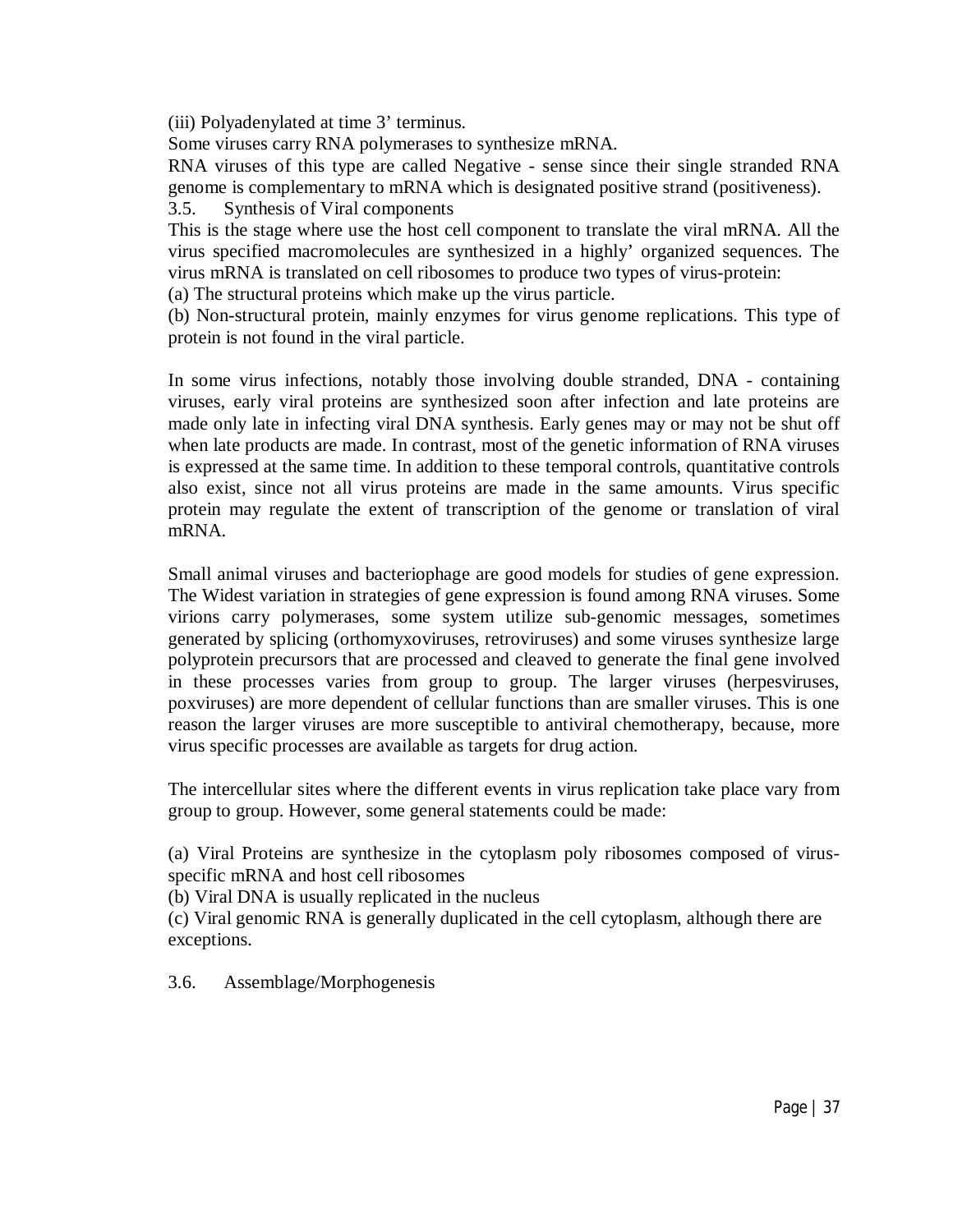The newly synthesized viral genomes and capsid polypeptides assemble together to form progeny viruses. Ichosahedral capsid can condense in the absence of nucleic acid, whereas nucleocapsids of viruses with helical symmetry cannot form without viral RNA. There are no special mechanisms for the release of non-enveloped viruses; the infected cells eventually lyses and release the virus particles. Assembly of viral proteins may take place in the cytoplasm or (as in most enveloped viruses) at the plasma membrane, After assemblage of viruses viral structural and essential proteins sub units, the viral becomes mature and ready for liberation or release.

### 3.7. Maturity and release

On maturation, viral particles escape from the cell in several ways but most importantly done in two ways:

- (a) Bursting out in the cell thereby killing the host cells.
- (b) Budding out of the host cell which does not necessarily kill the cell.

Enveloped viruses mature by budding process, Virus-specific envelope glycoproteins are inserted into cellular membranes, viral nucleocapsids then bud through the membrane at theses modified sites and, in so doing acquire an envelope. Budding frequently occur at the plasma membrane but may involve other membranes cell. It is important to note that enveloped viruses are not infectious until they acquired their envelopes. Therefore, infectious progeny virions typically do not accumulate within the infected cell.

Virus maturation is sometime a faculty process. Excess amounts of viral components may accumulate and be involved in the formation of inclusion bodies in the cell. As a result of the profound deleterious effects of virus replication, cellular cytopathic effects eventually develop and the cell dies. However, there are instances in which the cell is not damaged by the virus and long-term persistent infections evolve. The basic fact is that each virus effectively utilizes whichever cellular process is necessary to achieve its multiplication and morphogenesis.

### **4.0 Conclusion**

Viral replication is essential for the successful integration and multiplication of the viral particle. It takes place in 7 crucial stages.

### **5.0 Summary**

- $\triangleright$  Viral replication is essential for the survival and multiplication of viral particle
- $\triangleright$  The viral particle must be able to effectively by pass the host defence for effective replication.

# **6.0 Tutor Marked Assignment (TMA)**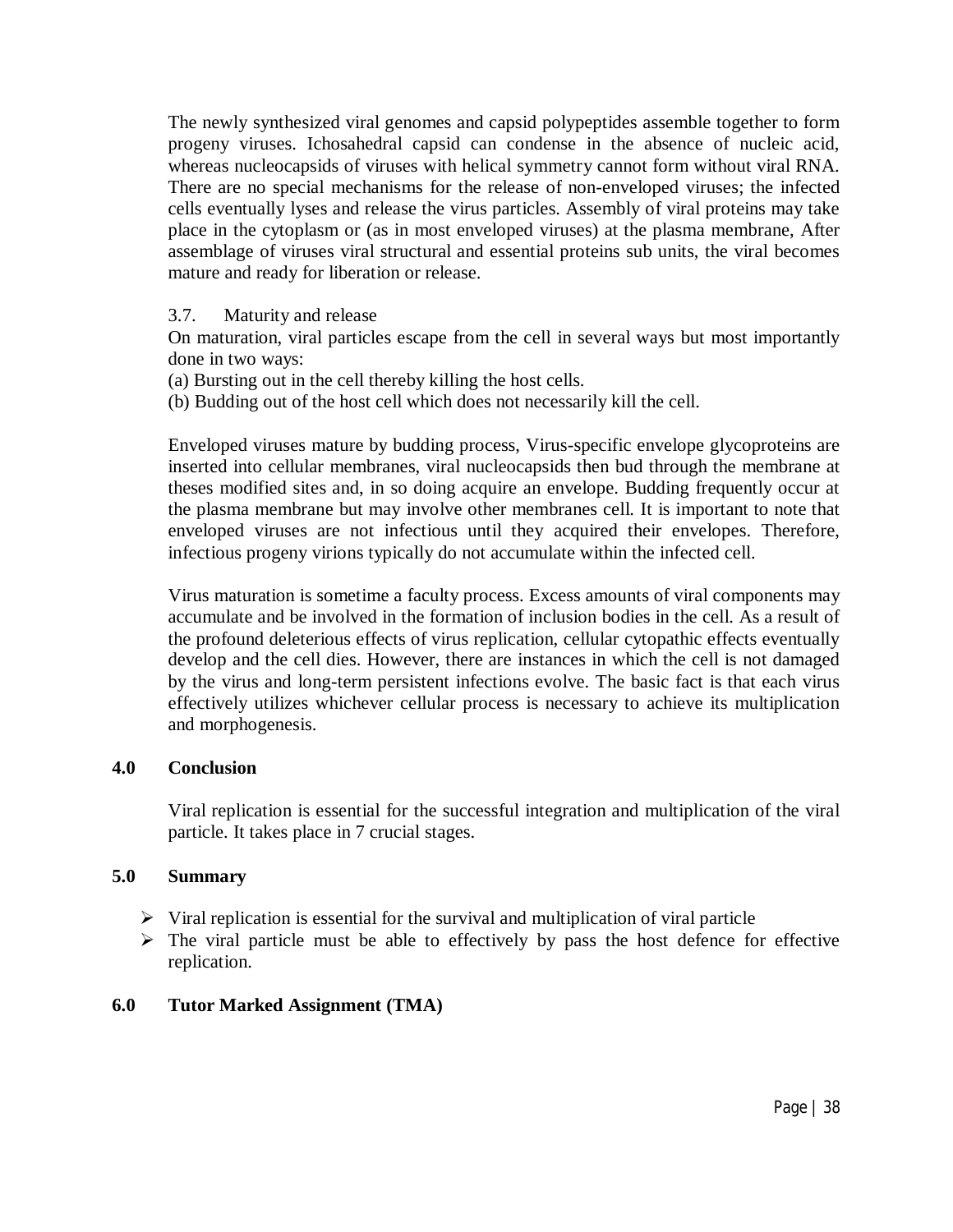a. Write short notes on reverse transcription

### **7.0 References/Further reading**

Wiley, J.M., L.M., Sherwood and C.J., Woolverton. 2008. *Prescott, Harley and Klein's Microbiology.* McGraw Hill. New York. 7th ed. **1088pp**. Luria, S.E*. et al.*,. 1983. *General virology*. John Wiley and Sons Inc. New York. Flint, S.J. *et al.*,. 2004. *Principles of virology*. ASM Press. Tortora, G.J., B.R. Funke and C.L. Case. 1982. *Microbiology: An introduction*. The Benjamin Cummings Publishing Company. California. **726pp**.

### **Unit 3: Mode of transmission viruses and diagnosis of viral infections**

## **CONTENTS**

- 1.0. Introduction
- 2.0. Objective
- 3.0. Main content
	- 3.1. Mode of transmission
		- 3.1.1. Direct transmission
		- 3.1.2. Animal-Animal
		- 3.1.3. Arthropod source
	- 3.2. Diagnosis of viral infection
		- 3.2.1. Specimen
		- 3.2.2. Neutralization test
- 4.0 Conclusion
- 5.0 Summary
- 6.0 Tutor Marked Assignment (TMA)
- 7.0. References/Further reading

### **1.0. Introduction**

We shall continue our study by looking into the mode of transmission of viruses which include direct transmission, animal-animal transmission and arthropod transmission. We shall also consider the methods of diagnosing viral infections.

### **1.0. Objective**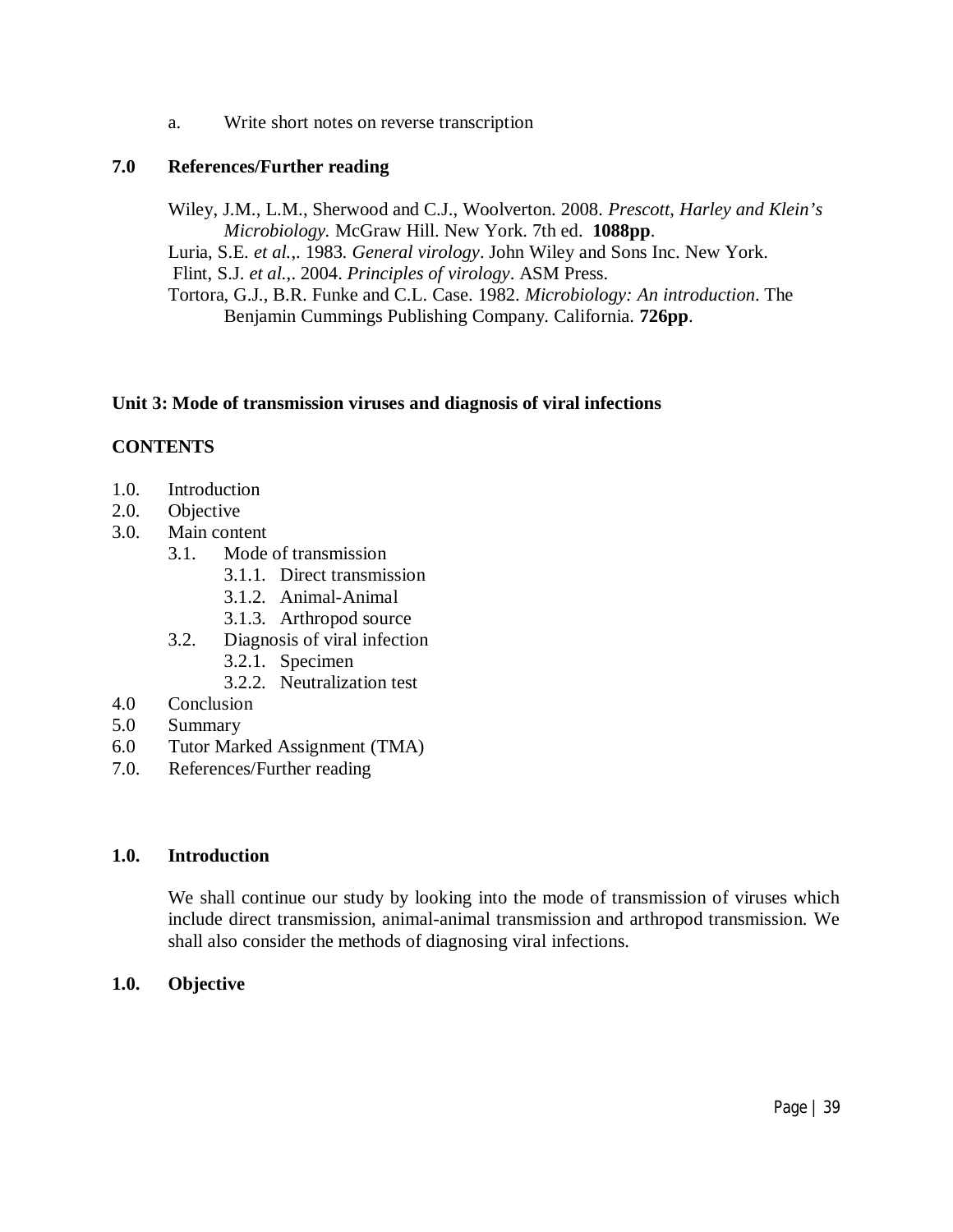At the end of the class, student must be familiar and have understood modes of viral transmission and various methods used in diagnosis of viral infections.

### **2.0. Main content**

2.1. Mode of transmission

Different viruses have evolved ingenious and complicate mechanisms of survival in nature and transmission from one host to the next. The mode of transmission depends the nature of the interaction between virus and host. Viruses may be transmitted in the following ways:

3.1.1. Direct transmission: This is a person to person mode of virus transmission. The major means of transmission include droplet or earosol infection (influenza measles), feacal-oral route (enteroviruses), sexual contact (HIV, Hepatitis B), hand-hand, hand-mouth, mouth-mouth and exchange of contaminated blood.

3.1.2. Animal-Animal: Humans are usually the accidental host. It spreads by bites (rabies), earosols infections from rodents contaminated quarters.

3.1.3. Arthropod transmission:. Viruses can be transmitted through insect vectors (e.g. Arboviruses). There are three different transmission patterns shown below:

Human – Arthropod cycle e.g. Urban yellow fever virus, Dengue virus Arthropod



Lower vertebrate - Arthropod cycle e.g. Jungle yellow fever virus. The infected man is a dead end host



Arthropod – Arthropod cycle e.g. Colorado stick fever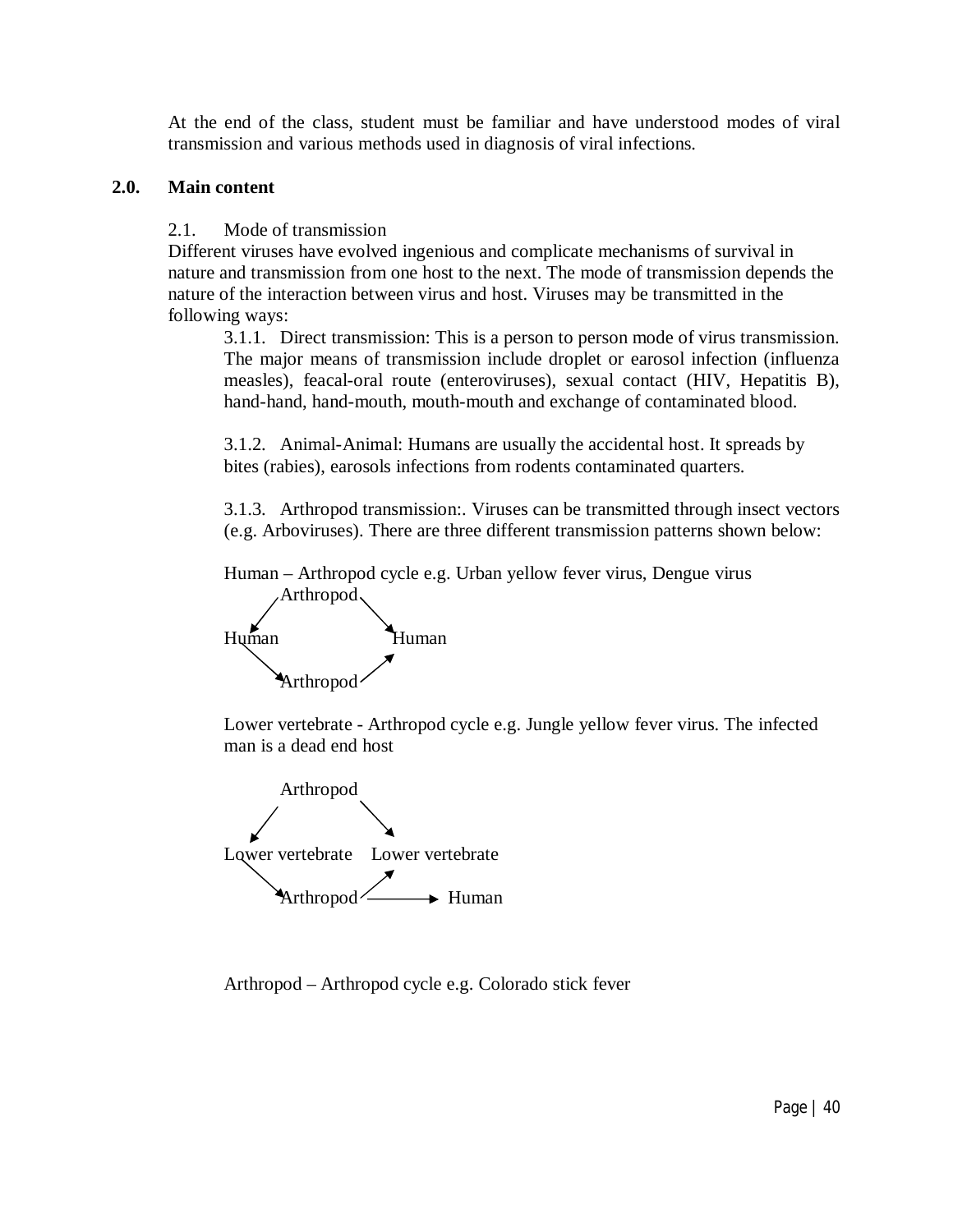

## 2.2. Diagnosis of viral infection

It must be emphasized here that good diagnostic virology depends on rapid communication between the physician and the laboratory and on the quality of specimens and information supplied to the laboratory. The choice of methods for lab-diagnosis and confirmation of viral infection depends upon the illness.

Antibody tests are more readily and inexpensively performed than virus isolations but they require samples taken at appropriate intervals, and the diagnosis often is not confirmed until convalescence stage. Antibody tests can be carried out only for those illness tot which the causative viruses have been grown in the laboratory or for the which special sources of antigen become available (e.g. hepatitis B of HIV).

Virus isolation is required:

1. When new epidemics occur as with influenza

2. When serologic tests overlap and do not allow differentiation between 2 viruses, as with small-pox and vaccinia.

3. When it is necessary to confirm a presumptive diagnosis mode of direct microscopic observation e. g detecting herpes virus in vesicle fluid.

4. When the same clinical illness may be caused by many different agents e. g (nonbacterial) meningitis may be caused by many different viruses as well

Similarly, respiratory diseases syndromes may be caused by many viruses as well as by mycoplasmas and other agents.

It is important to note that isolation of virus from a specimen is not necessary equivalent to establishing the cause of a given diseases e. g. the isolation of herpesviruses, polioviruses, echoviruses, or coxackieviruses from a patient with an undiagnosed illness does not prove that the virus is the cause of the disease. Thus a consistent clinical and epidemiologic patter/must be established repeated studies before it can he determined that a particular agent is responsible for a specific clinical picture

## 2.2.1. Specimen

All specimens must be safely contained for transport to the lab. Each specimen must be clearly labeled and should be accompanied by relevant information. Isolation of active virus requires proper collection of appropriate specimens, their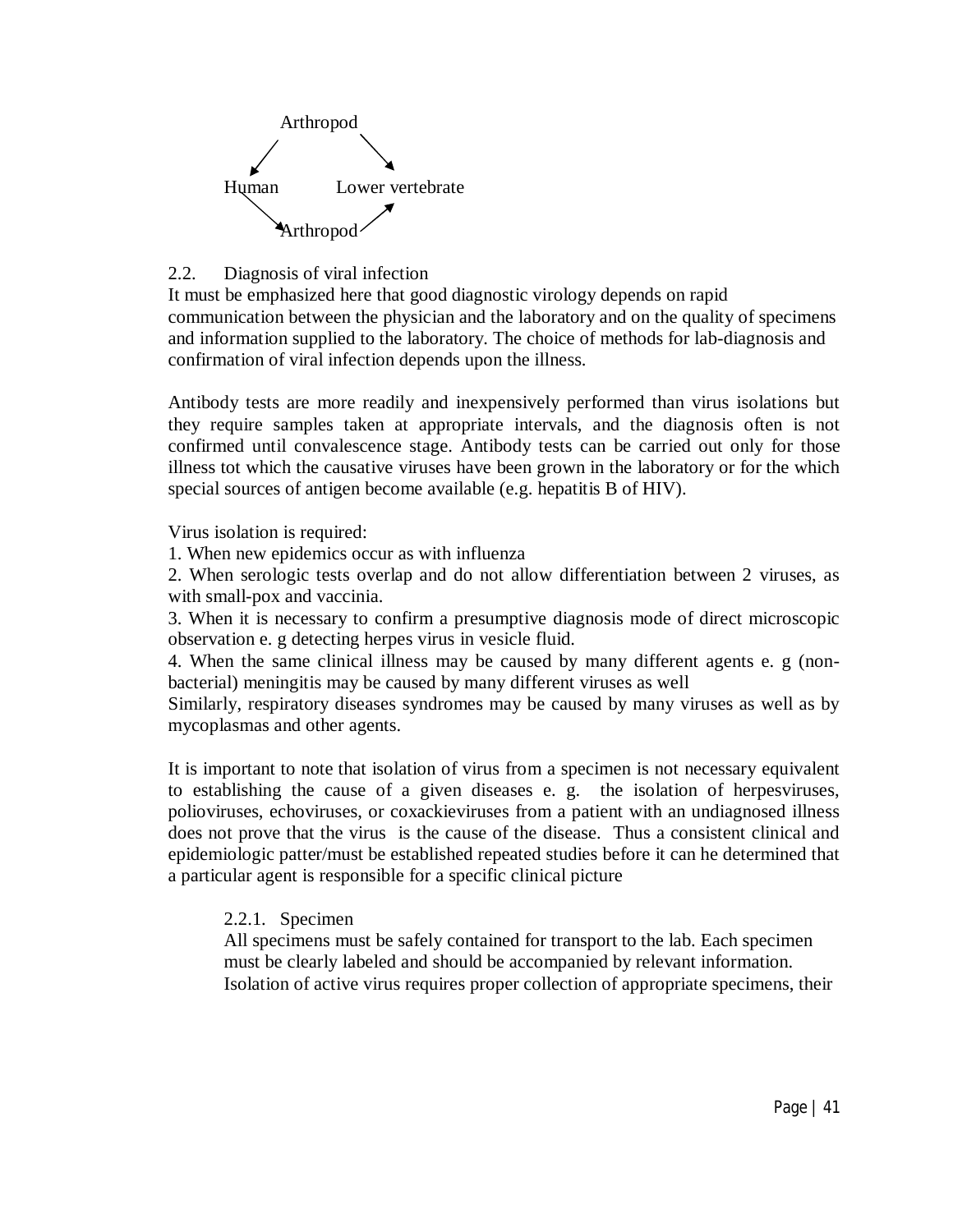preservation, both en-route to and in the laboratory, and inoculation in suitable cell cultures, susceptible animals or embryonated eggs.

The various specimens to be collected in a particular viral disease, the agent involved and the various or appropriate diagnostic test could be summarized in the control. A positive reaction is taken to indicate resistance to infection with some viruses

### 2.2.2. Neutralization test (Nt-test)

Virus neutralizing antibodies is determined or measured by adding serum containing these antibodies to a suspension of virus and then inoculating the mixture into specific cell cultures. The presence of neutralizing antibodies is demonstrated if the cell culture fails to develop CPE while control cell cultures which have received virus plus a serum free of Neutralizing antibody develop CPE. To establish a diagnosis, one looks for a significant rise in antibody titer - (4 fold or greater is desirable) during the course of the infection. Neutralizing antibodies can persist for year and their presence may indicate a infection in a given individual. The Nt - tests are useful in serologic, epidemiology, in which it is important to know which viral agents have infected a given population in the past. Although Nt - tests principle is simple but are expensive in time and materials and must be standardized for each viral agent. Among the variables to be considered are:

1. Selection of cell culture, experimental animal or embryonated egg.

- 2. Rate of inoculation of virus-serum mixture.
- 3. Age of test animals.
- 4. Stability of the test virus.
- 5. Reproducibility of the end point.

6. Relative heat-stability of the specific antibody and possible, interfering substance in serum.

7. Addition of an accessory factor found in freshe4ôrmal serum of the homologous species.

8. Use of one concentration of virus and varying dilutions (and the relationship between varying concentrations of each).

9. Temperature o the neutralizing mixtures.

10. Incubation time for the mixture.

### **4.0 Conclusion**

There are modes of transmitting viruses namely, direct transmission, animal-animal transmission and arthropod transmission. Good diagnostic virology depends on rapid communication between the physician and the laboratory and on the quality of specimens and information supplied to the laboratory. In diagnosing viral infections, Antibody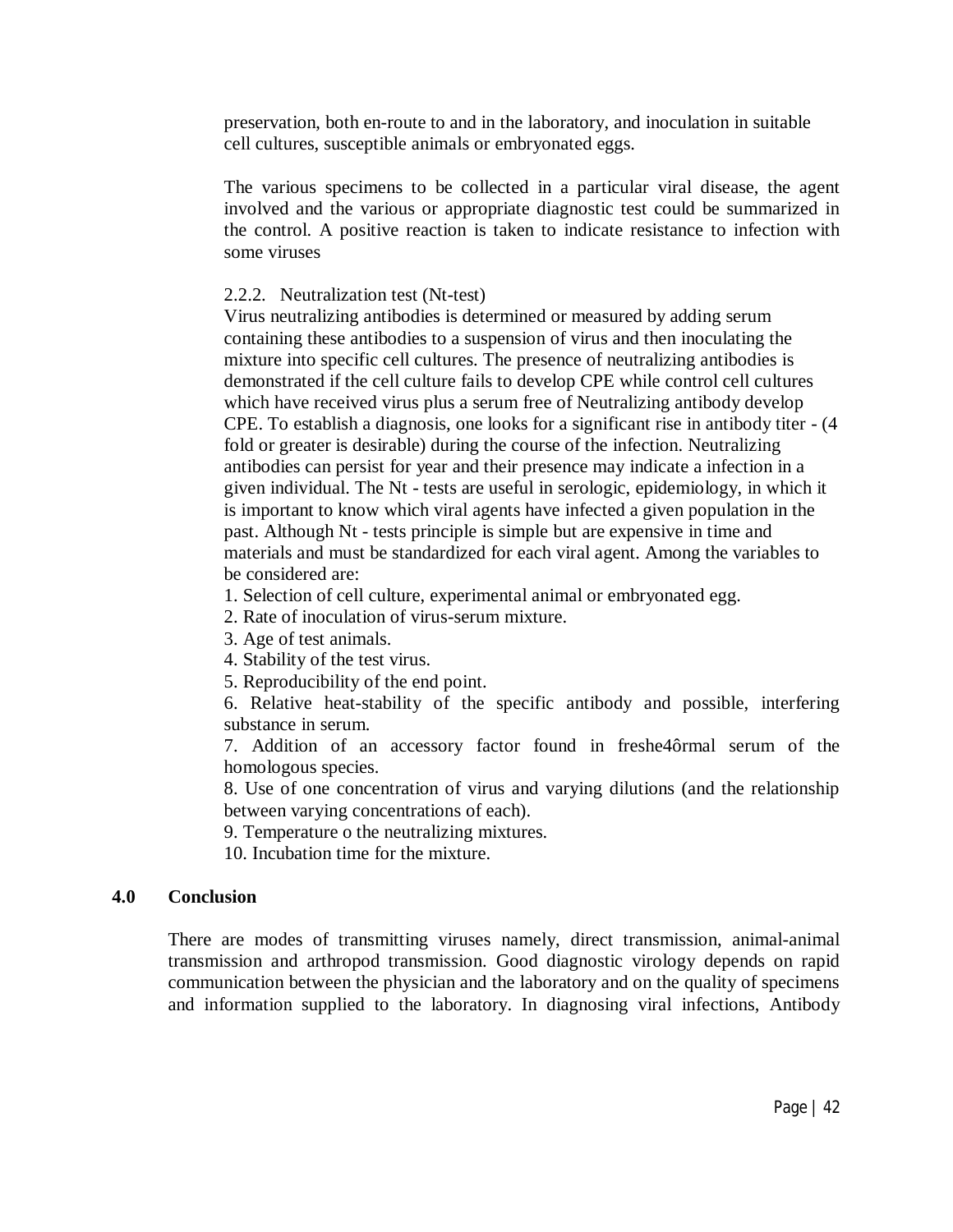(Neutralization) test can be carried out or in cases of overlap, isolation of the virus is important for correct diagnosis.

### **5.0 Summary**

- There are modes of transmitting viruses namely, direct transmission, animal-animal transmission and arthropod transmission.
- Good diagnostic virology depends on rapid communication between the physician and the laboratory and on the quality of specimens and information supplied to the laboratory.
- $\triangleright$  Antibody testing or isolation of virus are used in diagnosing viral infections

### **6.0 Tutor Marked Assignment (TMA)**

a. In a tabular form, five (5) viral infections, specimen and diagnostic test.

### **7.0 References/Further reading**

Wiley, J.M., L.M., Sherwood and C.J., Woolverton. 2008. *Prescott, Harley and Klein's Microbiology.* McGraw Hill. New York. 7th ed. **1088pp**. Luria, S.E*. et al.*,. 1983. *General virology*. John Wiley and Sons Inc. New York. Flint, S.J. *et al.*,. 2004. *Principles of virology*. ASM Press. Tortora, G.J., B.R. Funke and C.L. Case. 1982. *Microbiology: An introduction*. The Benjamin Cummings Publishing Company. California. **726pp**.

## **Unit 4: Control and treatment of viral diseases**

## **CONTENTS**

- 1.0. Introduction
- 2.0. Objective
- 3.0. Main content
	- 3.1. Interferons (IFN)
	- 3.2. Anti-viral drugs
- 4.0. Conclusion
- 5.0. Summary
- 6.0. Tutor Marked Assignment (TMA)
- 7.0 References/Further reading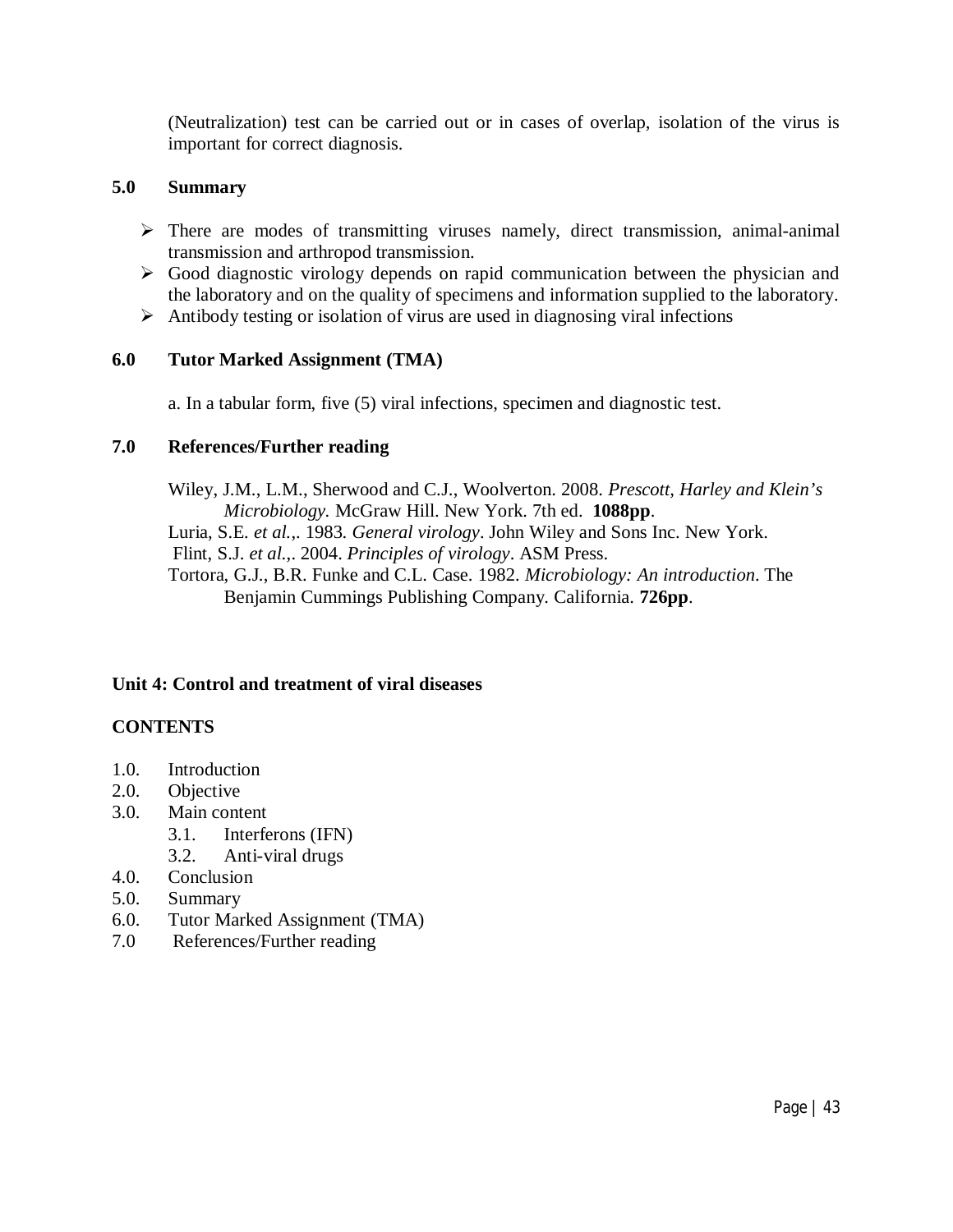#### **1.0 Introduction**

In this unit, we shall be looking into the roles and uses of interferons in managing viral diseases as well as anti-viral drugs.

#### **2.0. Objective**

At the end of the class, student must be familiar and have understood the mode of actions of inteferons and antiviral drugs and their various types.

### **3.0. Main content**

#### 3.1. Interferons (IFN)

Interferons are host-coded proteins (non-toxic antiviral agent) that inhibit viral replication, they are produced by intact animals or cultured cells in response to viral infection or other inducers. They are produced by all vertebrates' species but generally, normal cells do not produce or synthesize inferferoins unless they are induced to do so. They are believed to be the body's first line of defence against potent insult by viruses to the cells. IFN modulates humoral and cellular immunity and have broad cell growth regulatory activities. Interferons could also be induced by DS-RNA, bacteria endotoxin and small molecules such as Tilorone.

RNA-viruses are stronger inducers of IFN than DNA-viruses. All viruses are inhibited by IFN but RNA -viruses are more susceptible to it than DNA-viruses. IFN are active only in cells of the same animal species in which it was formed. There are 3-main types of IFN, Alpha, Beta and Gamma interferons. They are similar in size hut differ distinctly in antigenic nature. Alpha IFN and Beta-IFN are resistant to low pH. Beta-IFN and Gamma-IFN are glycosalated but the sugars are not necessary for biologic activity, so cloned IFN produced in bacteria are biologically active. The different classes of IFN are produced by different cell types. Alpha-IFN is synthesized predominantly by leukocytes, Beta-IFN are produce mainly by fibroblasts while gamma IFN are produced only by lymphocytes.

Due the fact that the amounts of IFN synthesized by induced cells are quite small it has been difficult to purify and characterize the proteins. With recombinant-DNA techniques, cloned IFN genes are being expressed in large amount in bacteria and yeast, and the availability of genetically engineered IFN makes clinical studies feasible.

Mode of Action of IFN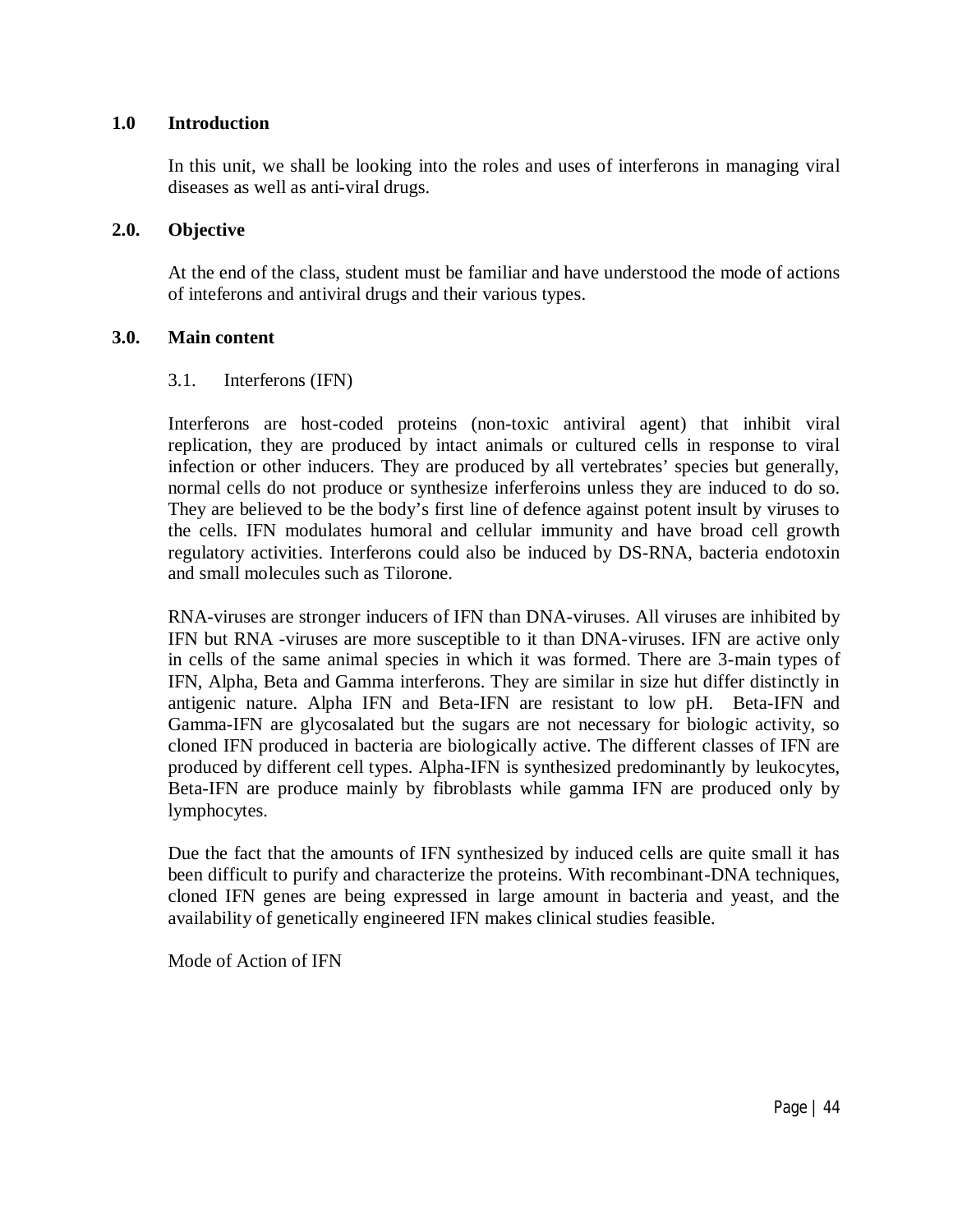IFN are always host species - specific in function. By contrast, IFN-activity is not specific for a given virus, the replication of a wide variety of viruses can be inhibited. When IFN is added to cell prior to infection, there is marked inhibition of viral replication but nearly normal cell function. IFN are extremely potent, so that very small amount is required for function. It has been estimated that fewer than 50 molecules of IFN per cell are sufficient to induce the antiviral states.

The mechanism of action of IFN is still poorly understood. It is however established that IFN is not the antiviral agent; rather IFN induces an antiviral state by promoting the synthesis of other proteins that actually inhibit viral replication. IFN act by binding to cell surface receptors, with alpha-lFN and beta-IFN sharing a common receptor and gamma recognizing a distinct receptor. This binding triggers the synthesis of several enzymes believed to be instrumental in the development of the antiviral state. These cellular enzymes subsequently block viral reproduction by inhibiting the translation of viral mRNA into viral protein. The mode of IFN action is from two points.

1. Degradation of Viral mRNA: This is basically done by an enzyme, endonuclease. The enzyme is activated by the presence of oligonuleotide synthetase, 2-5A synthetase both of which is needed for oligoadenulic acid, 2 , 5-oligoadenulic acid, a formation which in turn, degrades the viral mRNA.

2. Inhibition of protein synthesis: A protein kinase phosporylates and inactivates a cellular initiation factor, elF-2) and thus prevents the formation of the initiation complex needed for translation of viral proteins.

Interferons may also affect viral assembly, perhaps as a result of change at the plasma membrane.

It is noteworthy that IFN has been shown to have toxic side effects even when purified material is tested. Gastro intestinal and nervous system side effects proportionate of the dose given are common. Bone marrow suppression also may occur. Theoretically, IFN inducers could be administered therapeutically but every inducer that have been carefully studied have also been found to be toxic.

Uses of IFN

1. They have been shown to be effective against (prevents) Rhinovirus when administered intranasally.

2. They inhibit vaccinia infection when administered intradermally.

3. Chronic active hepatitis due to hepatitis B—Virus could be also be prevented but not a dramatic effect and also herpes-keratitis Zoster and cytomegalovirus infections.

4. IFN has been shown to have significant effect on several human tumors e.g. , Sarcoma, breast cancer, lymphoma, myeloma.

5. IFN is at present used for trials in cancer patients.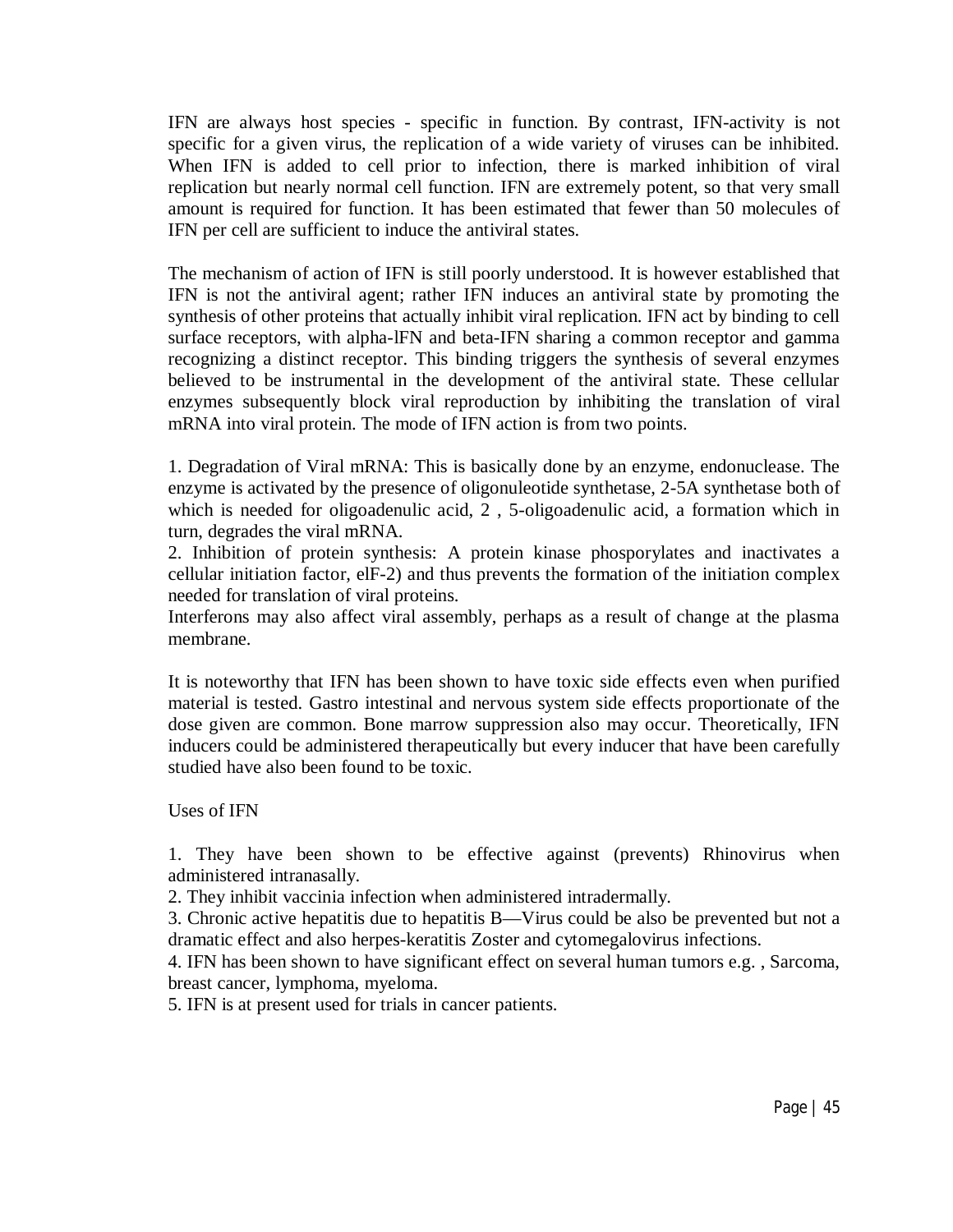#### Properties of human interferons

| S/N            | <b>PROPERTY</b>       | <b>TYPE</b>    |                |              |
|----------------|-----------------------|----------------|----------------|--------------|
|                |                       | <b>ALPHA</b>   | <b>BETA</b>    | <b>GAMMA</b> |
|                | Current nomenclature  | IFN $\alpha$   | IFN $\beta$    | IFN $\gamma$ |
| $\overline{2}$ | Former designation    | Leukocytes     | Fibroblast     | Immune       |
| 3              | Number of genes that  | 14             | >2             |              |
|                | codes for that family |                |                |              |
| 4              | Principal cell source | Leukocytes     | Fibroblast     | Lymphocytes  |
| 5              | Size of protein (MW)  | 17,000         | 17,000         | 17,000       |
| 6              | Inducing agent        | Viruses        | Miltogens      |              |
| 7              | Stability at pH 2.0   | <b>Stable</b>  | Stable         | Labile       |
| 8              | Glycosylated          | N <sub>0</sub> | Yes            | yes          |
| 9              | Introns in genes      | N <sub>0</sub> | N <sub>o</sub> | Yes          |

### 3.2. Anti-viral drugs

Since viruses are obligate intracellular parasites, a good antiviral agent must be capable of selectively inhibiting viral functions without damaging the host cells. Molecular virology studies have now succeeded in identifying virus specific functions that can serve as realistic targets for inhibition. Theoretically, any stage in viral replicative cycle could be a target for antiviral therapy. Recently, compounds have been found that are of value on treatment of viral diseases, while other compounds appear promising. Seven antiviral drugs are currently licensed for use, i.e. Acyclovir, Amantadine, doxuridine, Trifluriridine, Vidarabine, Ribavirin, and Azidothymidine. All these have one or more side effects on the host, hence an ideal antiviral agents remain to be developed.

The majority of available antiviral agents are nucleoside analogues. Analogues inhibit nucleic acid replication by inhibition of enzymes of the metabolic pathways for purines and pyrimidines or by inhibition of polymerases for nucleic acid replication. In addition, some analogues can be incorporated into the nucleic acid and block further synthesis or alter its function. Analogues can inhibit cellular enzymes as well as virus- encoded enzymes. The new types of analogues are those able to inhibit specifically virus-encoded enzymes, with minimal inhibition of analogues of host cell enzymes.

### **4.0. Conclusion**

Inteferons are host-coded proteins (non-toxic antiviral agent) that inhibit viral replication, they are produced by intact animals or cultured cells in response to viral infection or other inducers. They act by degrading viral mRNA and inhibiting protein synthesis.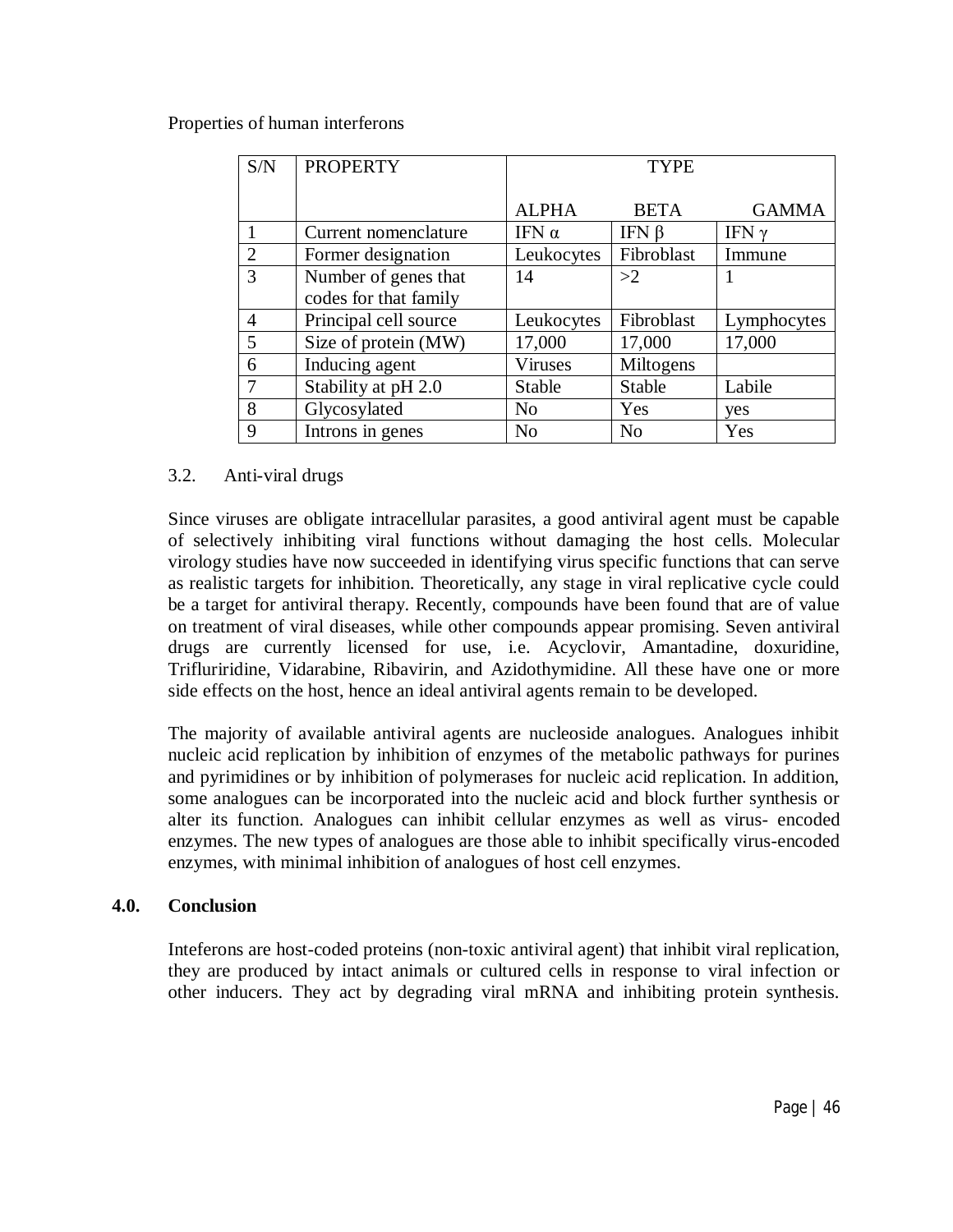Seven anti-viral drugs are licensed for use and they have one or more side effects on the host cell. Viral infections cannot be cured but only be managed using drugs.

### **5.0. Summary**

- $\triangleright$  Inteferons are host-coded proteins (non-toxic antiviral agent) that inhibit viral replication, they are produced by intact animals or cultured cells in response to viral infection or other inducers
- $\triangleright$  They act by degrading viral mRNA and inhibiting protein synthesis.
- $\triangleright$  Seven antiviral drugs are currently licensed for use, i.e. Acyclovir, Amantadine, Doxuridine, Trifluriridine, Vidarabine, Ribavirin, and Azidothymidine.
- $\triangleright$  All these have one or more side effects on the host, hence an ideal antiviral agents remain to be developed

### **6.0 Tutor Marked Assignment (TMA)**

a. Discuss host-cell response to viral infections

### **7.0 References/Further reading**

Wiley, J.M., L.M., Sherwood and C.J., Woolverton. 2008. *Prescott, Harley and Klein's Microbiology.* McGraw Hill. New York. 7th ed. **1088pp**.

Luria, S.E*. et al.*,. 1983. *General virology*. John Wiley and Sons Inc. New York. Flint, S.J. *et al.*,. 2004. *Principles of virology*. ASM Press.

Tortora, G.J., B.R. Funke and C.L. Case. 1982. *Microbiology: An introduction*. The Benjamin Cummings Publishing Company. California. **726pp**.

## **Unit 5: Control and treatment of viral diseases contd.**

## **CONTENTS**

- 1.0. Introduction
- 2.0. Objective
- 3.0. Main content
	- 3.1. Vaccination
	- 3.2. Future prospects in vaccination
- 4.0 Conclusion
- 5.0 Summary
- 6.0 Tutor Marked Assignment (TMA)
- 7.0. References/Further reading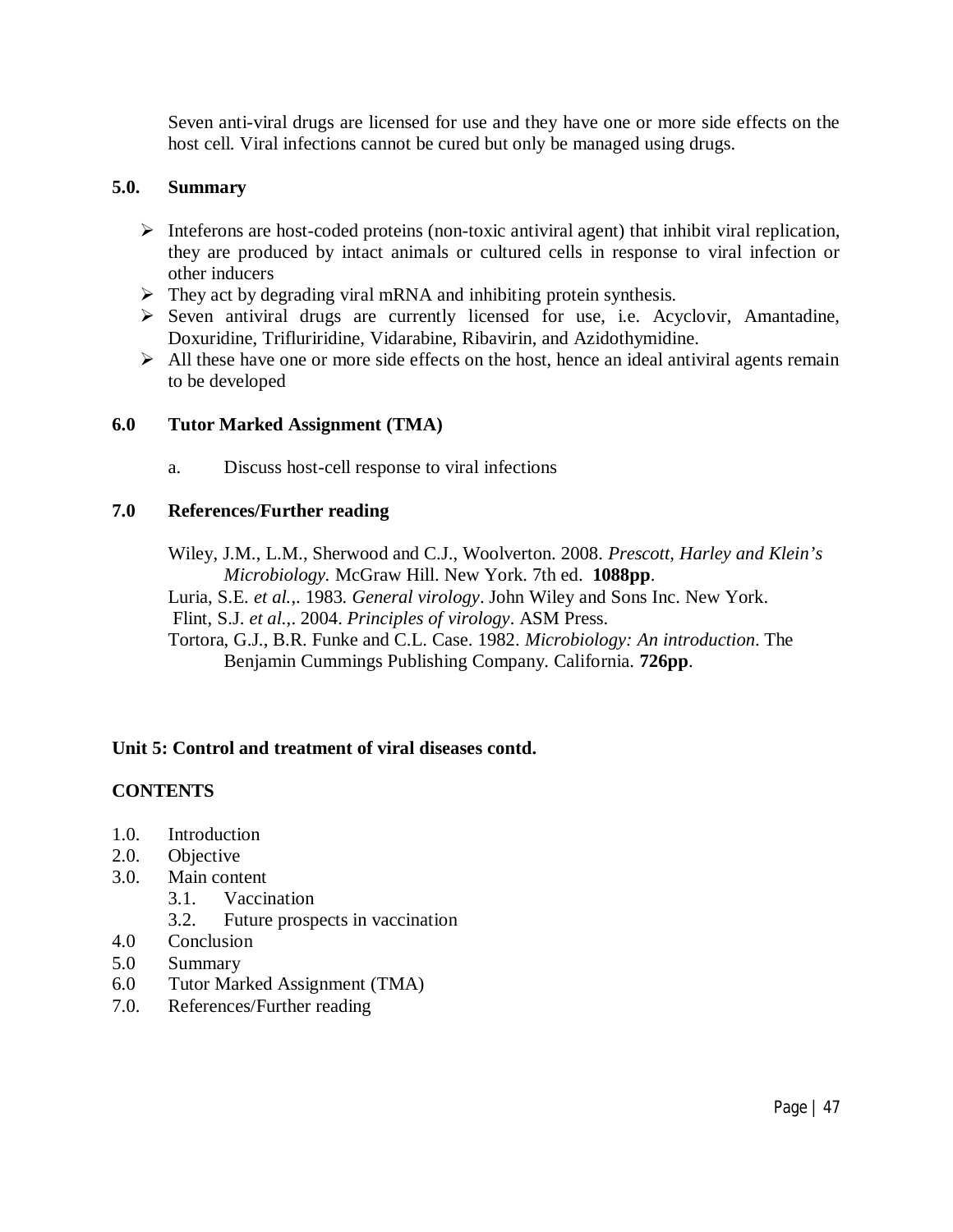#### **1.0 Introduction**

We shall be looking into the use of vaccines in preventing viral diseases and the future prospects of vaccination.

#### **2.0. Objective**

At the end of the class, student must be familiar and have understood the concept of vaccination and the prospects of further development of better vaccines especially through molecular and recombinant DNA technology.

#### **3.0. Main Content**

#### 3.1. Vaccination

Immunity to viral infection is based on the development of an immune response to specific antigens located on the surface of virus-particles or virus infected cells. For enveloped viruses, the important Antigens are the surface glycoproteins. Vaccines are available for the prevention of several significant human diseases hut certain general principles apply to most virus vaccine as for use in the prevention of human disease. Chart XI shows the principal vaccines used against most viral disease of human.

Viruses that have a viraemic mode of spread e.g. polio, hepatitis and measles are controlled by serum antibodies. Cell mediate immunity also is involved in protection against systemic infection e.g. Measles, herpes.

Neither vaccination nor recovery from natural infection always results in total protection against a later infection with the same virus. Control can be achieved by limiting the multiplication of virulent virus upon subsequent exposure and preventing its spread to target organs where the pathologic damage is done. e.g polio and measles viruses must be kept from the brain and spiral cord; Rubella virus must be kept from the embryo. There are various types of vaccine available for use against viral infections and diseases:

1. Killed-Virus Vaccine: These are made of purifying viral preparations to a (certain extent and then inactivating viral infectivity in a way that does minimal damage to the viral structural proteins. This done by treating the virus with mild formalin. Killed virus vaccines prepared from a virion stimulate the development of circulating antibody against the viral protein coats; thus conferring some degree of resistor ace. For some diseases, only this type of vaccine is available for its prevention.

2. Live-Attenuated Virus Vaccine: Here the viruses used here are virus mutants that antigenically overlap with the wild-type but are restricted in some steps in the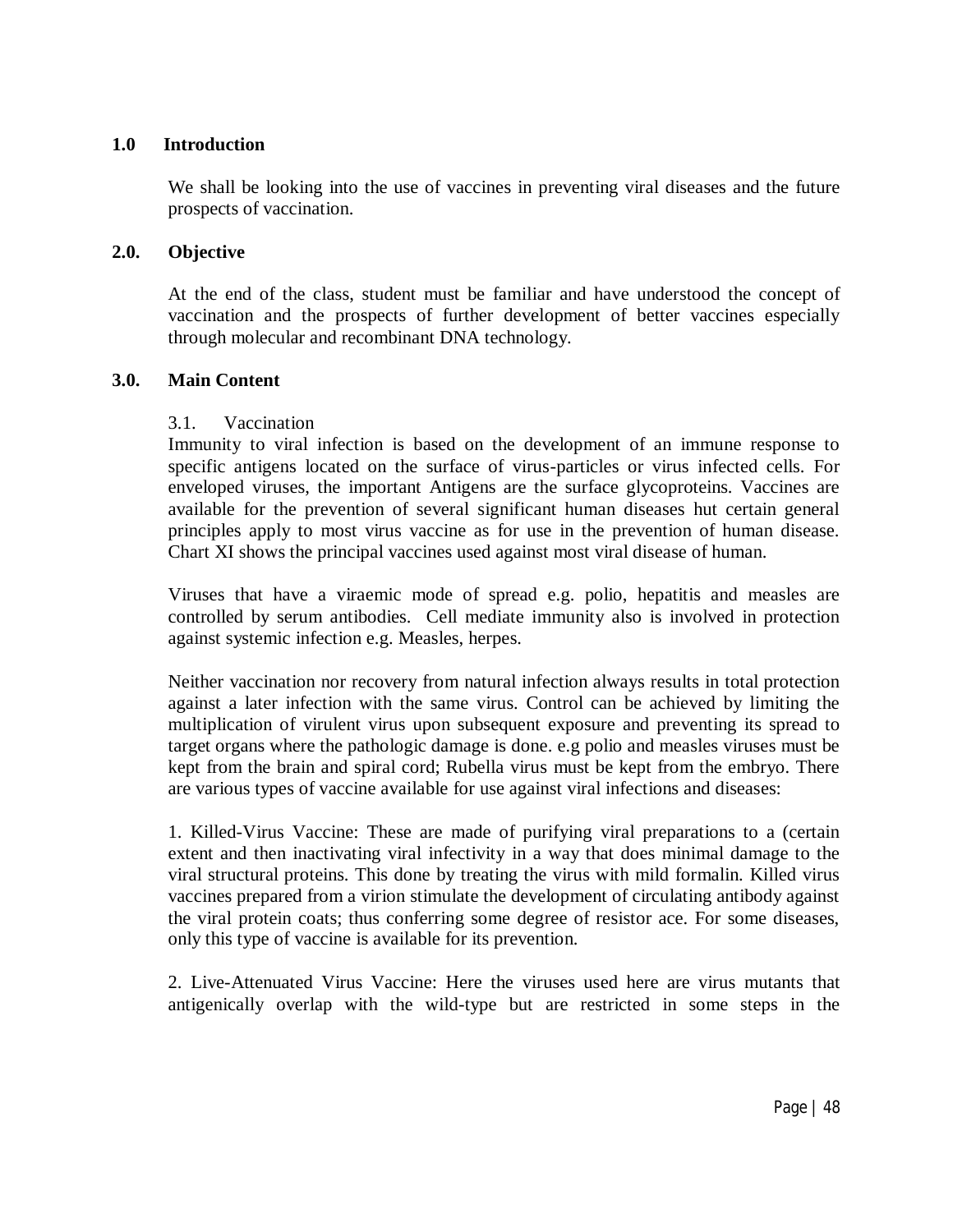pathogenesis of disease. The development of virus strains suitable for live virus vaccines previously was done by selecting naturally attenuated strains or by cultivating the virus serially in various hosts and cultures in the hope of deriving an attenuated strain fortuitously. The search for such strains is now being approached by laboratory manipulations aimed at specific, planned genetic alterations in the virus (e.g. Rabies Influenza, respiratory syncytial viruses).

Attenuated virus vaccines have the advantages of acting like the natural infection with regard to their effect on immunity. They multiply in the host and stimulate longer-lasting antibody production, to induce a good cell-mediated response, and to induce antibody production and resistance at the portal of entry.

The proper usage, strong and maintenance of vaccine in an important factor that determines it efficacy.

| S/N            | <b>Disease</b>             | Source of vaccine                                                     | Condition of<br>virus | Route of<br>administration        |
|----------------|----------------------------|-----------------------------------------------------------------------|-----------------------|-----------------------------------|
| $\mathbf{1}$   | Yellow fever               | Tissue culture and eggs (17D)<br>strain)                              | Live attenuated       | Subcutaneous                      |
| 2              | Hepatitis B                | HBsAg from recombinant<br>DNA yeast                                   | Sub-unit              | Subcutaneous                      |
| 3              | Adenovirus 6               | human diploid cell cultures                                           | Live attenuated       | Oral by enteric<br>coated capsule |
| $\overline{4}$ | Influenza                  | Highly purified or sub-units<br>from chick embryo allantoic<br>fluids | Killed                | Subcutaneous                      |
| 5              | Japanese B<br>encephalitis | Formalinzed mouse brain,<br>tissue culture                            | Killed                | Subcutaneous                      |

#### **Principal vaccines used in the prevention of viral diseases of human**

### 3.2. Future prospects in vaccination

Molecular biology and modern technologies are combing to make novel approaches to vaccine development.

(a) Attenuation of viruses by genetic mapping: This where exploitation is on recombinant or mutants that can serve as live virus vaccines. The introduction on deletion mutations that damage virus do not completely inactivate it should yield a vaccine candidate unlikely to revert to virulence.

(b) Use of a virulent virus vectors: The concept here is to use recombinant DNA techniques to insert the gene coding for the protein of interest in the genome of a virulent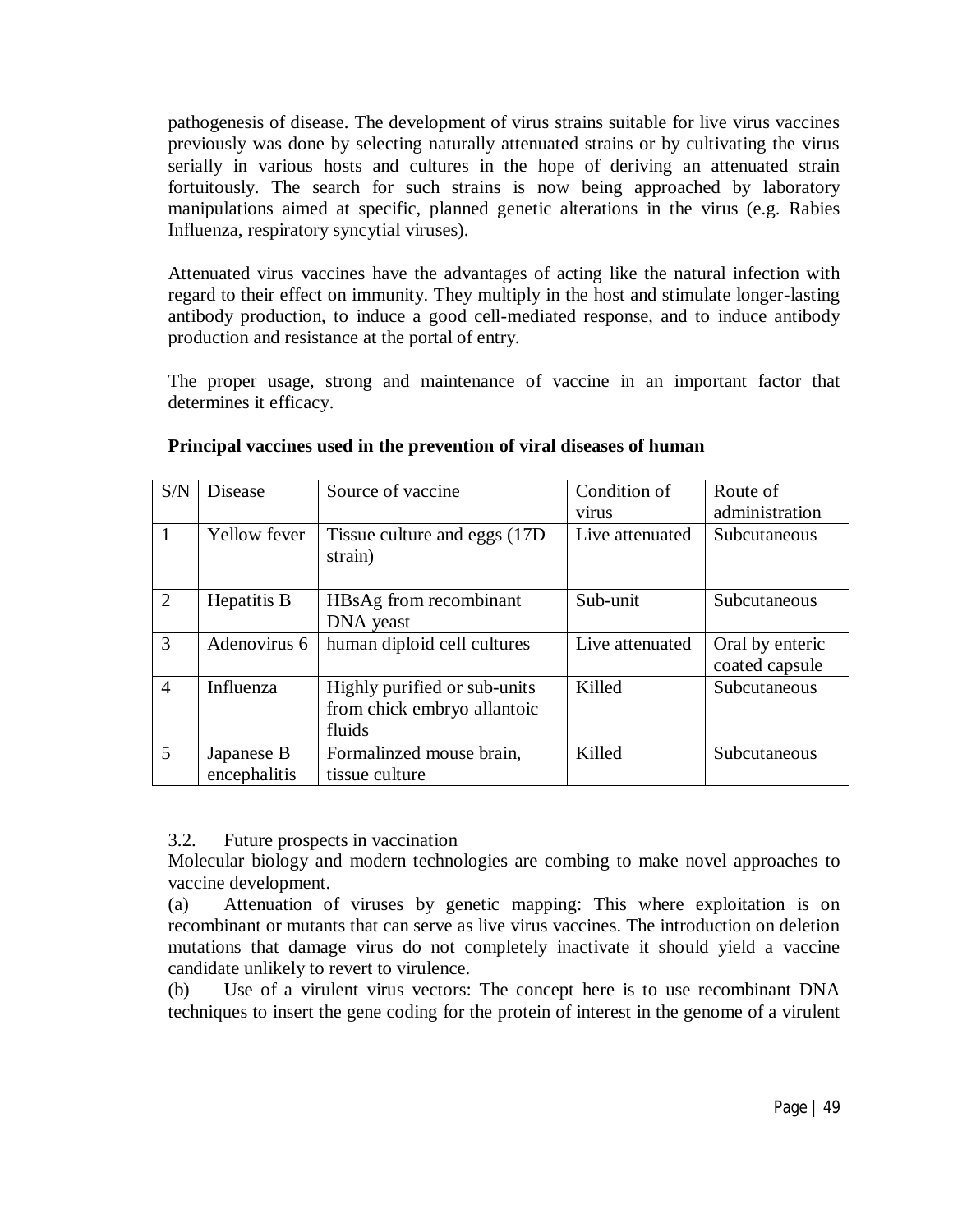virus that can be administered as the vaccine. The prototype vector under study is vaccinia virus.

(c) Gene cloning for Protein Production: The ideal is to clone the viral gene . The cloned DNA can then be expressed in prokaryotic and eukaryotic cells if appropriately engineered constructions are used. If the bacteria can be made to produce the antigen or sufficient quantity and immunogenicity, the production a purified vaccine containing only the immunizing antigen will be facilitated.

(d) Synthetic Peptides: Viral nucleic acids can he readily sequenced and the amino' acid sequence of the gene products predicted. It is now possible to synthesize short peptides that correspond to antigenic determinants on viral protein. Although this approach holds promise, there are several obstacles to overcome. The immune response induced by synthetic peptides is considerably weaker than that induced by intact protein or inactivated virus. It is not easy to identify peptide sequences able to induce a protective immune response. A single peptide representing a single epitope may not be able to induce resistance against a viral protein containing multiple antigenic determinants are sequential; it may be very difficult to stimulate conformational determinants (i.e. those determined by the tertiary configuration of the protein, which juxtaposes amino acids that may be widely separated in the primary sequence).

(e) Subunit Vaccine: Sub-viral components are being obtained by breaking apart the virion to include in the vaccine only those viral components needed to stimulate protective antibody. Purified material can be administered in more concentrated form, containing greatly increased amounts o the specifically desired antigen.

(f) Local Administered Vaccines: Intranasally administered aerosol vaccines are being developed, particularly for respiratory disease viruses and also for measles virus. It is hope that they will stimulate local antibody at the portal of entry of viruses.

(g) Conventional Vaccine: Considerable success has been claimed for a vacirella-Zoster vaccines developed in Japan and currently undergoing testing in the U.S.A. So also is cytomegaloviruses, Epstein Barr virus and respiratory syncytial virus (RSV).

### **4.0 Conclusion**

Viral infections cannot be cured but can be prevented by proper vaccination.

### **5.0 Summary**

- $\triangleright$  Vaccines are effective in preventing viral infections
- $\triangleright$  Research is on going for the development of new vaccines in preventing existing viral diseases

### **6.0 Tutor Marked Assignment (TMA)**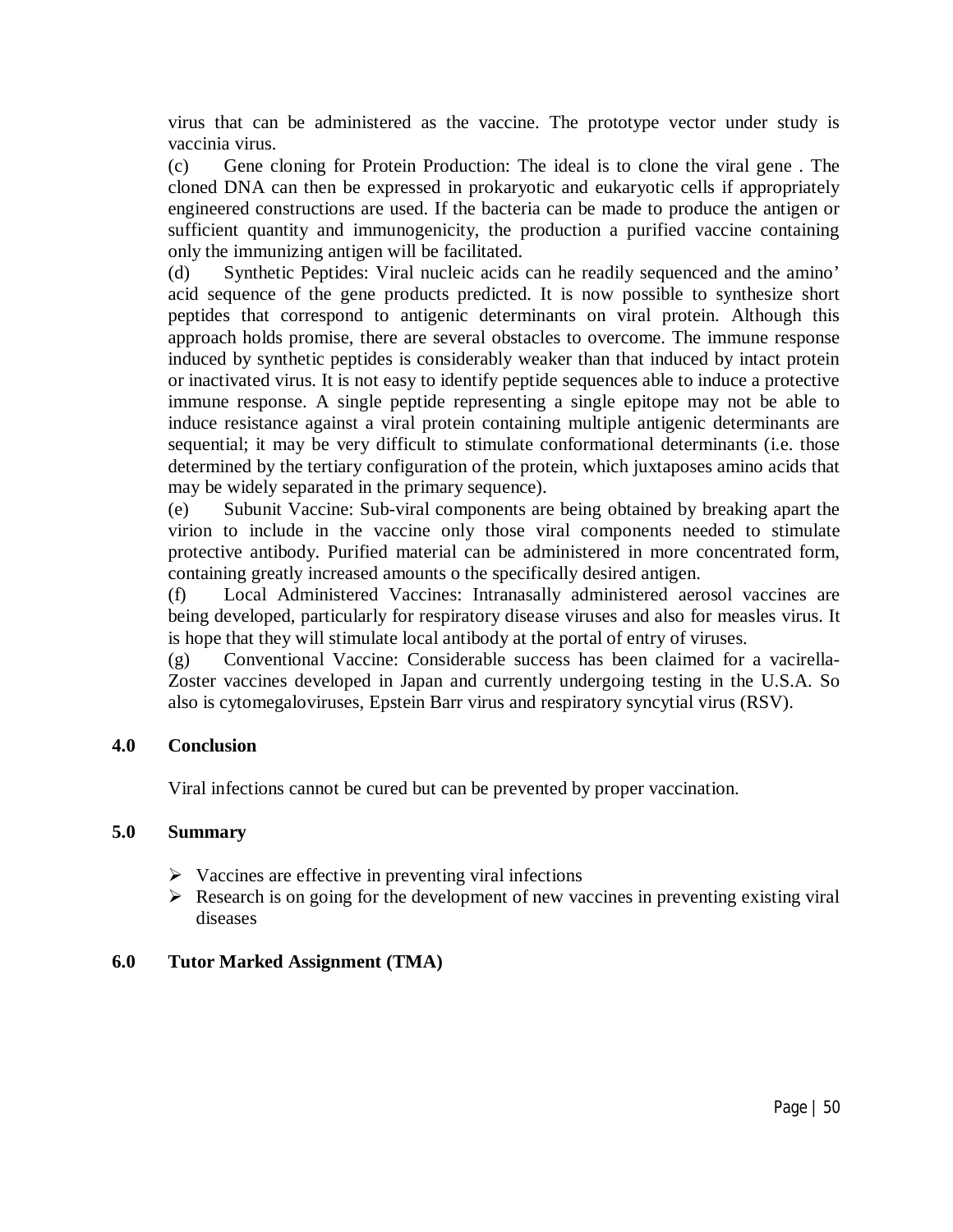a. In a tabular form, list 5 viral diseases, source of vaccine, condition of virus and route of administration

## **7.0 References/Further reading**

Wiley, J.M., L.M., Sherwood and C.J., Woolverton. 2008. *Prescott, Harley and Klein's Microbiology.* McGraw Hill. New York. 7th ed. **1088pp**. Luria, S.E*. et al.*,. 1983. *General virology*. John Wiley and Sons Inc. New York. Flint, S.J. *et al.*,. 2004. *Principles of virology*. ASM Press. Tortora, G.J., B.R. Funke and C.L. Case. 1982. *Microbiology: An introduction*. The Benjamin Cummings Publishing Company. California. **726pp**.

## **Answers to Tutor Marked Assignment**

### **Unit 1**

a. List 5 diseases, host, site of infection and agents of such diseases caused by pirions

| Agent                         | Host            | <b>Site of Infection</b> | <b>Disease</b>                              |
|-------------------------------|-----------------|--------------------------|---------------------------------------------|
| Scrapie agent                 | Sheep           | Central nervous system   | Scrapie spongiform encephalopathy           |
| Kuru agent                    | Humans          | Central nervous system   | Kuru spongiform encephalopathy              |
| Creutzfeldt-Jakob agent       | <b>Humans</b>   | Central nervous system   | Creutzfeldt-Jakob spongiform encephalopathy |
| Mad cow agent                 | Cows and humans | Central nervous system   | Mad cow spongiform encephalopathy           |
| Chronic wasting disease agent | Deer and Elk    | Central nervous system   | Chronic wasting disease                     |

## **Unit 2**

a. Write shot notes on reverse transcription

This is the process by which RNA viruses such as Retroviruses make a second DNA strand using the enzyme reverse transcriptase before integrating their genome into their host genome. It is reveres transcription because we DNA is made from RNA as opposed to the order in the central dogma of molecular biology where RNA is made from DNA.

## **Unit 3**

a. In a tabular form, five (5) viral infections, specimen and diagnostic test.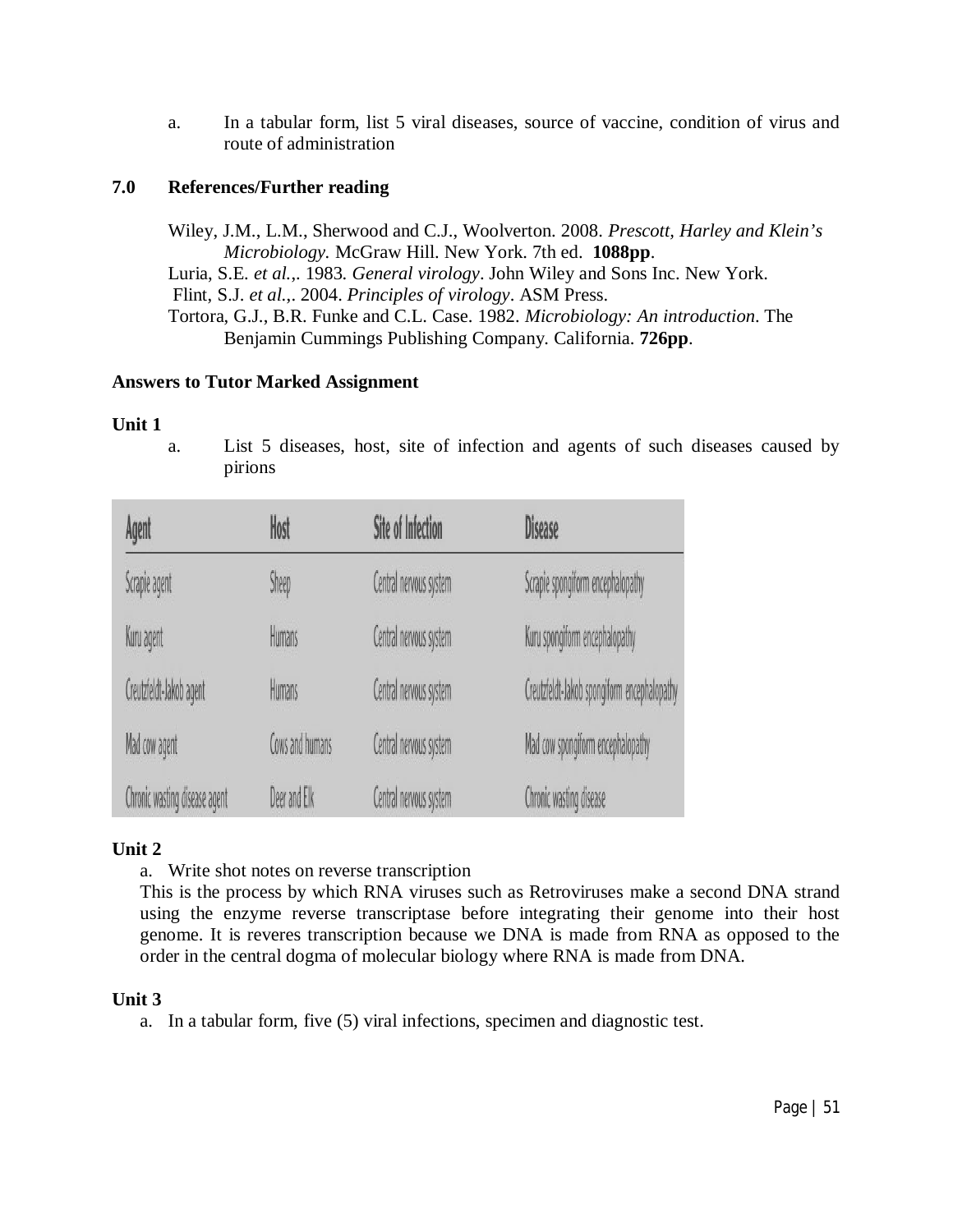| S/N            | Syndrome/Virus           | Specimen                                    | Diagnostic test                 |
|----------------|--------------------------|---------------------------------------------|---------------------------------|
|                | Rhinovirus               | Nasopharyngeal washing/swab                 | Cell culture (HEL)              |
| $\overline{2}$ | <b>Mumps</b>             | Nasopharyngeal washing/swab<br>and urine    | Cell culture (PMK)              |
| 3              | Rubella virus            | washing/swab<br>Nasopharyngeal<br>and blood | Cell culture (AGMR and<br>Vero) |
| $\overline{4}$ | Monkey<br>$\cos$<br>pox, | Vesicle blood                               | Embryonated eggs and            |
|                | pox, vaccinia and        |                                             | electron microscopy             |
|                | Rabies virus             | Saliva and brain biopsy                     | Sucking mice                    |

#### **Unit 4**

a. Discuss host-cell response to viral infections Cells respond in two ways to viral infections as shown in the chart below



1. Non-specific defence or innate immunity which is also divided into two:

(a) Preventive mechanisms: This embraces the normal physiological processes designed to protect the host from it environmental microorganisms.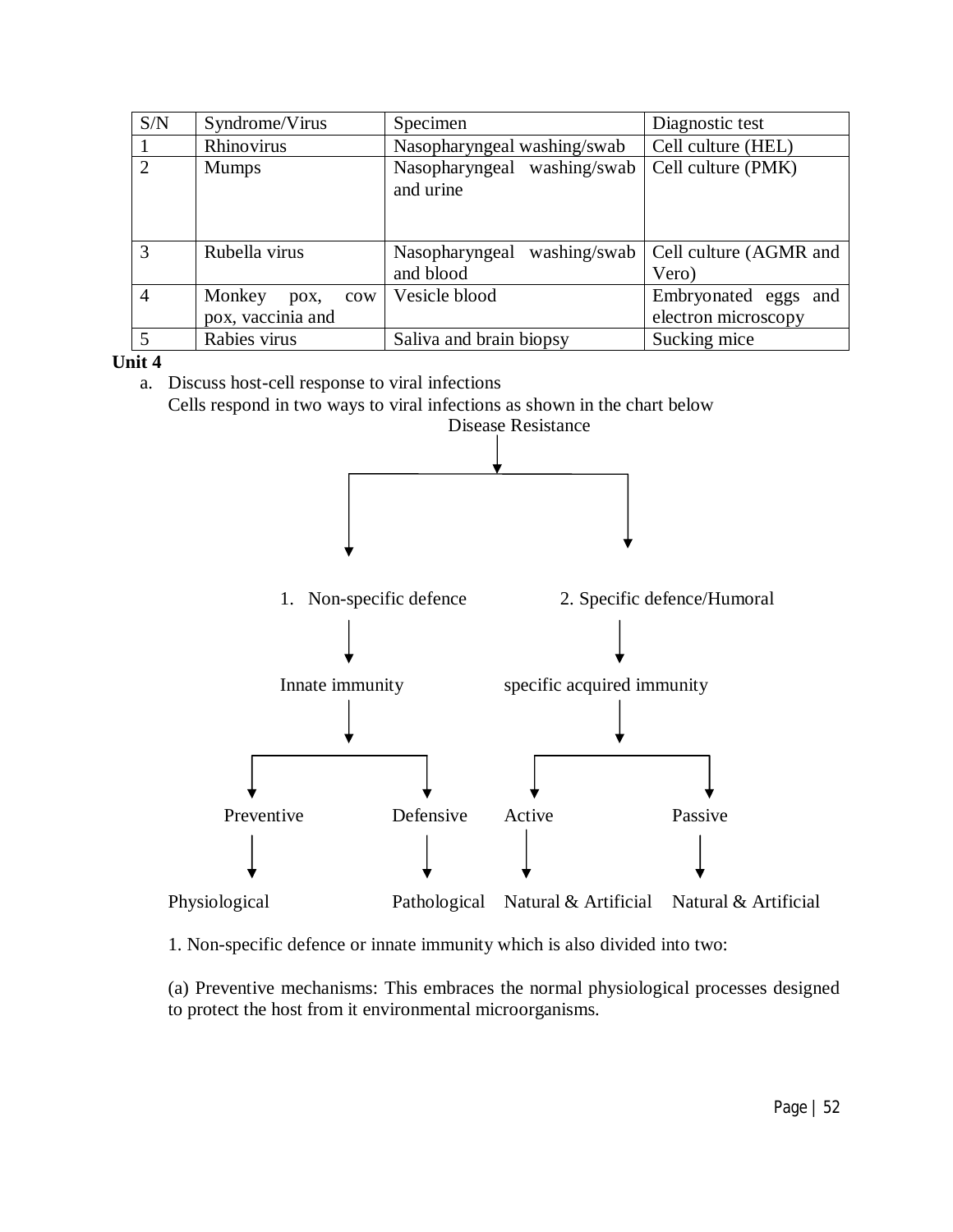(b) Defensive mechanisms: This is a response stimulated by infecting microbe causing injury to tissues.

2. Specific defence or Humoral immunity: This cell response against a particular organism in order for the infecting microbe to be eliminated and to memorize it against future occurrence. This is an antibody mediated response.

## **Unit 5**

a. In a tabular form, list 5 viral diseases, source of vaccine, condition of virus and route of administration

| S/N            | <b>Disease</b> | Source of vaccine                        | Condition<br>of | Route<br>of    |
|----------------|----------------|------------------------------------------|-----------------|----------------|
|                |                |                                          | virus           | administration |
|                | Poliomyelitis  | Tissue culture (Human diploid            | Live attenuated | Oral           |
|                |                | cell line)                               |                 |                |
|                |                |                                          | Killed          | Subcutaneous   |
| 2              | Measles        | Tissue culture (chick embryo)            | Live attenuated | Subcutaneous   |
| 3              | Rubella        | Tissue culture (chick embryo)            | Live attenuated | Subcutaneous   |
| $\overline{4}$ | <b>Mumps</b>   | Tissue culture (chick embryo)            | Live attenuated | Subcutaneous   |
| 5              | Rabies         | embryo<br>Duck<br>human<br><sub>or</sub> | Killed          | Subcutaneous   |
|                |                | diploid cells                            |                 |                |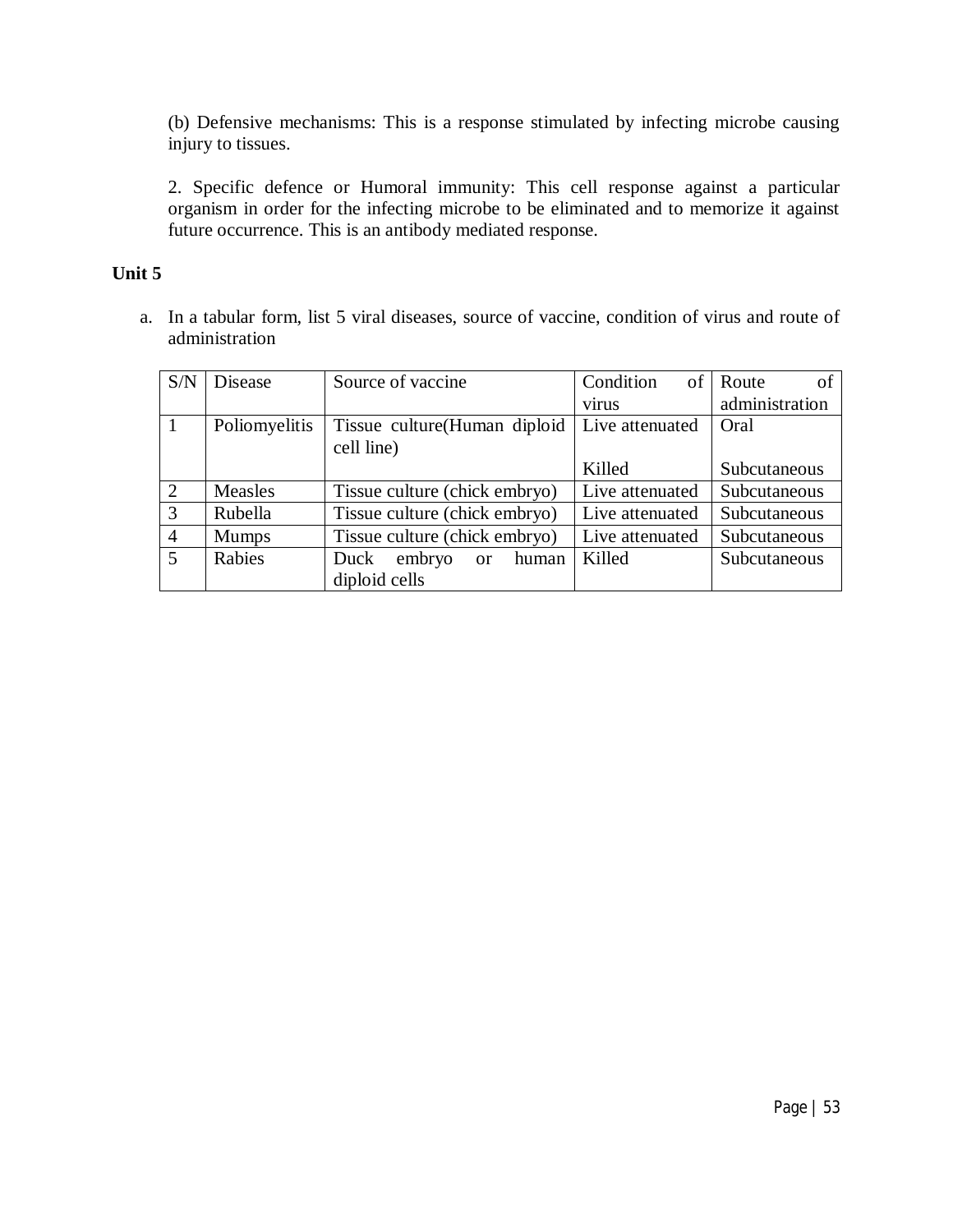## **Module 3**

| Unit $1$ : | Case study of viral diseases                                           |
|------------|------------------------------------------------------------------------|
| Unit $2$ : | <b>Cultivation of Viruses</b>                                          |
| Unit $3$ : | Purification of viral particles                                        |
| Unit $4$ : | Assessing the purity of virions and identification of a viral particle |
| Unit $5$ : | Preservation of viruses and ethics in a virology lab                   |

#### **Module 3**

## **Unit 1: Case study of viral diseases**

#### **CONTENTS**

- 1.0. Introduction<br>2.0. Objective
- Objective
- 3.0. Main content
	- 3.1. Acquired Immunodeficiency Syndrome (AIDS)
		- 3.1.1. History
		- 3.1.2 Virology
		- 3.1.3 Clinical Presentation
		- 3.1.4 Diagnosis
		- 3.1.5 Treatment
		- 3.1.6 Vaccines
	- 3.2. Rabies
		- 3.2.1. Epidemiology
		- 3.2.2. Pathogenesis and Pathology
		- 3.2.3. Clinical Features/Symptoms
		- 3.2.4. Incubation period
		- 3.2.5. Isolation/diagnosis
		- 3.2.6. Treatment and controls
- 4.0. Conclusion
- 5.0. Summary
- 6.0 Tutor Marked Assignment (TMA)
- 7.0. References/Further reading
- **1.0 Introduction**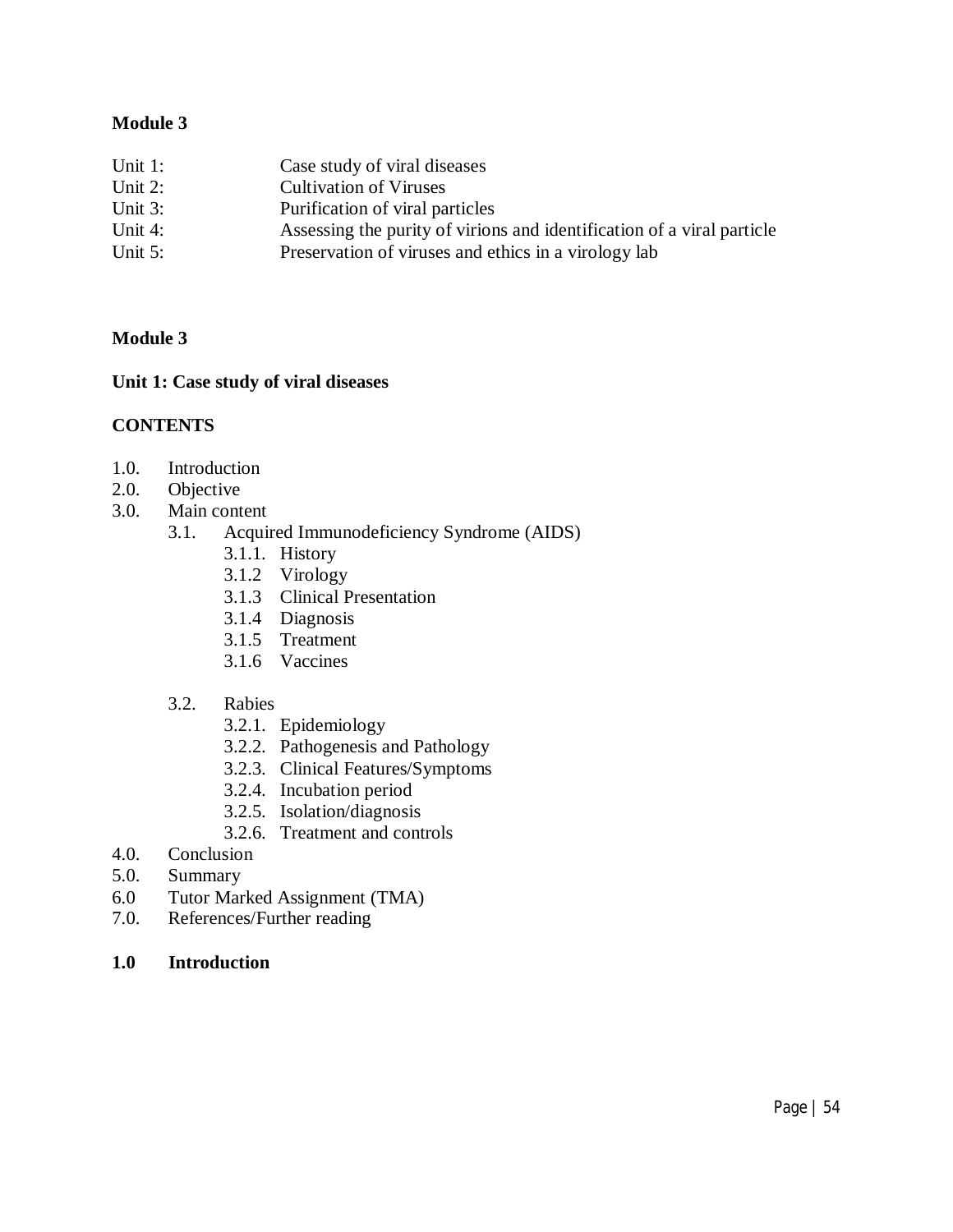In this unit, we shall be looking at the case study of two human viral diseases namely AIDS and Rabies. We shall look into their epidemiology, history, management, diagnosis amongst others.

#### **2.0 Objective**

At the end of the class, student must be familiar and have understood the virology, clinical presentation, diagnosis and treatment of representative viral diseases.

#### **3.0. Main content**

#### 3.1. Acquired Immunodeficiency Syndrome (AIDS)

#### 2.1.1 History

The first cases of AIDS were recognized in the U.S.A in 1981 while the virus that causes it was identified in 1983 at the institute Pasteur in Paris and later rediscovered in U.S.A. at National Cancer Institute in Bethesda. Ever since the AIDS pandemic was recognized.

### 3.1.2 Virology

The virus causes AIDS is named as Human Immuno-deficiency virus (HIV). is a member of the family Retroviridae and of sub-family Lentrivirinae. There are two variants of HIV (i.e. HIV - 1 and HIV - 2). The structure of the two variants is similar, like all retroviruses. HIV contains RNA in its core as the genome. The genome is a single stranded RNA, Positive sense, of about 9-10kb. The virion is about 100 - l40nm in diameter with a cylindrical core. The genome contains at least 5 additional replication genes. The virus is enveloped with various glycoproteins. The virus is enveloped with various glycoproteins. The enveloped protein in HIV-l is GP16O and GP14 while those of HIV - 2 are GP14O and GP36. The overall geographical distribution slows that 86% occurred in the US and Europe, 9% in Africa, 2% in the Caribbean region and 3% in other regions.

### 3.1.3. Clinical Presentation

After infection, a person may remain symptom-tree for years. An unknown proportion of infected people do experience fever, malaise and possible skin rashes between 21 weeks and 3 months after infection. From that point on, an average of S - 9 years may pass before AIDS, once it has developed is very high and may reach 100% perhaps the provocative finding in AIDS is that vast majority of people infected with HIV, have no symptoms at all but may be spreading the disease. AIDS victim may be divided into 3 tragic categories, The Dead, Dying and doomed. AIDS is characterized by severe cellular dysfunction, otherwise unexplained severe opportunistic infections (e.g. pneumorytist Carinii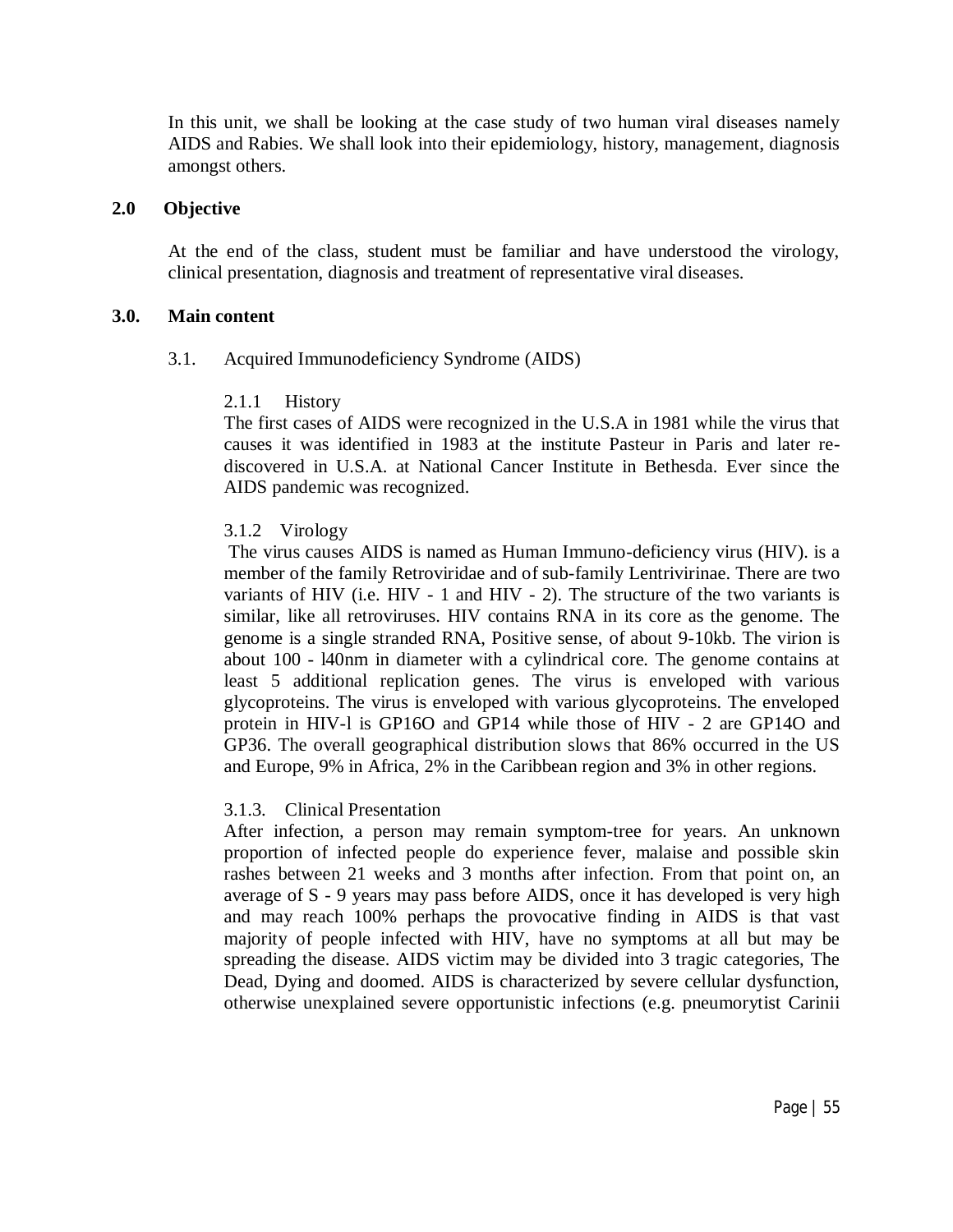Pneumonia, PCP), and neurological disorders or selected malignancies including Kaposi sarcoma.

PROVISIONAL W.H.O. Clinical Case Definitions for AIDS (W.H.O 1986b) Adults: AIDS in an adult is defined by the existence of at least 2 of the major signs in association with at least I minor sign in the absence of known causes of immunosuppression such as cancer or severe malnutrition other recognized aetiologies.

Major Signs

\*10% weight loss of body weight \*Chronic diarrhoea for 1 month \*Prolong fever for 1 month (intermittent of constant)

Minor Signs

\*Persistent cough for 1 month \*Generalized dermatitis

\* Chronic Progressive and disseminated herpes simplex infection.

\* Oropharygeal candidiasis \* Generalized lymphadenipathy.

Note**:** The presence of generalized Kaposi's or Crytococcal meningitis is sufficient for AIDS diagnosis.

Children: Pediatric AIDS is suspected in an infant or child presenting with at least 2 major signs associated with at least 2 minor in the absence of known causes of immunosuppression.

Major Signs

- \*Weight loss or abnormally slow growth
- \*Chronic Diarrhea for 1 month
- \*Prolonged fever for 1 month

Minor Signs

\* Generalized lymphadenopathy

\*Orophargeal candidiasis

\* Repeated common infection (otitis, pharyngitis, etc).

- \* Persistent Cough
- \* Generalized dermatitis
- \* Confirmed material HIV-infection.

3.1.4. Diagnosis

AIDS could be diagnosed .in the laboratory as follows

1. Cellular test to evaluate the ratio of helper (T4) and suppressor (T8) lymphocyte subtypes.

2. Antibody tests to detect HIV-antibodies.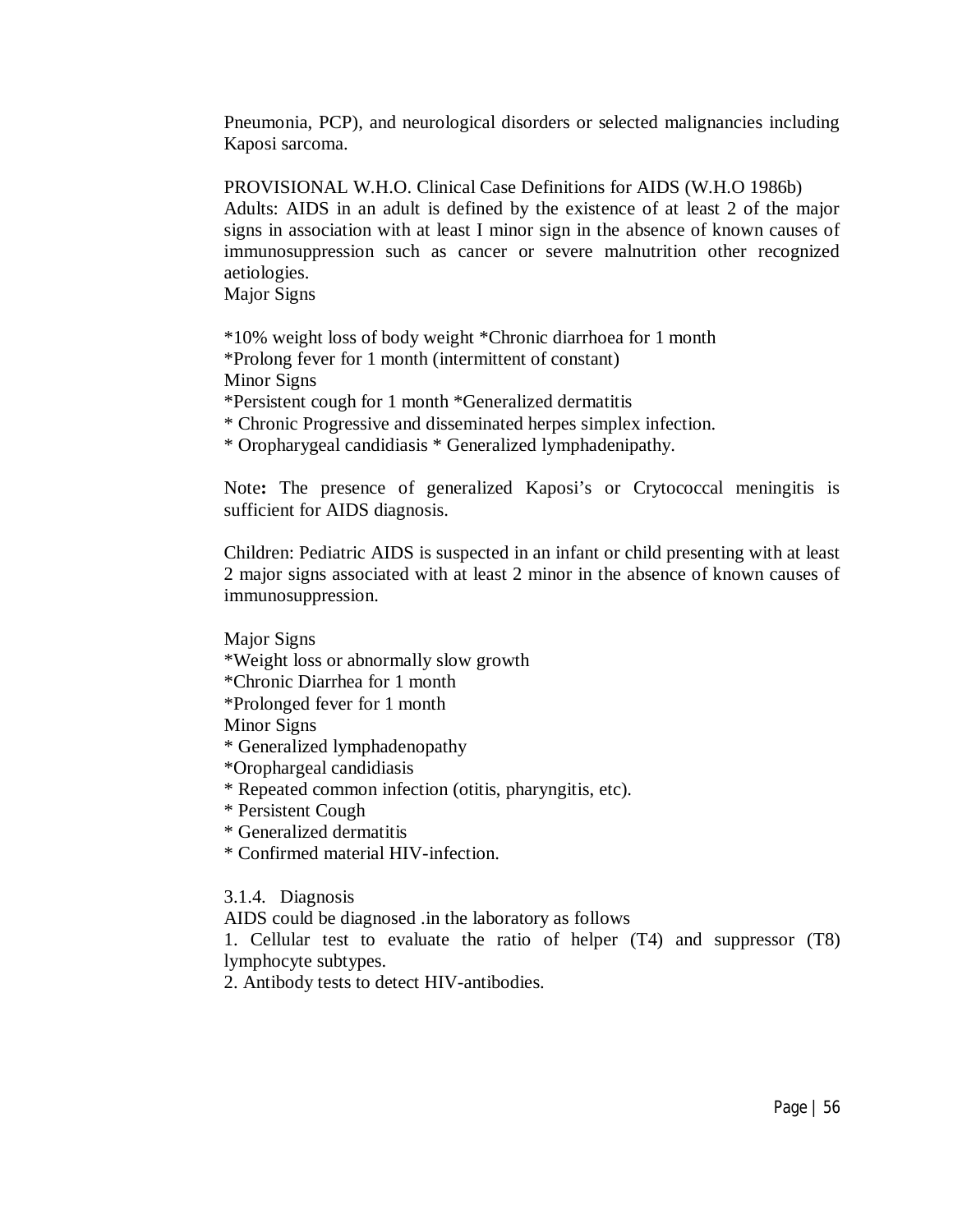3. ELISA, of which most laboratory implored. The type of ELISA for HIVantibody testing is called **COMPETITIVE ELISA.**

### 3.1.5. Treatment

No reliable anti-HIV therapy has been developed. The secondary opportunistic infections can be treated with drugs, surgery, and irradiation. AZT (an antiviral drug) developed against HIV that looks promising has been found to have a side effects of neurological disorders same applies to Ribavirin, which also is another antiviral drug. Alpha-Interferon has been tried but no reliable result was achieved.

## 3.1.6. Vaccines

No anti-HIV vaccine is available till date. Various approaches toward development a vaccine are being investigated. Vaccine development against HIV is difficult because it mutates rapidly, undergoes latency, at id resists the immune responses that usually control viral infections. HIV also showed a marked variation, especially in the envelope antigens, yet parts of the envelope proteins and most core protein are served. **See Chart xii** for possible vaccines under study and prevention of AIDS.

Candidate vaccine against AIDS

| S/N | <b>GENERAL VACCINE</b> | <b>POSSIBLE SPECIFIC</b>                |
|-----|------------------------|-----------------------------------------|
|     | <b>APPROACHES</b>      | <b>APPROACHES</b>                       |
| 1   | Whole virus vaccine    | Live attenuated virus, killed whole     |
|     |                        | virus, defective virus                  |
| 2   | Subunit viruses        | Based on gp 160 (gp120 plus gp41)       |
|     |                        |                                         |
|     |                        | $gp$ 120                                |
|     |                        |                                         |
|     |                        | $gp$ 41                                 |
|     |                        |                                         |
|     |                        |                                         |
|     |                        |                                         |
|     |                        | As expressed in bacteria, animal cells. |
|     |                        |                                         |
|     |                        | As part of vaccine envelope,            |
|     |                        | adenovirus capsule protein, herpes      |
|     |                        | virus outer membrane, bacterial outer   |
|     |                        | membrane protein.                       |
| 3   | Target cell protection | As synthetic epilopes of the envelope   |
|     |                        | glycoprotiens.                          |
|     |                        |                                         |
|     |                        |                                         |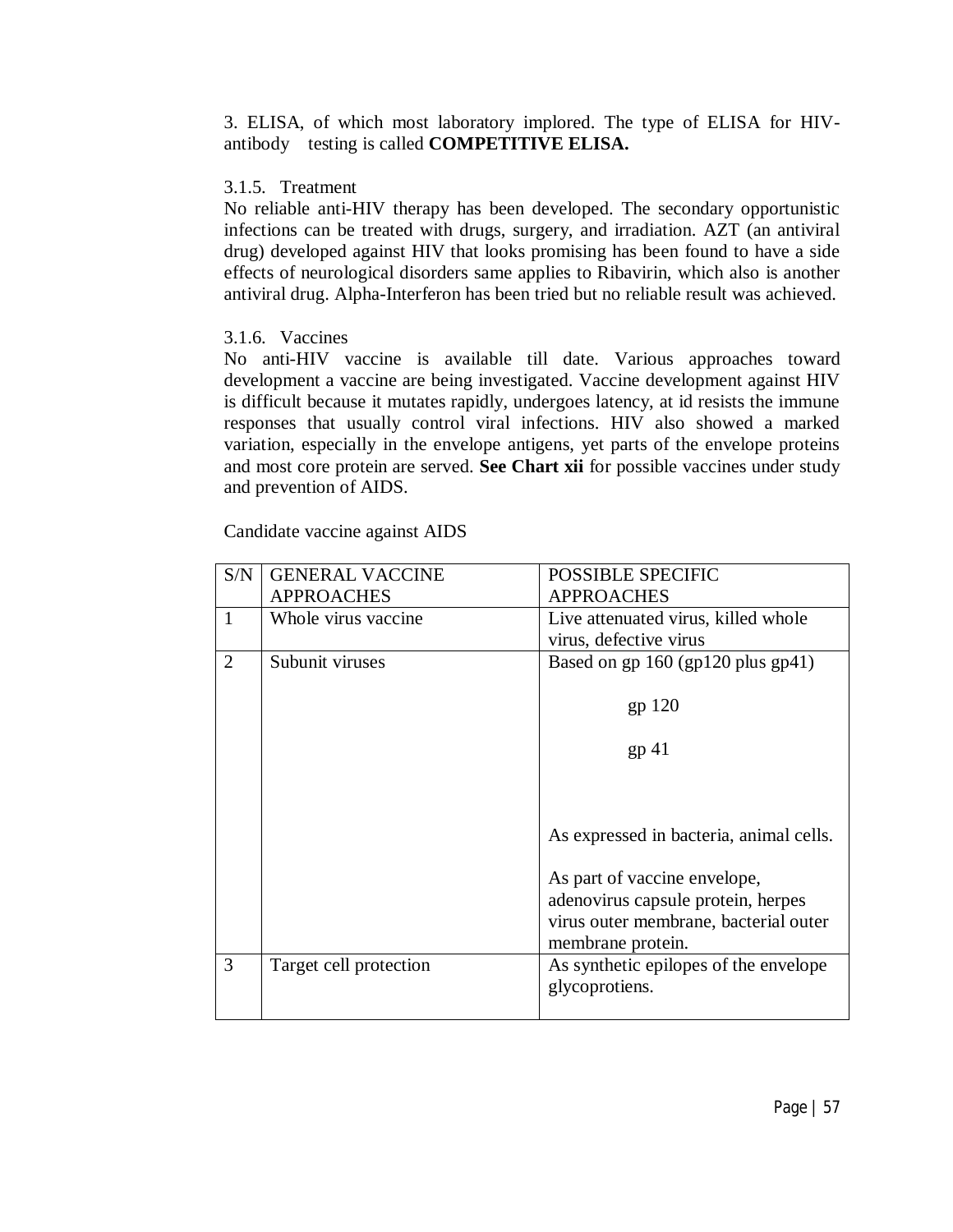|                |                              | Antibodies to the virus attachment<br>protein.                       |
|----------------|------------------------------|----------------------------------------------------------------------|
|                |                              | Antibodies to the CD4 receptor.                                      |
|                |                              | Genetically engineered virus<br>attachment proteins                  |
|                |                              | Anti-idiotype antibody equivalent to<br>the virus attachment protein |
|                |                              | Anti-idiotype antibody equivalent to<br>the CD4 receptor             |
|                |                              |                                                                      |
| $\overline{4}$ | Antigen presentation options | Immunostimulatory complexes                                          |
|                |                              | Attached to bacterial vectors                                        |
|                |                              | Added with T cell growth factors (IL-<br>2)                          |
|                |                              | Non-specific immunostimulants.                                       |

### 3.2. Rabies

The disease is as old as man existence. The aetiological agent was first discovered by Lew Pasteur et al (1884) when he attenuated the virus. The virus rabies belongs to the family Rhandoviridae and genus\_Lyssavirus. The genome of the virus is a single stranded RNA, Linear, non-segmented, and negative sense with molecular k weight of 4 million. The virion is enveloped. The infection is zoonostic, and is transmitted to man via the bite of infected animal e.g. Dogs. It causes a lethal form of encephalitis.

### 3.2.1. Epidemiology

It is a natural infection of dogs, cats, bats and wild animal like: fox, wolf, skunk etc. it could also be found in rodents and cattle. In Europe, exposure to rabies is most common from cats than dogs except in Turkey where dog rabies is a particular problem. Infection by bite of vampire bats in central and South America is also a problem rabies spread. Animal that remains healthy after l0days of bite can be regarded as being free of the virus. Viruses are present in the saliva of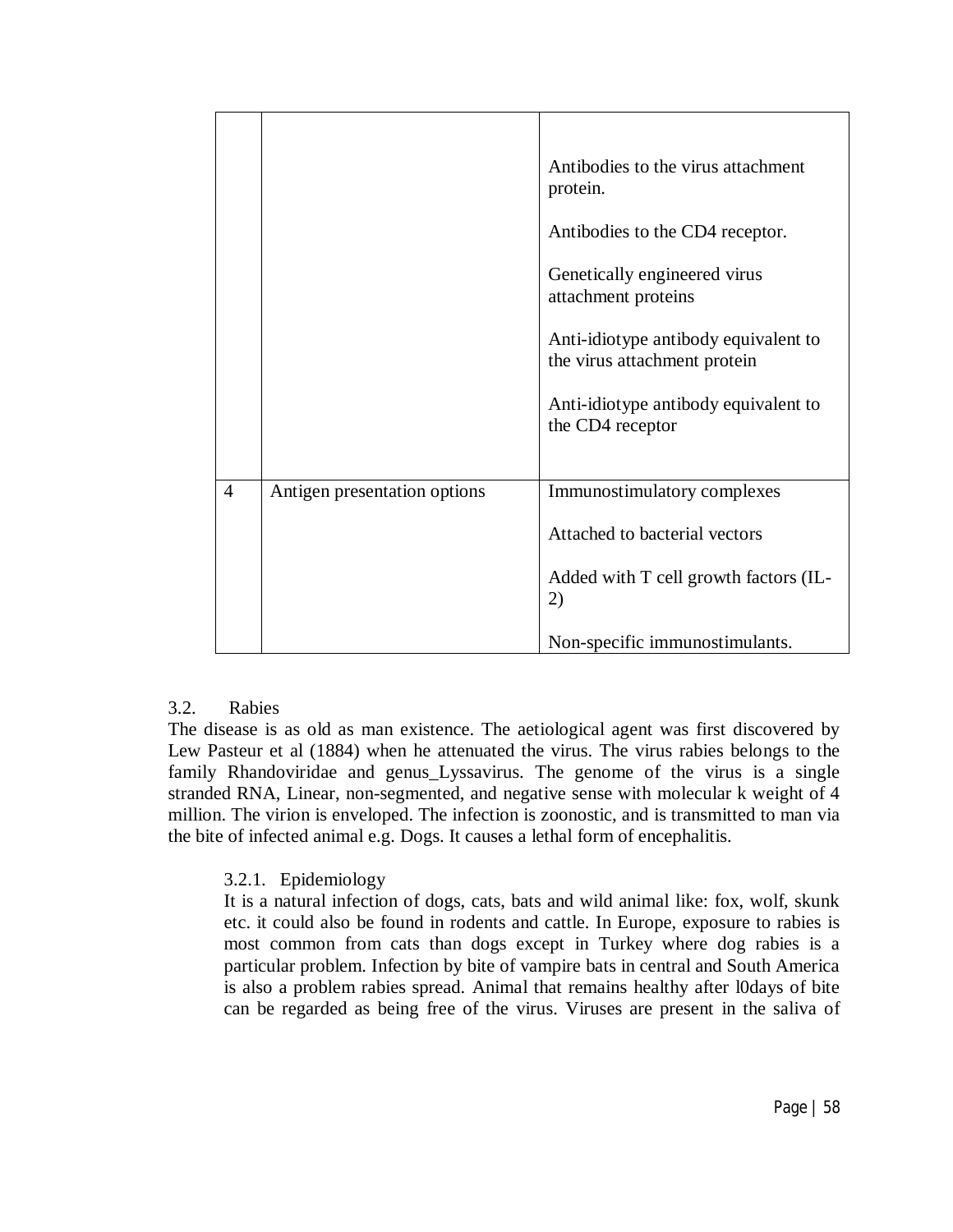infected animal usually 4 days before the onset of symptoms of the disease. Usually 15% of bitten individuals by a rabid animal developed the disease. Rabies is more common after bites on the head or neck rather than bites/wounds on limb. Rabies as far back as 1921 almost been eradicated in Britain due to quarantine law on imported animals. Rabies is present in wild animals in all continents of the world except in Australia (Antarctica). Case to case spread of human patients is not a source of infection. Rabies infection due to corneal transplantation had been reported. The spread of rabies virus is by the bite if infected vampire hats in the West Indies and Central and South America.

#### 3.2.2. Pathogenesis and Pathology

Following an animal bite, the virus multiplies in the peripheral tissue o the wound and spread to the CNS via the nerves. The viruses attack the neuromuscular and neurotendonal Spindle of the nerves and bud oft to the CNS which is the seat of the virus. The disease is virtually always fatal, often leading to death some cases of recovery had been reported but rare.

Death follows convulsion. There is little or no lesions of the virus in the CNS with little evidence of destructive effects on cells but the main changes are the typical intra-cytoplasmic inclusions within the neurones called the **NEGRI BODIES.** They are specifically found in the perivascular mononuclear infiltration and are stained by sellers stain.

### 3.2.3. Clinical Features/Symptoms

Rabies infection begin with non-specific constitutional pro- dronatal including fever, fatigue, musculo-skeletal pains, occular pains, nervousness, hypersensitivity to stimulus by mainly excitement with tremor muscular contractions and convulsions: typically Spasm of muscles of swallowing hence the old name of the disease- HYDROPHOBIA. There is increase in sensitivity of the sensory nervous system. The infected animal especially dogs bark at anything and easily infuriated or excited hence the classical syndrome of FURIOUS RABIES**.** There is presence of the virus in the saliva, skin, eyes as well as the brain. At this stage, there is hyper salivation, hyperpyrexia,' excessive sweating, hypotension and tarchychadia which are all the autonomic disturbance of the infected animal/individuals.

This stage is followed by the dumb condition of the animal. Here, all the conditions in furious stage are aggravated and the animal now becomes dumb-like and paralyzed. There is no hydrophobia in the dumb stage.

### 3.2.4. Incubation Period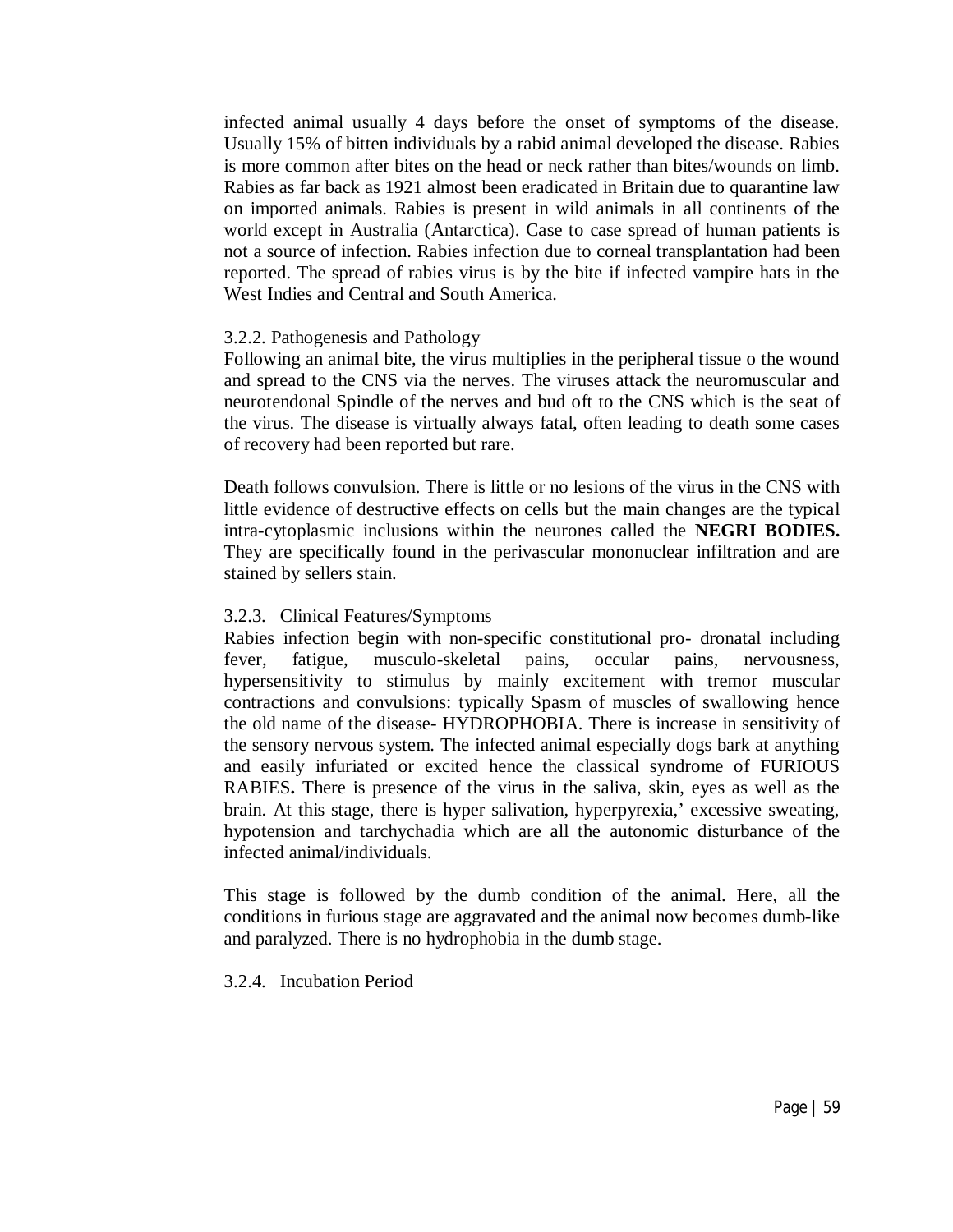The incubation period is usually long, taking about 4-12 weeks when the wound is on the limb but sometime take much more time. The incubation is however shorter if the wound is on the head or neck (about 10 days).

### 3.2.5. Isolation/Diagnosis

Rabies virus could be isolated from specimens of brain, tissue, CSE saliva and urine. The specimens are inoculated into healthy susceptible lab- mice intracerebrally. Observe for paralysis and convulsion. Post mortem demonstration of Negri bodies in the brain cells and immunoflouresence demonstration of Rabies antibody with rabies antiserum is diagnostic.

Proper diagnosis of Rabies is as follows:

1. Direct demonstration of virus in smear or brain tissues by election microscopy or immunoflourescence demonstration of Rabies virus antigen.

2. Examination of brain smear by Selle's Stain to demonstrate inclusion bodies (NEGRI BODIES) which are stained RED.

Molecular analysis of viral genome by polymerase chain reaction (PCR) is possible. Complement fixation or Neutralizing antibodies, test on infected animal serum to detect rabies antibodies is diagnostic.

### 3.2.6. Treatment and Controls

Passive immunization is done by injection of human anti- rabies immunoglobulin while active immunization should be started after passive immunization. Long incubation of rabies is a suitable disease for prophylactic immunization after exposure.

Live attenuated vaccine made from human diploid cells is now the vaccine of choice and could be administered as a means of treatment. It is given subcutaneously in 6 doses of 0, 3,7,14, 30 and 90 days. This produces effective protection with high level of neutralizing antibodies. Simple vaccine and Fermin vaccine were the early vaccine used but produces side effects which include severe neuropamlytic effects due to allergic encephalomyelitis. This is clue to repeated injection of nervous tissues. However, Duck-embryo-vaccine though less used now produces reduced risks of neurological side effects.

The Control of rabies could he by:

(1) Government introduction of quarantine on the influx of dog and other domestic animals into the country.

(2) Campaign on vaccination of domestic animals as done in some countries like Latin America.

(3) Pre-exposure vaccination is desirable for all persons who are at high risk of contact with rabid animals within the country and about travel 1mg to other countries.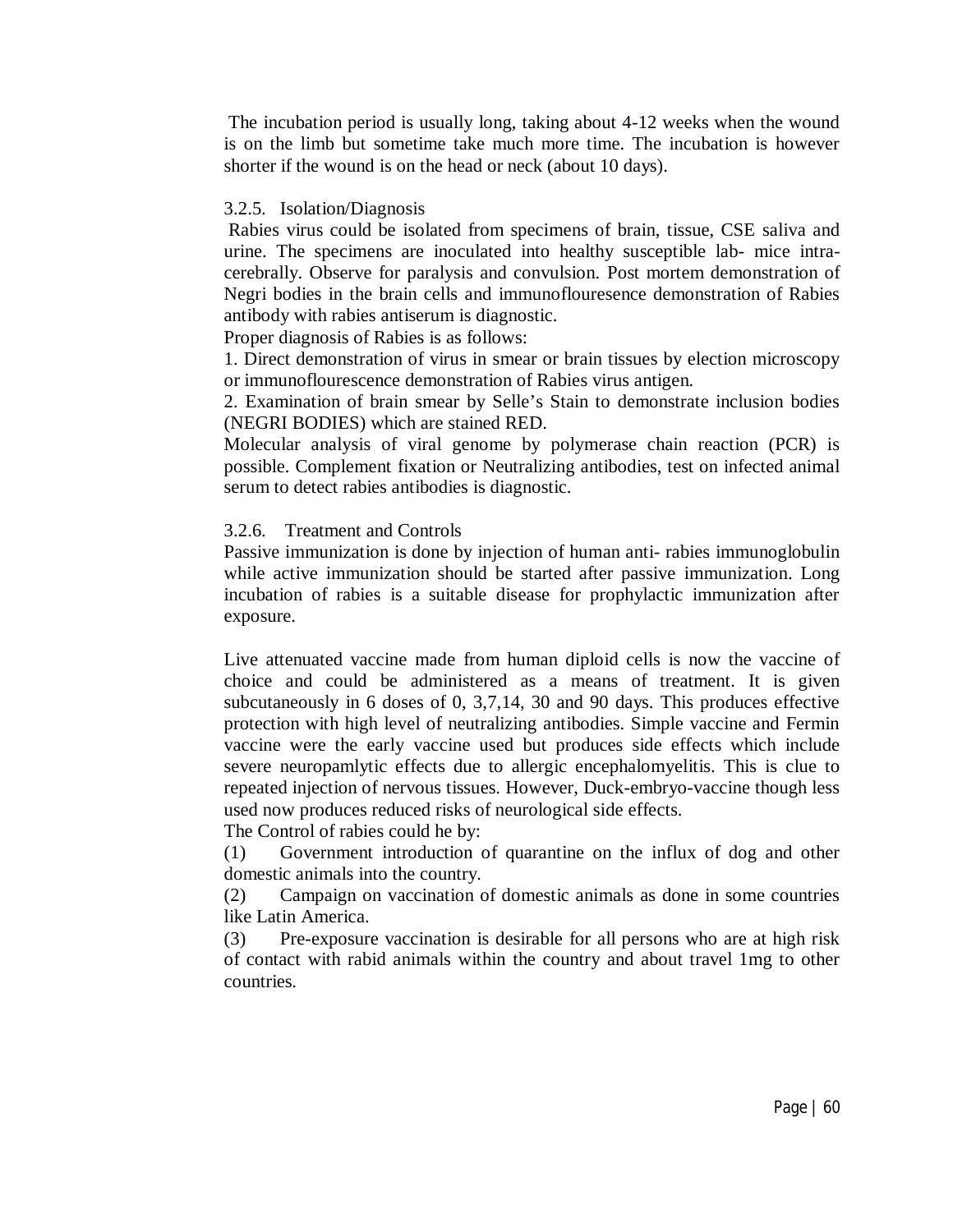(4) A booster vaccine dose every 2 years to have their serum tested for rabies neutralizing antibodies every 2 years before booster does is administered (if serum titre is found inadequate) is needed.

### **4.0 Conclusion**

AIDS is a sexually transmitted disease that is becoming an epidemic all over the world. A good and monogamous sexual lifestyle will help in reducing its spread. Rabies is spread through animal bites and can be treated via vaccination.

### **5.0 Summary**

- $\triangleright$  There is no known cure for AIDS, vaccine are under development.
- $\triangleright$  Vaccination is possible against rabies.
- $\triangleright$  Both caused by RNA viruses.

### **6.0 Tutor Marked Assignment (TMA)**

a. Discuss the prevention and control of AIDS

### **7.0 References/Further reading**

Wiley, J.M., L.M., Sherwood and C.J., Woolverton. 2008. *Prescott, Harley and Klein's Microbiology.* McGraw Hill. New York. 7th ed. **1088pp**. Luria, S.E*. et al.*,. 1983. *General virology*. John Wiley and Sons Inc. New York. Flint, S.J. *et al.*,. 2004. *Principles of virology*. ASM Press. Tortora, G.J., B.R. Funke and C.L. Case. 1982. *Microbiology: An introduction*. The Benjamin Cummings Publishing Company. California. **726pp**.

### **Unit 2: Cultivation of Viruses**

### **CONTENTS**

- 1.0. Introduction
- 2.0. Objective
- 3.0. Main content
	- 3.1. Detection of virus infected cells
	- 3.2. Cultivation
		- 3.2.1. Embryonated eggs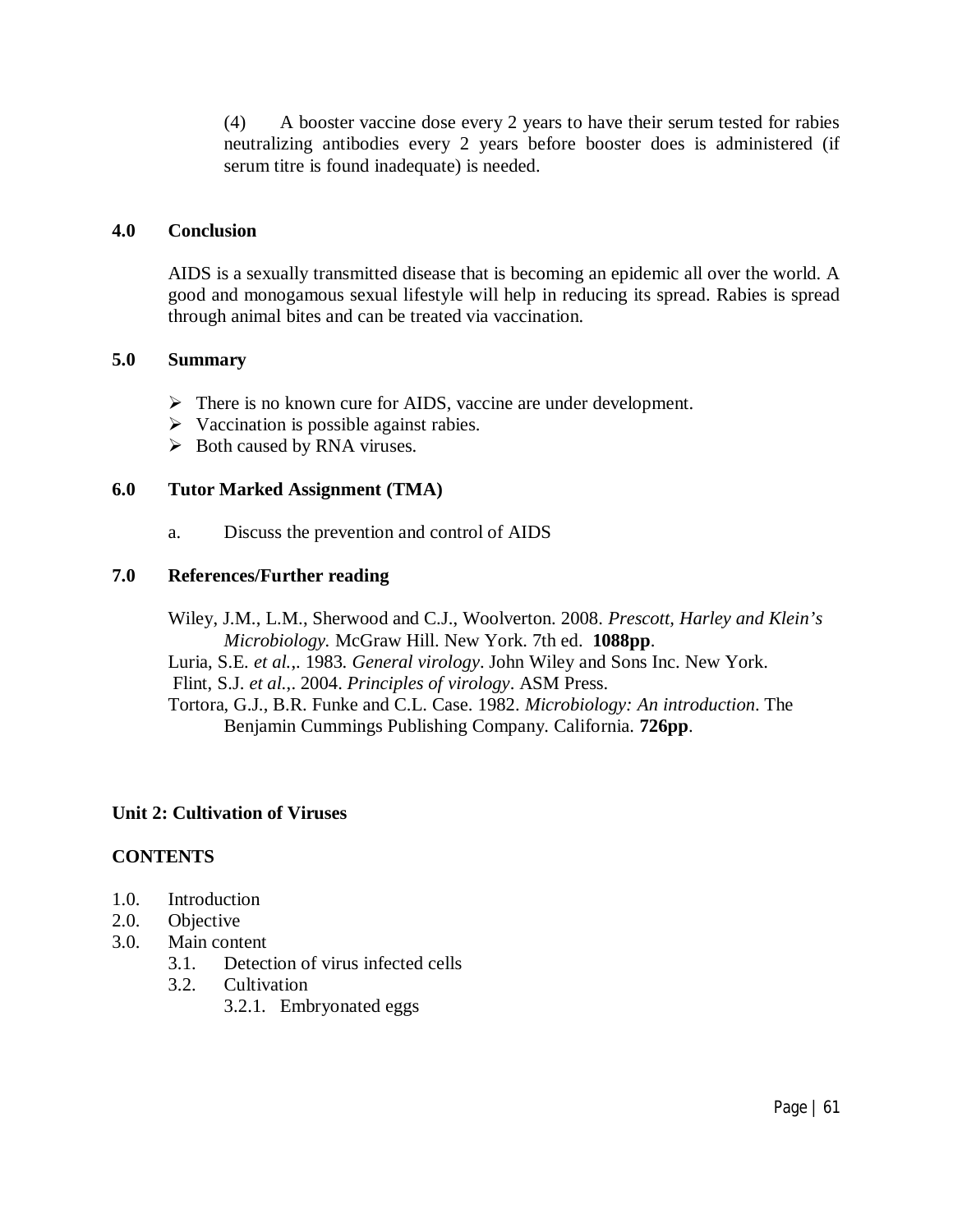- 3.2.2. Animal host
- 3.2.3 Cell cultures
- 4.0 Conclusion
- 5.0 Summary
- 6.0 Tutor Marked Assignment (TMA)
- 7.0 References/Further reading

## **1.0. Introduction**

We shall be looking into various means of detecting infected viral cells and cultivation of virus.

### **2.0. Objective**

At the end of the class, student must be familiar and have understood methods cultivating viruses and how to identify virus infected cells.

### **3.0. Main content**

3.1. Detection of virus infected cells

Multiplication of viruses can be monitored in a variety of ways some of which are:

- 1. Cytopathic Effects (CPE): The growth of viruses in cells causes morphological changes in the cells. Types of virus in cells or necrosis, cytoplasmic vacuolization. Most viruses produce some obvious CPE includes lysis or necrosis, cytoplasmic vacuolization. Most virus produce obvious CPE in infected cells that is generally characteristic of the virus group.
- 2. Appearance e of a virus-coded protein, such as the haemagglutinin of influenza virus. Specific antisera can he used to detect the synthesis of viral proteins in infected cells.
- 3. Adsorption of erythrocytes to infected cells called haemasorption, due to the presence of virus-encoded haemagglutinin (Parainfluenza and influenza) in cellular membranes. This reaction becomes positive before cytopathic changes are visible and in some cases occur in the absence of CPE.
- 4. Interference by a non-cytopathogenic virus (e.g. rubella) with the replication and induction of CPE by a second challenge virus (e.g. echovirus) added as an indicator
- 5. Morphologic transformation by an oncogenic virus (e.g. Raus Sarcoma virus), usually accompanied by the loss of contact inhibition and the piling up of cells into discrete foci.
- 6. Virus growth in an embryonated chick egg result in death of the embryo (e.g. encephalitis virus), production of pocks or plaques on the CAM. (e.g. herpes, small pox vaccina), development of haemagglutinin in the embryonic fluids or tissues (e.g. influenza) or development of infective virus (e.g. Poliovirus types 2).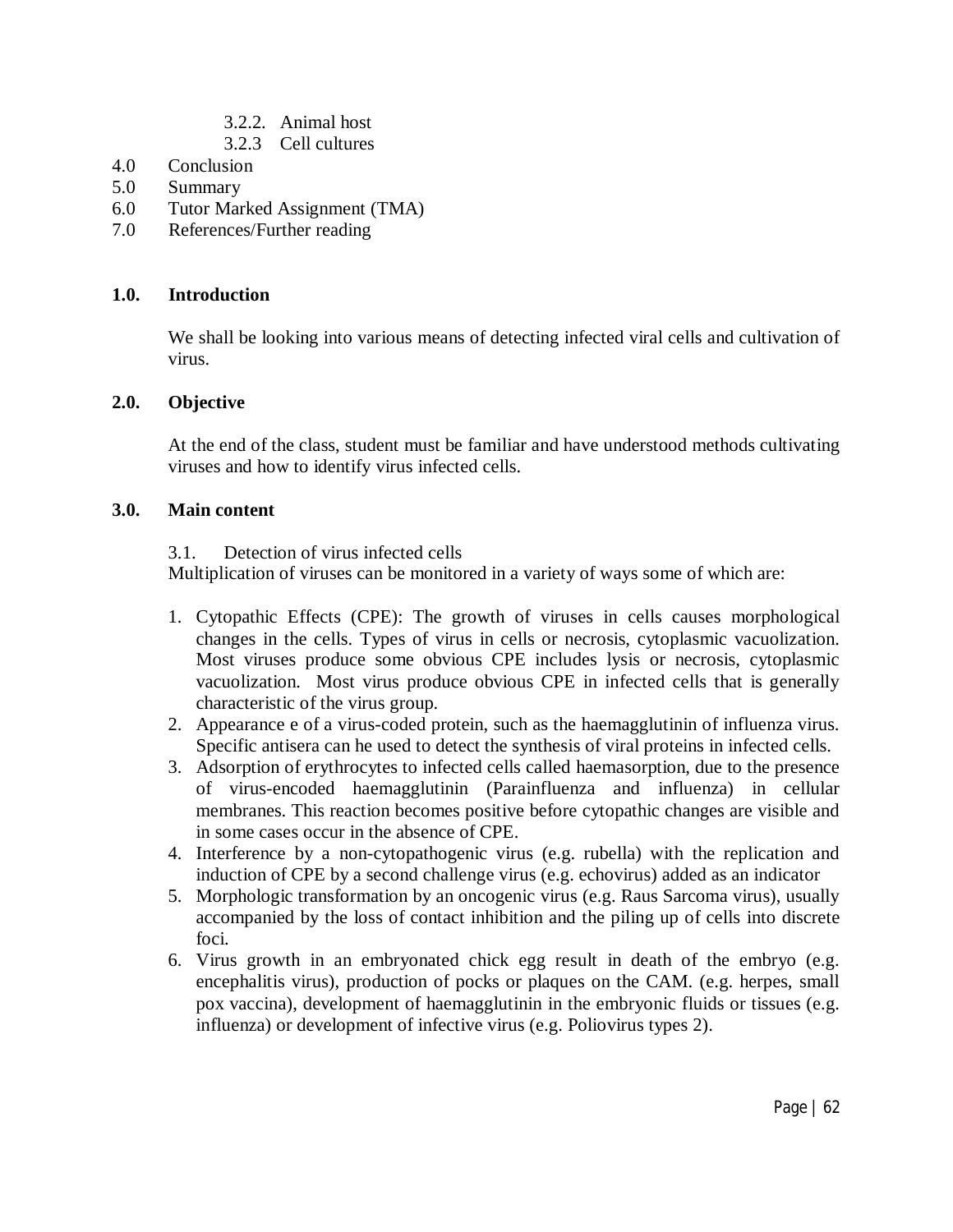- 7. In the course of virus multiplication within cells, virus-structured called inclusion bodies may be produced. In many viral infections, the inclusion bodies are the site of development of the virions (referred to as the virus factory). Variations in the appearance of inclusion materials depend largely upon the tissue fixative used. The presence of inclusion bodies may be of considerable diagnostic acid. The intracytoplasmic inclusion in nerve cells, the Negri bodies is pathognomonic for rabies.
- 8. One of the consequences of infection of cells by certain viruses is derangement of the karyotype (chromosome). Breakage, fragmentation, re-arrangement of the chromosomes, abnormal chromosomes and changes in chromosome number may occur. To date, no pathognomonic chromosomes alterations have been identified in virus infected cells in humans. Cells transformed by viruses also exhibit random chromosomal abnormalities. Particular chromosomal alterations, including translocations, inversions and deletions are frequently observed in human cancer cells especially specific types of Leukaemia. More than 20 cellular oncogenes have been localized to specific human chromosomes, many are located at bands that are involved in translocations or deletions.

### 3.2. Cultivation

Many viruses can be grown in cell cultures or in fertile eggs (embryonated eggs) under strictly controlled conditions or inoculation into suitable host animals.

### 3.2.1. Embryonated eggs

These are more practical for cultivation of viruses, ethical and economic and [or ease of handling and relative freedom from contaminants. A developing chickembryos are immune-deficient thus favours the growth of viruses. Most viruses will grow or can be adapted to grow hi fertile eggs, and some may kill the embryo or may produce visible evidence of specific infection on the choricallantoic membrane (C.A.M). Haemagglutinnating viruses in allantioc and amniotic fluids will cause haemagglutinnation when incubated with appropriate species of erythrocytes (red blood cells). There are four routes of inoculating eggs for viral cultivation:

- C.A.M used for many pox and some herpesviruses.
- Allantoic cavity used for ortho- paramyxo and rhabdo -viruses.
- Amniotic cavity used for ortho-and paramyxo-viruses.
- Yolk sac used for many togaviruses

## 3.2.2. Animal host

Ideally, the natural host of a viruses or closely related species should be used for animal inoculation. This mode of viral cultivation is not always practical on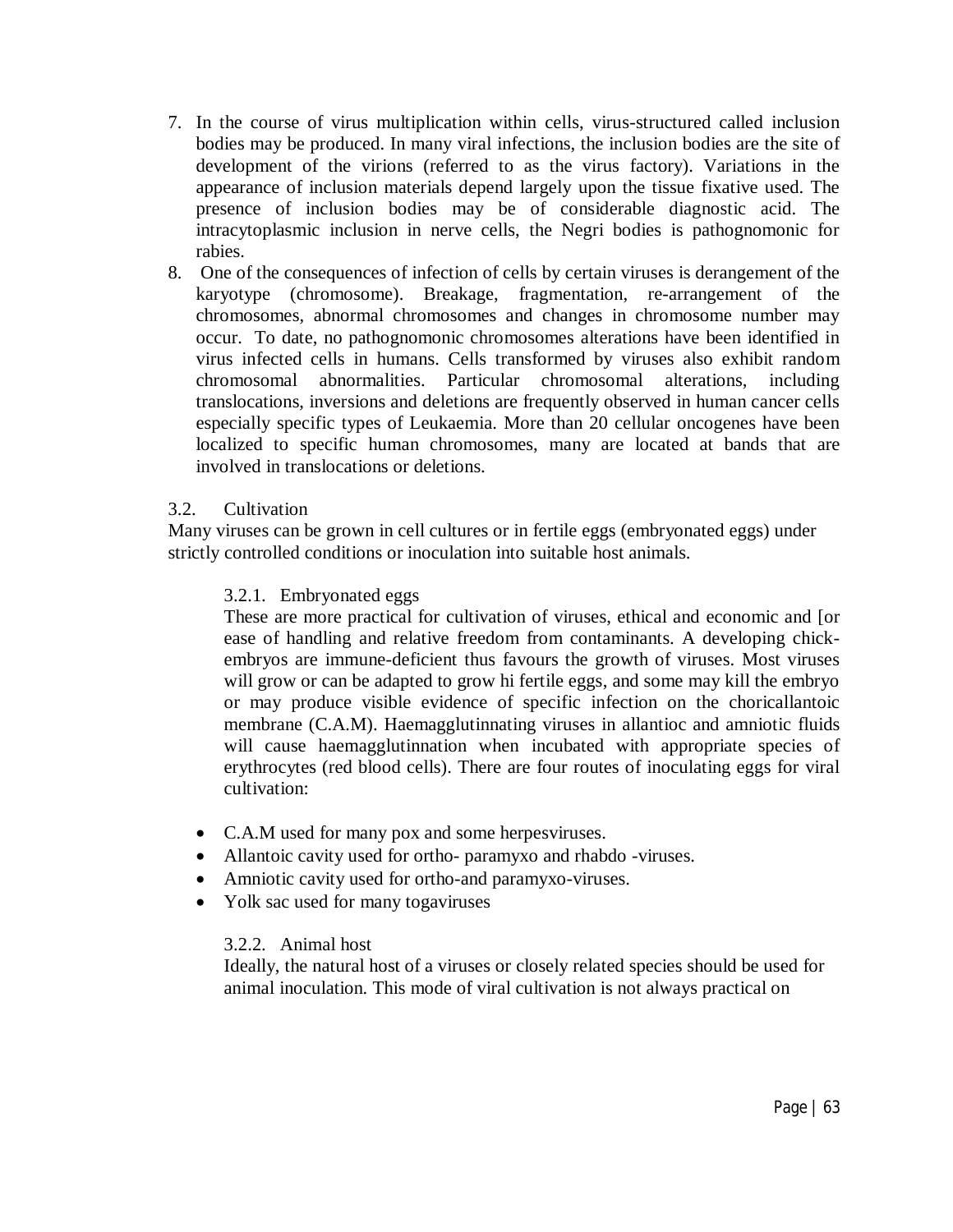ethical or economic ground, while there is also the possibility of latent infection with the virus under consideration.

The route of inoculation of the animal is an important factor due to the specific affinity some viruses have for certain tissues. e.g. lntracerebral- inoculation of mice with rabies virus; subcutaneous inoculation of swine vesicular disease virus into pigs. Animal may show clinical signs of infection and these must be observed, or biopsy material taken for examination. Necrosis must be conducted thoroughly and any microscopic abnormalities and histological changes noted. Serology may be necessary for the presence of specially acquired antibodies.

Isolation or demonstration of the virus may be attempted by egg inoculation or tissue culture, and by electron microscopy. Neutralization of virus with a specific antiserum before inoculation of animals will, of course prevent the occurrences of infection,

The growth of virus in animal hosts is still used for primary isolation of certain viruses and for studies of the pathogenesis of viral disease and of viral oncogenesis.

### 3.2.3 Cell cultures

The availability of cell grown in-vitro has facilitated the identification and cultivation of newly isolated viruses and the characterization of the previously known ones. Cell cultures have been on the success since the advent of antibiotics and fungicides which have made it possible to prevent contamination of cultures. The introduction of trypsin facilitated monolayer growth of cells. Chemically defined growth media have been produced to satisfy the nutritional requirements of many different types of cells. There are 3 basic types of cell culture:

(a) Primary cultures are made dispersing cells (usually with trypsin) from freshly removed host tissues. In general, they are unable to grow for more than a few passages in culture e.g. Monkey Kidney cells and Human-amnion cells.

(b) Secondary cultures (semi-continuous cells) are also known as Diploid cells. They have undergone a change that allow their limited cultures (up to 50 passages) but which retain their normal chromosome pattern e.g. Human embryo lung.

(c) Continuous cell lines are cultures capable of more prolonged, perhaps indefinite growth that have been derived from diploid cell lines or form malignant tissues. They invariably have altered and irregular numbers of chromosomes. The types of cell culture used for virus cultivation depend on the sensitivity of the cells to a particular virus. Continuous cell Lines is also referred to as Heteroploids cells lines e.g. Hela cells derived from human cervical cancer.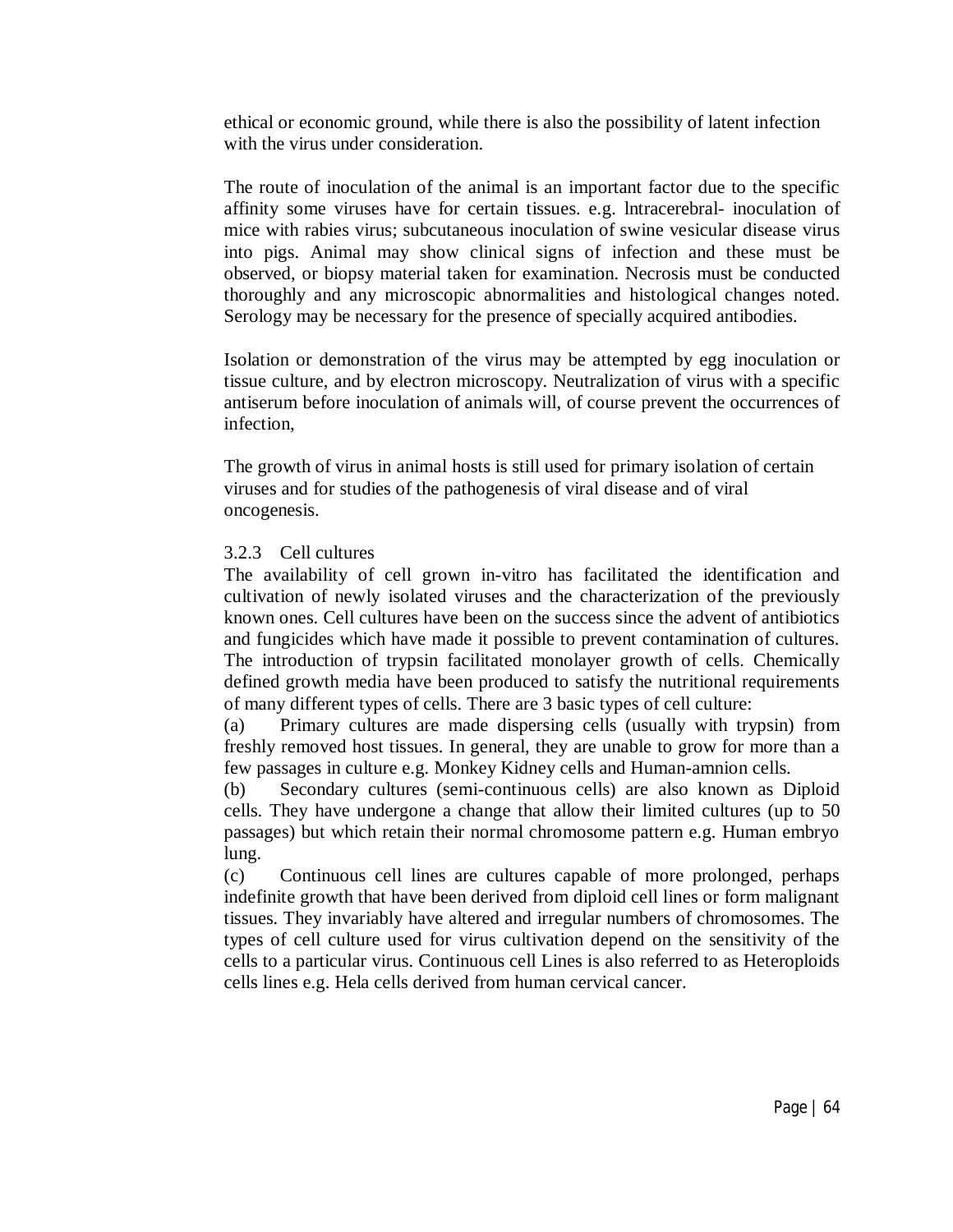### **4.0 Conclusion**

Viruses can be cultivated via several means including embryonated eggs, animal host and cell cultures.

### **5.0 Summary**

 $\triangleright$  The best method for culturing viruses is cell cultures as even the most difficult virus can grow in cell lines suitable as host.

### **6.0 Tutor Marked Assignment (TMA)**

a. Discuss viral pathogenesis

### **7.0 References/Further reading**

Wiley, J.M., L.M., Sherwood and C.J., Woolverton. 2008. *Prescott, Harley and Klein's Microbiology.* McGraw Hill. New York. 7th ed. **1088pp**. Luria, S.E*. et al.*,. 1983. *General virology*. John Wiley and Sons Inc. New York. Flint, S.J. *et al.*,. 2004. *Principles of virology*. ASM Press. Tortora, G.J., B.R. Funke and C.L. Case. 1982. *Microbiology: An introduction*. The Benjamin Cummings Publishing Company. California. **726pp**.

## **Unit 3: Purification of viral particles**

## **CONTENTS**

- 1.0. Introduction
- 2.0. Objective
- 3.0. Main content
	- 3.1. Purification
		- 3.1.1. Centrifugation
- 4.0. Conclusion
- 5.0. Summary
- 6.0 Tutor Marked Assignment (TMA)
- 7.0. References/Further reading

### **1.0. Introduction**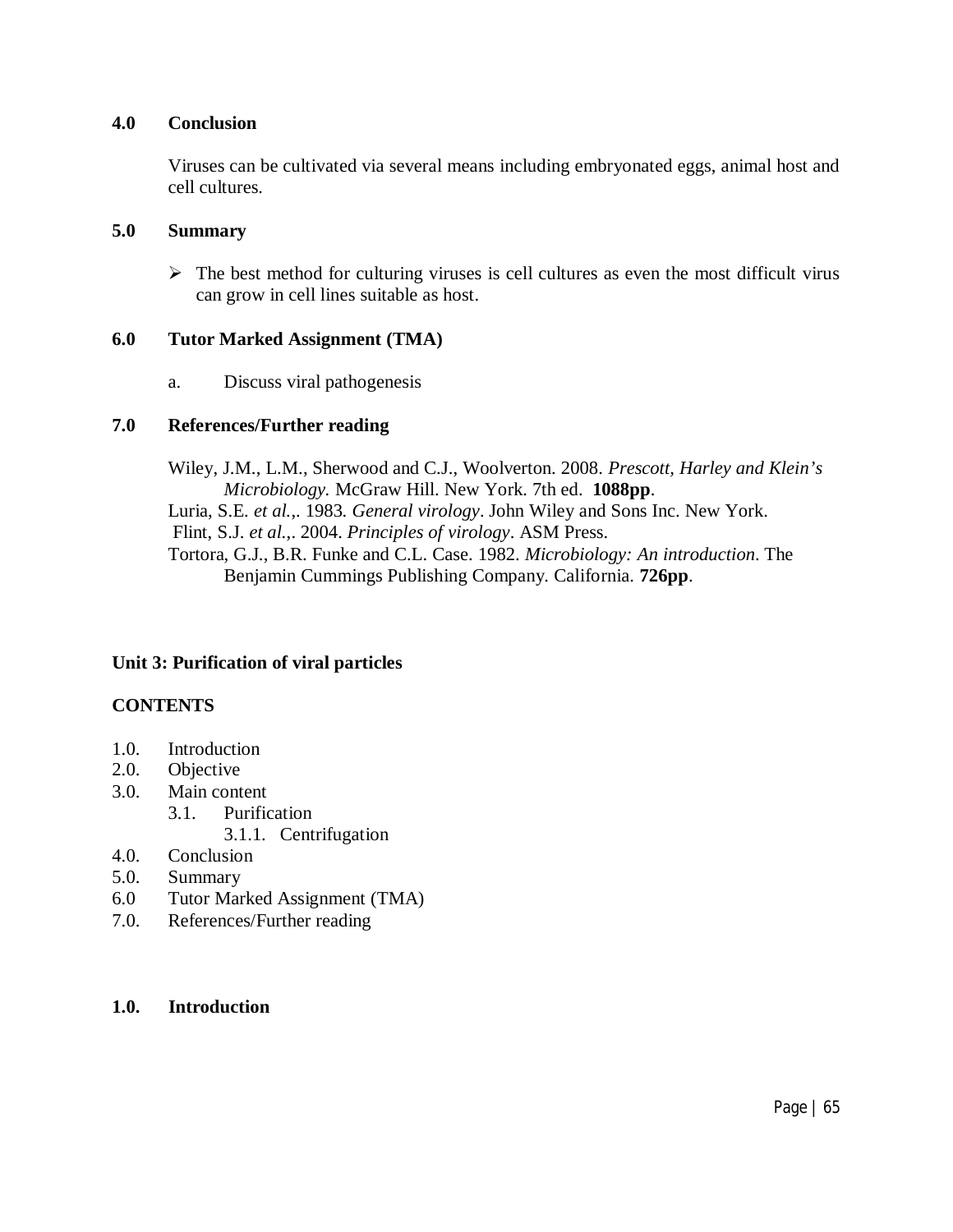In this unit we shall consider methods of purifying viral particles. Special attention will be paid on centrifugation as method.

### **2.0. Objective**

Student must have understood the methods of purifying viral nucleic acids and factors considered in identifying a viral particle.

### **3.0. Main content**

### 3.1. Purification

For purification, the starting material is usually large volumes of tissue culture medium, body fluids or infected cells. Pure virus is important so as to have meaningful studies on the properties and molecular biology of the virion. The first frequently involved concentration of the virus particles by precipitation with ammonium sulphate, ethanol or polyethylene glycol or by ultra filtration. Haemagglutination and elution can be used to concentrate orthomyxoviruses. Once concentrated, virus can then be separated from materials by differential centrifugation, density gradient centrifugation, column chromatography and electrophoresis.

More than one step is usually necessary to achieve adequate concentration. A preliminary purification will remove non-virus material: The first step may include centrifugation while the final purification step almost always involves density gradient centrifiiqation. The band of purified virus may be detected by optical methods, by following radioactivity if the virus is radiolabelled, or by assaying infectivity.

Viruses can also be purified by high speed centrifugation in density gradients of Cesium Chloride (CsCl), potassium tartarate, potassium citrate of Sucrose. The gradient material of choice is the one that is least toxic to the virus. The virus particles migrate to the equilibrium position where the density of the solution is equal to their buoyant density and form a visible band, Virus bands are harvested by puncture through the bottom of the plastic centrifuge tube and assayed for infectivity.

In column chromatography, virus is bound to substance such as DEAE or phosphocellulose and then eluted by changes in pH or Salt concentration. Zone electrophoresis permits the separation of virus particles from contaminant on the basis of charge. Specific antisera also can he used to remove virus particles from host materials.

Icosahedral viruses are easier to purify than enveloped viruses because enveloped viruses contains variable amounts of envelope per particle, the virus population is heterogeneous in both size amid density. It is very difficult to achieve complete purity of viruses. Small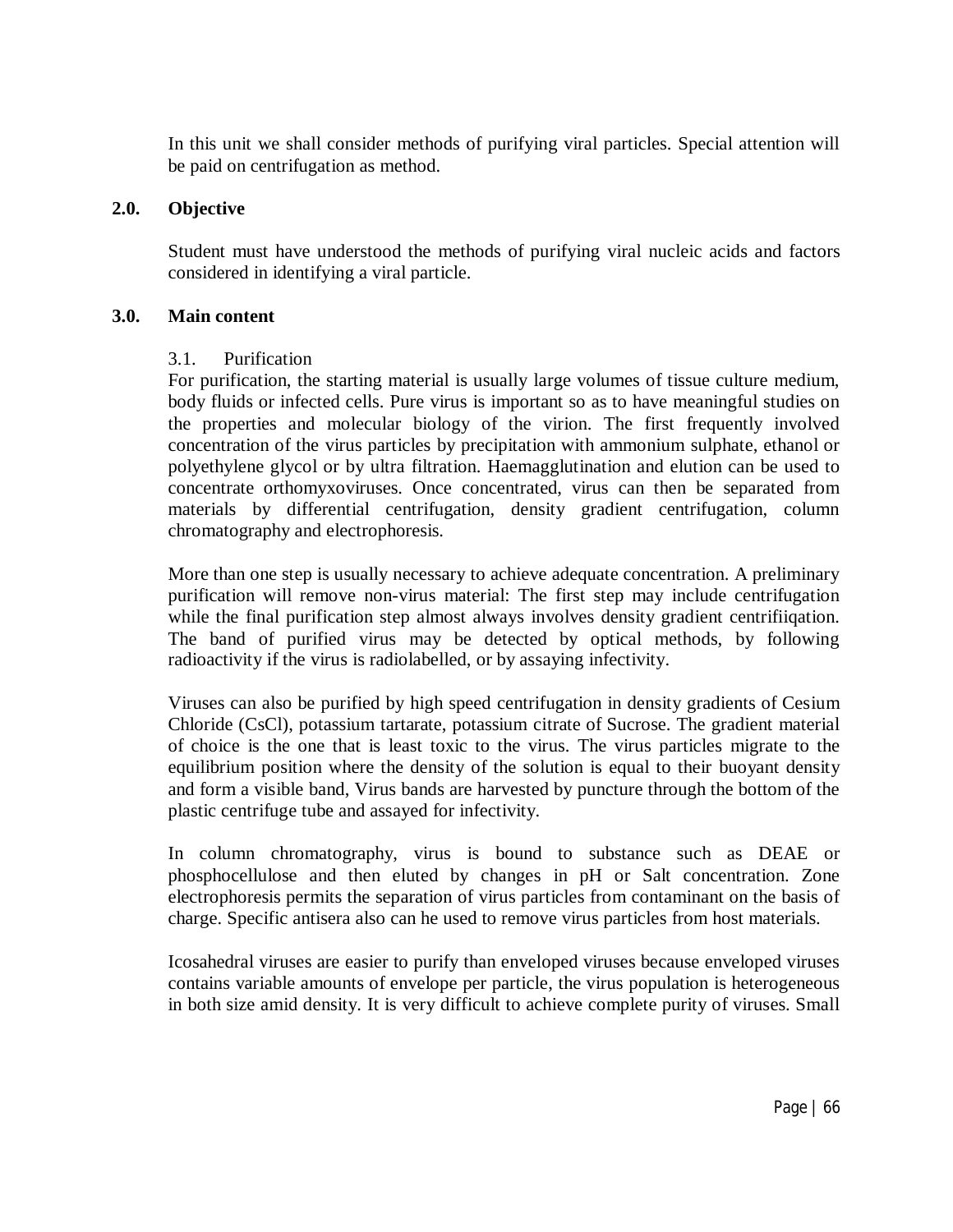amounts of cellular material tend to adsorb to particles and this co purity with the virion. The minimal criteria for purity are a homogenous appearance in electron micrographs and the failure of additional purification procedure to remove contaminants without reducing infectivity.

3.1.1. Centrifugation

Centrifugation as a purification and characterization procedure: Ultracentrifuge: A centrifuge is capable of generating large centrifugal fields by rotating samples at 20,000-100,000 rpm. Centrifugal forces of greater than 100,000 X gravity can be generated.

Sedimentation coefficient

- Rate at which a macromolecule sediments under a defined gravitational force.
- This parameter is influenced by both the molecular weight and shape of a macromolecule (larger and more spherical sed. faster).
- The basic unit is the Svedberg  $(S)$  which is  $10^{-13}$  sec.
- This value can be used to estimate molecular weights in conjunction with other values.

Buoyant density - Density at which a virus or other macromolecule neither sinks nor floats when suspended in a density gradient (e.g.,  $CsCl<sub>2</sub>$  or sucrose).

The Svedberg equation

$$
s = \frac{v}{\varpi^2 r} = \frac{m(1 - v \rho_m)}{f} = \frac{\phi(\rho_p - \rho_m)}{f}
$$

Where:

S= Sedimentation coefficient

 $v =$  velocity

 $r =$  radius, i.e. distance from center of rotation

 $m =$  mass (grams)

v= partial specific volume of particle (in nm)

 $r =$  density of solvent (g/cm<sup>3</sup>)

f = frictional coefficient between particle and solvent. For a globular protein,  $f \approx$ 

1 ( $f_p$  = frictional coefficient of the particle;  $f_m$  = frict. coeff. of solvent).

Types of sedimentation medium

1. Aqueous Buffer (Water based)- Can be used to separate molecules with widely different S values (ex. Nuclei from ribosomes)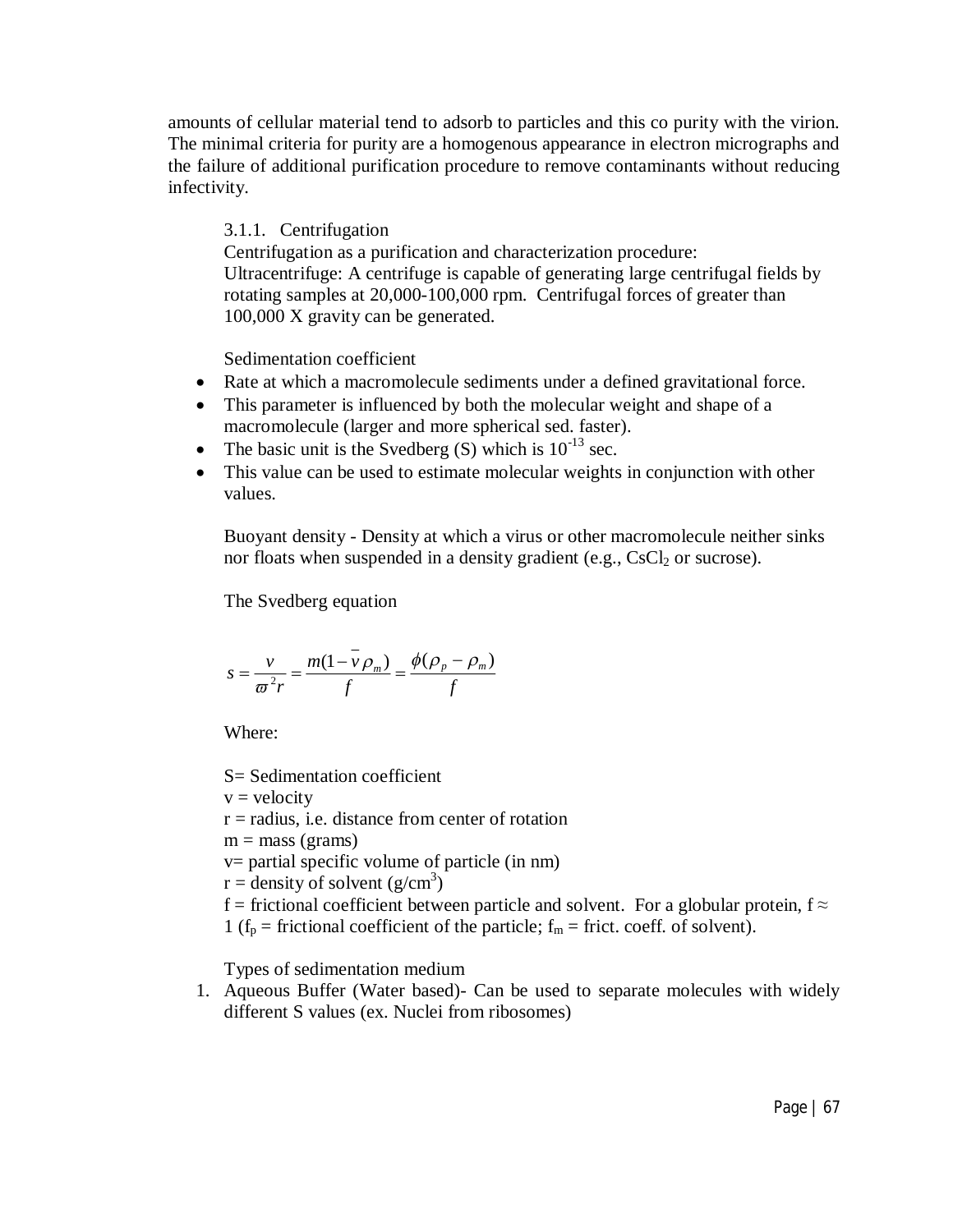- 2. Sucrose or glycerol gradients *or cushions* (isokenetic or rate-zonal) -A fixed concentration or a linear gradient of these agents in buffer is used. The compounds increase the density and viscosity of the medium therefore, decreasing the rate at which macromolecule sediment through them *and preventing the sedimentation molecules with densities less than the medium. General approach is to pour a "cushion" of material at the bottom of the centrifuge tube and centrifuge the virion onto the cushion (cushion need not always be used).* By controlling the time and speed of centrifugation a significant purification can be obtained. Since most macromolecules have greater densities than these mediums separation is based on S values. This can be used to separate molecules with relatively close S values.
- 3. CsCl gradient centrifugation (isopycnic or buoyant density) A linear gradient of these compounds in buffer is prepared in the centrifuge tube. As the concentration of the compound is increased the density of the medium increases in the tube. Density is low at the top and high at the bottom. Macromolecule centrifuged through will form a band at a position equal to their buoyant density. Useful for separating molecules of different densities even when the densities are very close. Drawback is that CsCl can permanently inactivate some viruses.

### **4.0. Conclusion**

Virus can then be separated from materials by differential centrifugation, density gradient centrifugation, column chromatography and electrophoresis. Ultracentrifuge is a centrifuge is capable of generating large centrifugal fields by rotating samples at 20,000- 100,000 rpm

### **5.0 Summary**

- $\triangleright$  Viruses can be purified from tissue culture mediums.
- $\triangleright$  Virus can then be separated from materials by differential centrifugation, density gradient centrifugation, column chromatography and electrophoresis.
- $\triangleright$  Viruses can also be purified by high speed centrifugation in density gradients of Cesium Chloride (CsCl), potassium tartarate, potassium citrate of sucrose.
- $\triangleright$  Icosahedral viruses are easier to purify than enveloped viruses because enveloped viruses contains variable amounts of envelope per particle, the virus population is heterogeneous in both size amid density

## **6.0 Tutor Marked Assignment (TMA)**

a. Discuss the parthenogenesis of two named virus

## **7.0 References/Further reading**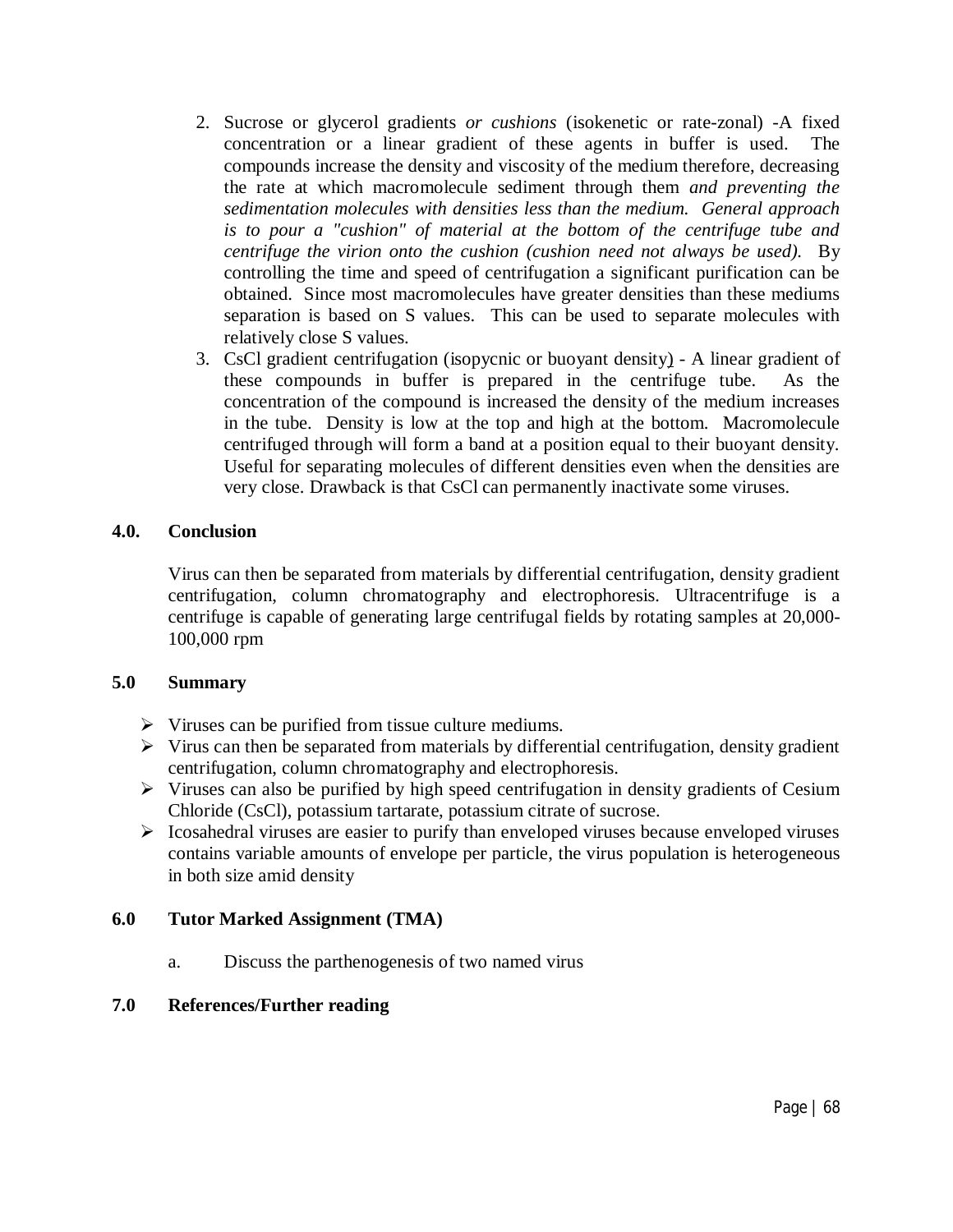Wiley, J.M., L.M., Sherwood and C.J., Woolverton. 2008. *Prescott, Harley and Klein's Microbiology.* McGraw Hill. New York. 7th ed. **1088pp**.

Luria, S.E*. et al.*,. 1983. *General virology*. John Wiley and Sons Inc. New York.

Flint, S.J. *et al.*,. 2004. *Principles of virology*. ASM Press.

Tortora, G.J., B.R. Funke and C.L. Case. 1982. *Microbiology: An introduction*. The Benjamin Cummings Publishing Company. California. **726pp**.

# **Unit 4: Assessing the purity of virions and Identification of a viral particle**

# **CONTENTS**

- 1.0. Introduction
- 2.0. Objective
- 3.0. Main content
	- 3.1. Methods for assessing the purity of virions
		- 3.1.1. Spectrophotometric
		- 3.1.2. Serological
		- 3.1.3. Electron microscopy
		- 3.1.4. X-ray crystallography
	- 3.2. Identification of a viral particle
- 4.0. Conclusion
- 5.0. Summary
- 6.0. Tutor Marked Assignment (TMA)
- 7.0. References/Further reading

## **1.0. Introduction**

This unit covers assessing the purity of virions and how to identify a viral particle. You will learn the factors to consider when identifying a viral particle.

### **2.0. Objective**

Student must be familiar with the different methods used in assessing the purity of viral particles, how to identify viral particles and factors considered in identifying a viral particle.

### **3.0. Main content**

3.1. Methods for assessing the purity of virions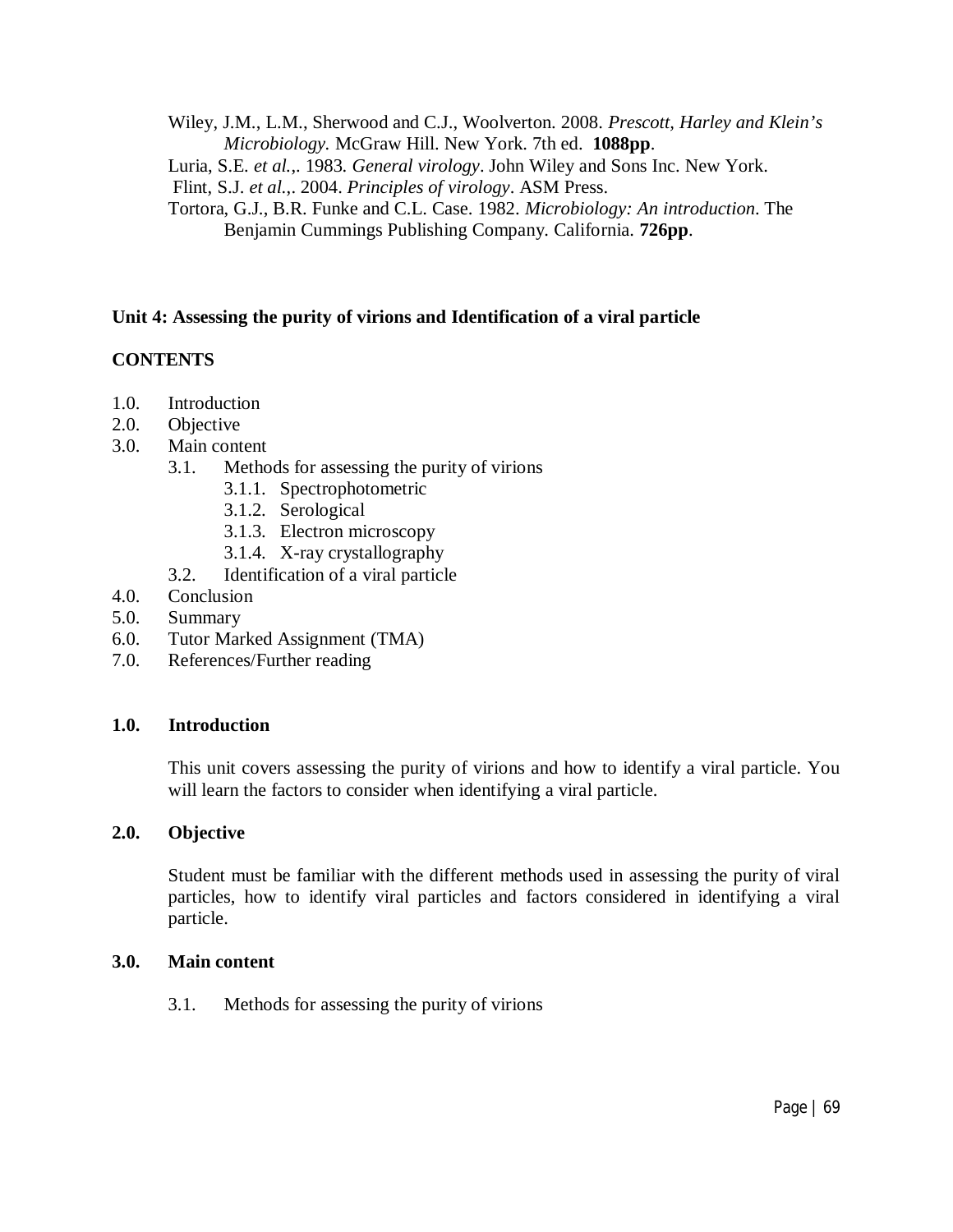3.1.1. Spectrophotometric analysis: UV absorption at 260 and 280 nm. This ratio (260/280) is a characteristic of a pure virus and is dependent on the amount of nucleic acid and protein in the virus. The number can be used to estimate the amount in the preparation. Nucleic acid absorbs light about twice as well at 260 *vs.* 280 and vice versa for protein.



3.1.2. Serological methods: Antibodies to viral proteins are used to characterize, detect, or quantify virions. Antibodies can be made in several ways. Whole virus (possibly attenuated (modified so can't cause disease) can be injected into animals (rabbit or mouse) and monoclonal (single type of antibody generally recognizes a single epitope) or polyclonal (several different antibodies that may recognize several epitopes).

A second approach is to purify or clone individual viral proteins and inject these directly.Methods available for using antibodies include ELISA (Enzyme-linked immunosorbent assay), RIA (radioimmune assay), RIPA (radioimmune precipitation assay), western blotting, direct precipitation of virus with antibody, neutralization of viral infectivity, complement fixation by the virus-antibody complex, and others.

3.1.3. Electron microscopy Method allows the visualization of single virus particles. It is based on the principle of electron scattering. A beam of electrons is focused on the sample. Electrons within the specimen will scatter the electron beam. The scattering effect is enhanced by the presence of heavy, electron rich metal ions (i.e. gold, platinum) within the sample. This is why the sample is coated with a solution containing a heavy metal. Resolution in the nm range  $(10<sup>-9</sup>$  meters) is possible. *Negative staining (sodium phosphotungstate or uranyl acetate that will*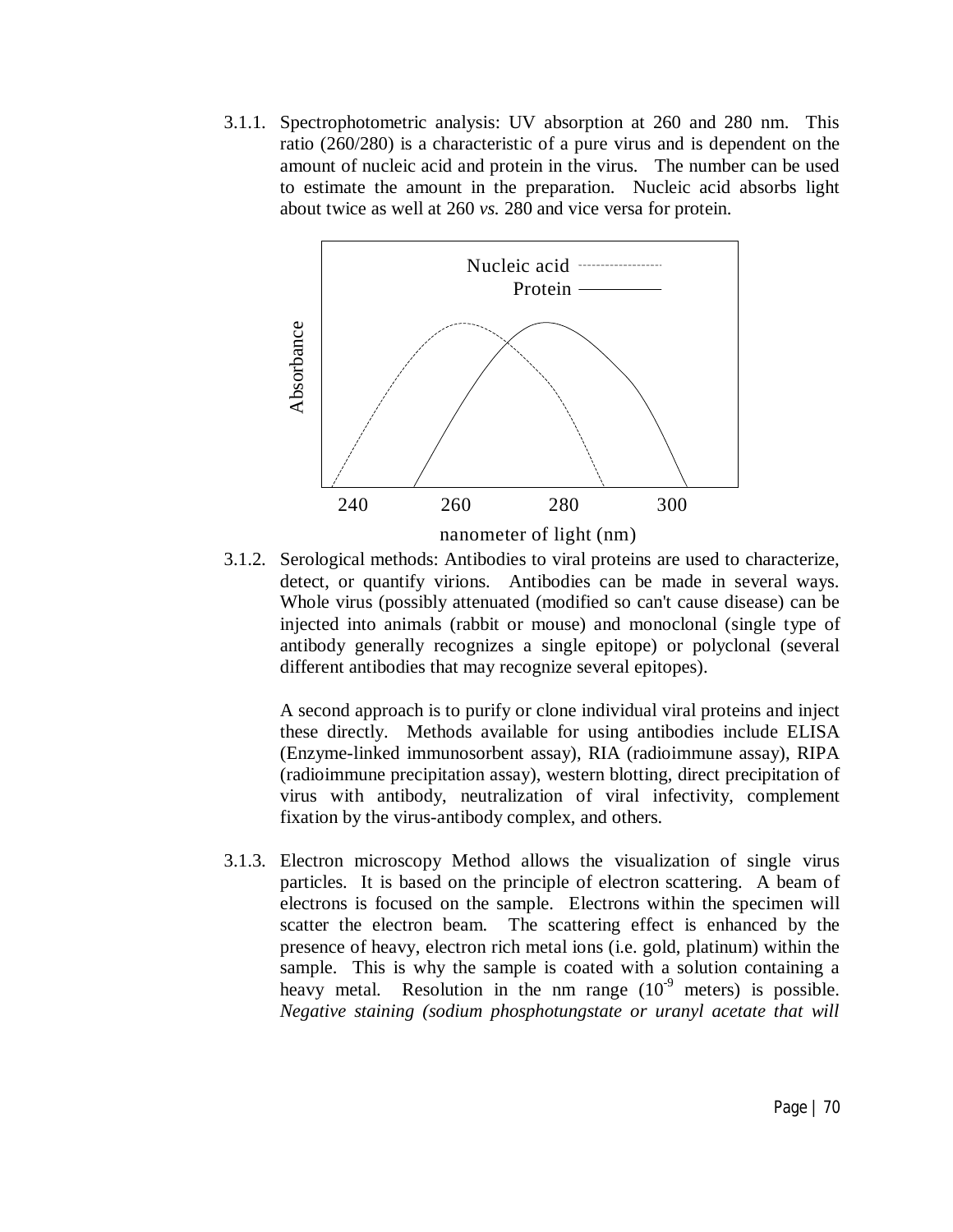*stain background but not the virus particles) or shadowing techniques (place specimen on support and direct a vaporized heavy metal across the sample at an angle. This creates a region where relatively little metal deposits just behind the viral particle (resulting in a shadow).*

3.1.4. X-ray crystallography involves the analysis of crystallized virus. Virus crystals are symmetrical structures composed of many isometric viruses. The atoms of the crystal will diffract X-rays in a structure dependent manner. This approach has been used to analyze the structure of the viruses at the molecular level. Resolution at the Armstrong level  $(10^{-10}$ meters, in the bond length range) is possible.

### 3.2. Identification of a viral particle

A purified physical particle should fulfill the following criteria before it is identified as a virus particle:

1. The particle can be obtained only from infected cells or tissues.

2. Particles obtained from various sources are identical, regardless of the cellular species in which virus is grown.

3. The degree of infective activity of the preparation varies directly with the number of particles present.

4. The degree of destruction of the physical particle by chemical or physical means is associated with a corresponding loss of virus activity.

5. Certain properties of the particles and infectivity must be shown to be identical, such as their sedimentation behavior in the ultracentrifuge and their PH stability curves

6. The absorption spectrum of the purified physical particle in the ultraviolet range should coincide with ultraviolet inactivation spectrum of the virus.

7. Antisera prepared against the infective virus should react with the characteristic particles and vice versa. Direct observation of an unknown virus can be accomplished by electron microscopic examination of aggregate formate in a mixture of antisera and crude virus suspension.

8. The particles should be able to induce the characteristic disease in-vivo (if such experiments are feasible).

9. Passage of the particles in tissue culture should result in the production of progeny with biologic and serologic properties of the virus.

### **4.0 Conclusion**

Spectrophotometery, serological assays, electron microscopy and x-ray crystallography are methods of assessing the purity of a viral particle. There nine important criteria a puried particle must satisfy to be identified as a viral particle.

### **5.0 Summary**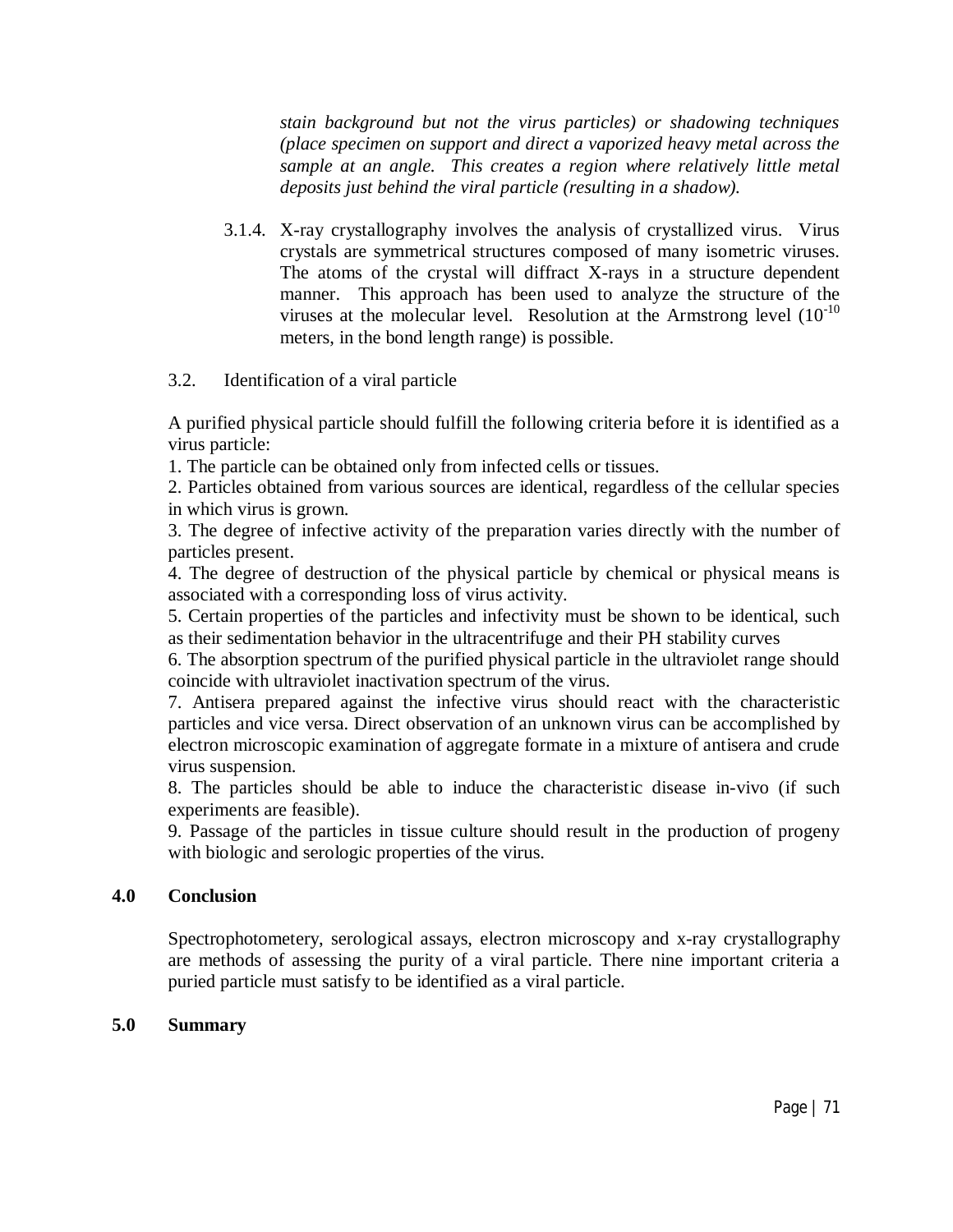- $\triangleright$  A purified physical particle should fulfill nine important criteria before it is identified as a virus particle as listed in the unit content.
- $\triangleright$  Spectrophotometery, serological assays, electron microscopy and x-ray crystallography are methods of assessing the purity of a viral particle.

# **6.0 Tutor Marked Assignment (TMA)**

a. List methods of detecting viral nucleic acids

# **7.0 References/Further reading**

Wiley, J.M., L.M., Sherwood and C.J., Woolverton. 2008. *Prescott, Harley and Klein's Microbiology.* McGraw Hill. New York. 7th ed. **1088pp**.

Luria, S.E*. et al.*,. 1983. *General virology*. John Wiley and Sons Inc. New York. Flint, S.J. *et al.*,. 2004. *Principles of virology*. ASM Press.

Tortora, G.J., B.R. Funke and C.L. Case. 1982. *Microbiology: An introduction*. The Benjamin Cummings Publishing Company. California. **726pp**.

# **Unit 5: Preservation of viruses and ethics in a virology lab**

# **CONTENTS**

- 1.0. Introduction<br>2.0. Objective
- Objective
- 3.0. Main content
	- 3.1. Preservation of viruses
		- 3.1.1. Freezing
		- 3.1.2. Lyophilization
	- 3.2. Ethics in a virology lab
- 4.0 Conclusion
- 5.0 Summary
- 6.0 Tutor Marked Assignment (TMA)
- 7.0 References/Further reading

## **1.0. Introduction**

In rounding off this course, we shall look into methods of preserving viruses such as freezing and lyophilization and ethics in a virology laboratory.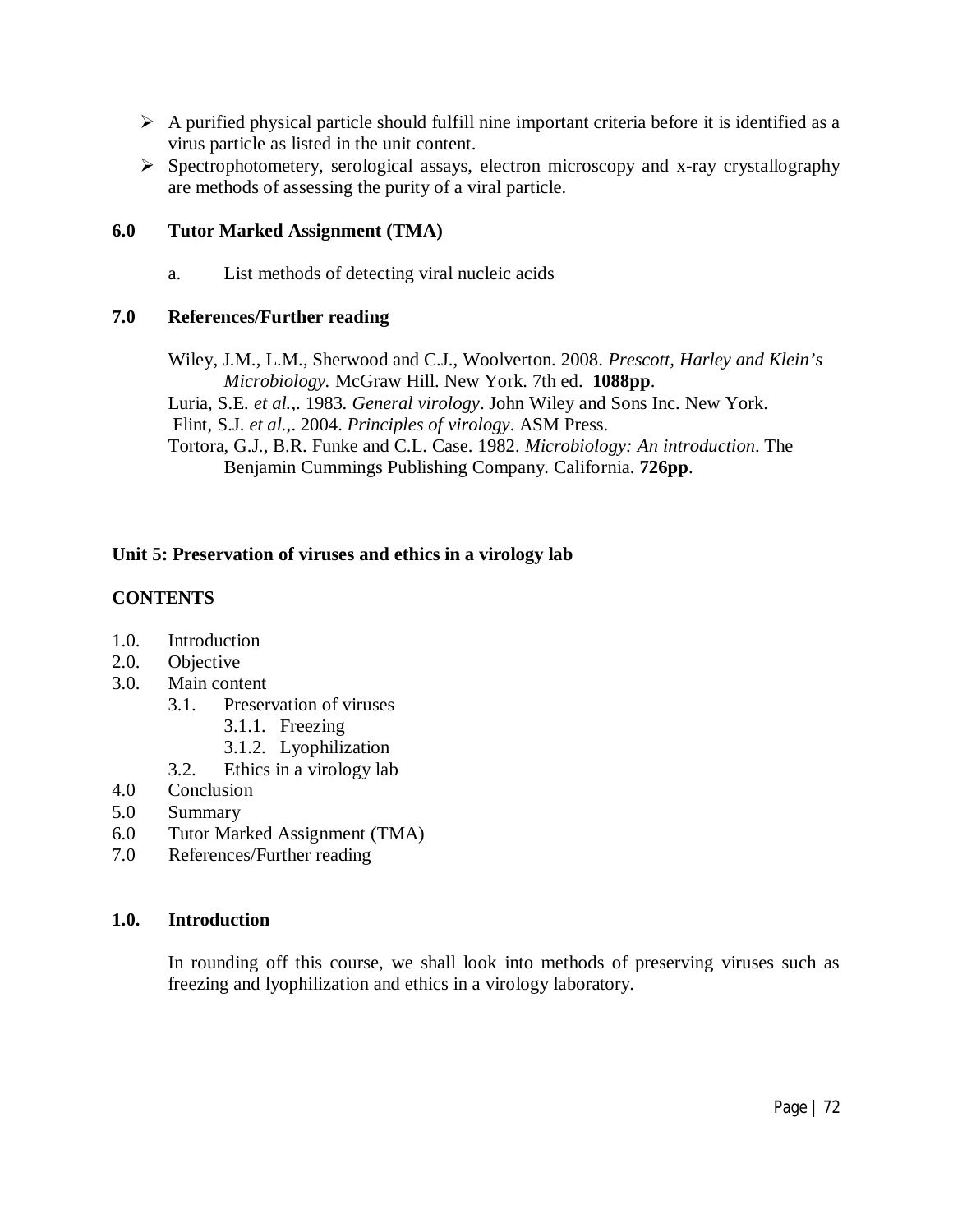#### **2.0. Objective**

Student must have understood the methods of preserving viruses and the does and don'ts in a virology lab.

#### **3.0. Main content**

#### 3.1. Preservation of viruses

The preservation of virus is an important sensitive area in virology. It is necessary to preserve viruses after being purified for research purposes and in the development of vaccines. Viruses cannot be preserved on ordinary laboratory media as in most bacteria or fungi. They are preserved as follows:

3.1.1. Freezing

A large wide-mouthed thermo jar or insulated carton, half filled with pieces of solid  $Co<sub>2</sub>$  (dry ice), serves for transport and storage of material containing viruses. If dry ice is unavailable, the specimens should be kept cold and transported on ordinary. The temperature in a dry ice storage cabinet is close to  $-76^{\circ}$ C. Electric deep freezer can maintain temperatures of  $-50^{\circ}$ C to  $-105^{\circ}$ C.

#### 3.1.2. Lyophilization

This procedure consists of rapid freezing at low temperature (in a bath containing Alcohol and dry ice) and dehydration from the frozen state at high vacuum; 1.0-50% of normal plasma or serum in the fluid menstruum protects the virus to be frozen and dried. The plasma or serum must not contain neutralizing antibodies. Skimmed milk also another "protective" menstruum in which virus-containing material may he suspended.

The use of Di-nitrogen oxide  $(N_2O)$  which maintains a temperature of 160°c is also a better way of preserving viruses for many years.

3.2. Ethics in a virology lab

The virology lab is a place where the scientist needs to take special caution in addition to normal laboratory practices:

- You must wear a sterile laboratory coat every time.
- You must wear a shoe cover.
- You mustn't eat in the laboratory.
- You must not wear make ups, jewelry or wear your hair down in the laboratory.
- The work benches must be free of unnecessary items such as bags.
- Nose mask and sterile gloves must be available at all times.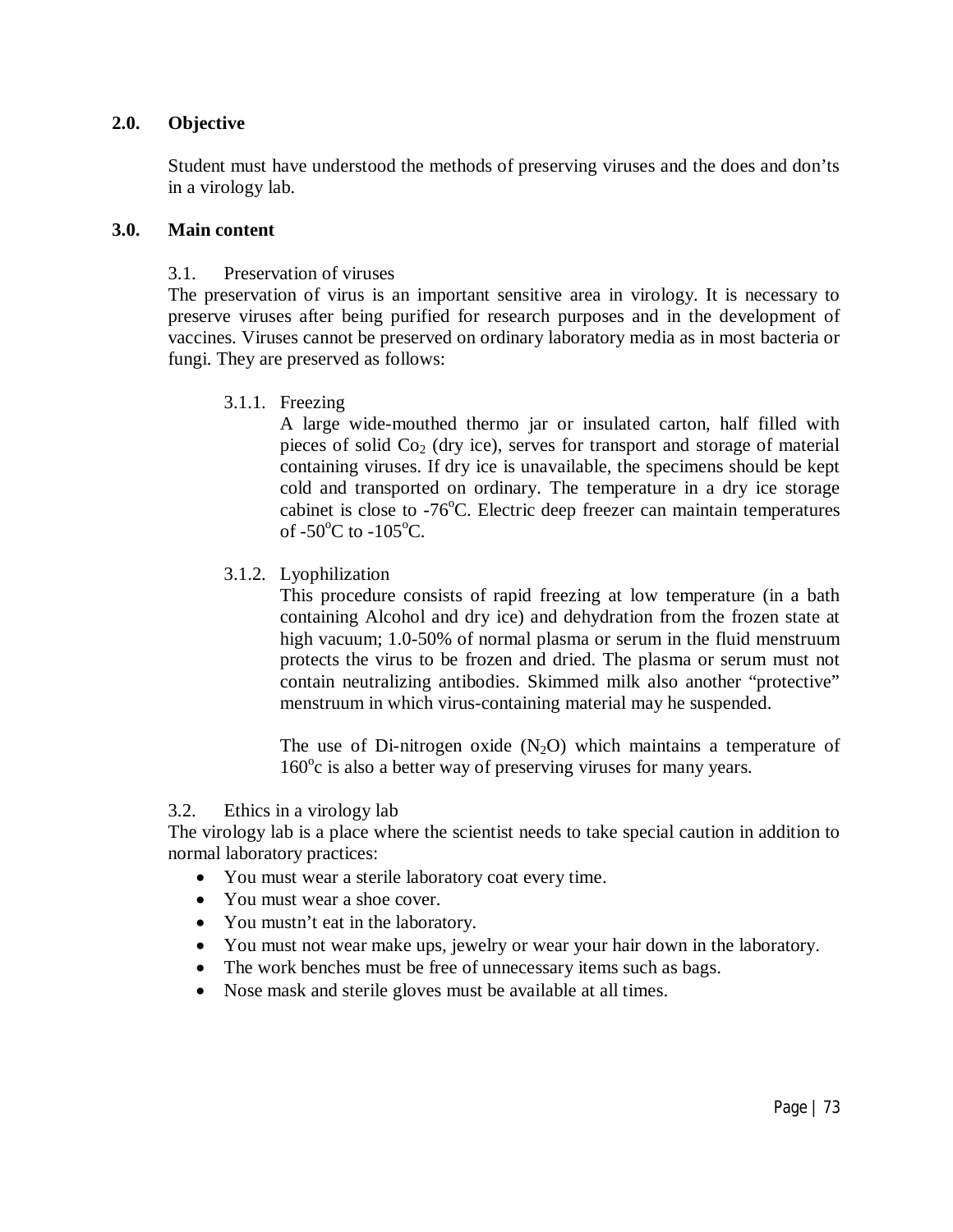- You mustn't talk when working with RNA viruses as RNAases are everywhere and may degrade your RNA genome.
- Safety signs must be in appropriate places and on chemicals.
- Proper storage of chemicals before and after use.
- Proper labeling of samples and chemicals.
- The laboratory must be clean at all times.

#### **4.0 Conclusion**

Freezing is best for preserving samples during active research and lyophilisation is used in preserving viruses for a long time. Good laboratory practices are essential for obtaining excellent results from research.

#### **5.0 Summary**

- $\triangleright$  Lyophilisation and freezing are methods of preserving viruses
- $\triangleright$  Good laboratory practice is important in getting good result from virus studies.

# **6.0 Tutor Marked Assignment (TMA)**

a. List methods used in the study of viruses

## **7.0 References/Further reading**

Wiley, J.M., L.M., Sherwood and C.J., Woolverton. 2008. *Prescott, Harley and Klein's Microbiology.* McGraw Hill. New York. 7th ed. **1088pp**. Luria, S.E*. et al.*,. 1983. *General virology*. John Wiley and Sons Inc. New York.

Flint, S.J. *et al.*,. 2004. *Principles of virology*. ASM Press.

Tortora, G.J., B.R. Funke and C.L. Case. 1982. *Microbiology: An introduction*. The Benjamin Cummings Publishing Company. California. **726pp**.

## **Answers to Tutor Marked Assignment**

## **Unit 1**

a. Discuss the prevention and control of AIDS

Prevention and control of AIDS

There is currently no effective method for the prevention or cure of this devastating disease, though several, antiviral drugs are being tested. Without intervention by drugs or vaccines, the way to avoid epidemic spread of HIV is to have a life-style that minimize or eliminates high-risk factors discussed above. It is striking that the disease has not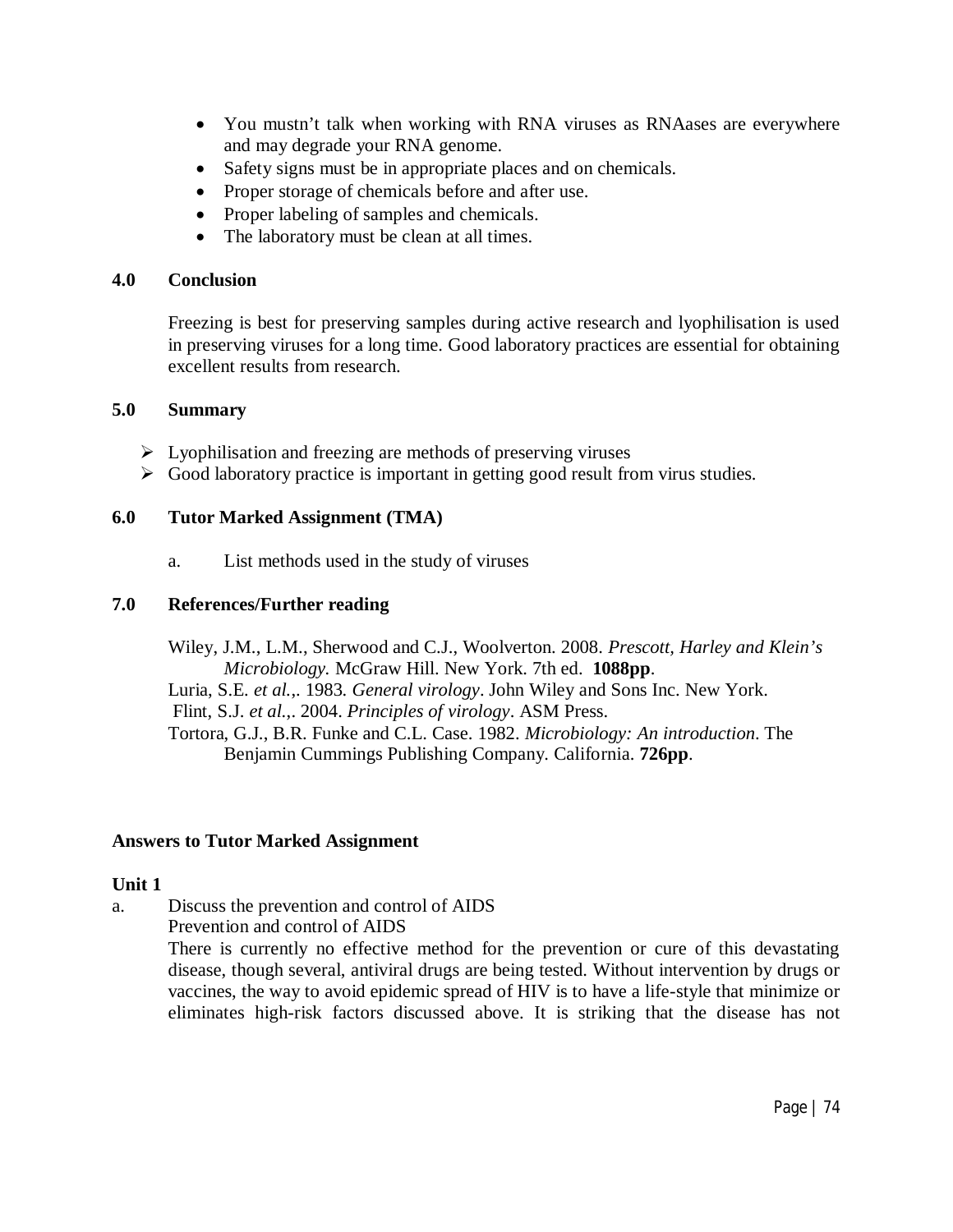occurred among medical and health-care workers who are for AIDS patients but do not have life-styles which place them in the high- risk groups. No cases have been documented to result from such common exposures as sneezing, coughing, sharing meal, or other casual contacts.

Because HIV may be transmitted in blood, all donor blood should be tested for antibody and, when such tests become commercially available, for virus or for viral antigens. Properly conducted antibody tests appear to detect almost all HIV-1 carriers. Since the introduction of widespread screening of blood donors for virus exposure and the rejection of contaminated blood, transmission by blood transfusion has virtually disappeared. HIV-2 Infections are exceedingly rare in the USA and currently do not pose a threat to the blood supply

Public health authorities have recommended that persons reported to have an HIV infection be provided the following information and advice.

1. The prognosis overlong term for an infected individual is unknown. However, available data indicate that most persons will remain infected for life and many will develop the disease.

2. All tough asymptomatic, these it individuals may transmit HIV to others. Regular medical evaluation and follow-up are advised, especially for those who develop signs or symptoms suggestive AIDS

- 3. Infected persons should refrain from donating blood, plasma, body organs, other tissue or sperm.
- 4. There is a risk of infecting other by sexual intercourse (Vaginal or anal, by oral-genital contact, or by sharing of needles. The consistent and proper use of condoms reduce transmission ion of the virus, though prevention is not absolute.
	- 5. Toothbrushes, razors, or other implements that could become contaminated with blood should not be shared.
	- 6. Seropositive women or women with seropositive sexual partners are themselves at increased risk of acquiring AIDS. If they become pregnant their oil-spring also are at high risk of acquiring AIDS.
	- 7. After accidents that result in bleeding, contaminated surface should be cleanse with household bleach fresh diluted 1.10 in water.
	- 8. Devices that have punctured the skin, e.g. hypodermic and acupuncture needles, should be steam sterilized by autoclaving before reuse or should be safely discarded. Whenever possible, disposable needless and equipment should be used.
	- 9. When seeking medical or dental care for inter-current illness, infected persons should inform those responsible for their care that they are seropositive, so that appropriate evaluation can be undertaken and precautions taken to prevent transmission to others.
	- 10. Testing for HIV antibody should be offered to persons who may have been infected as a result of their contact with seropositive individuals (e.g. sexual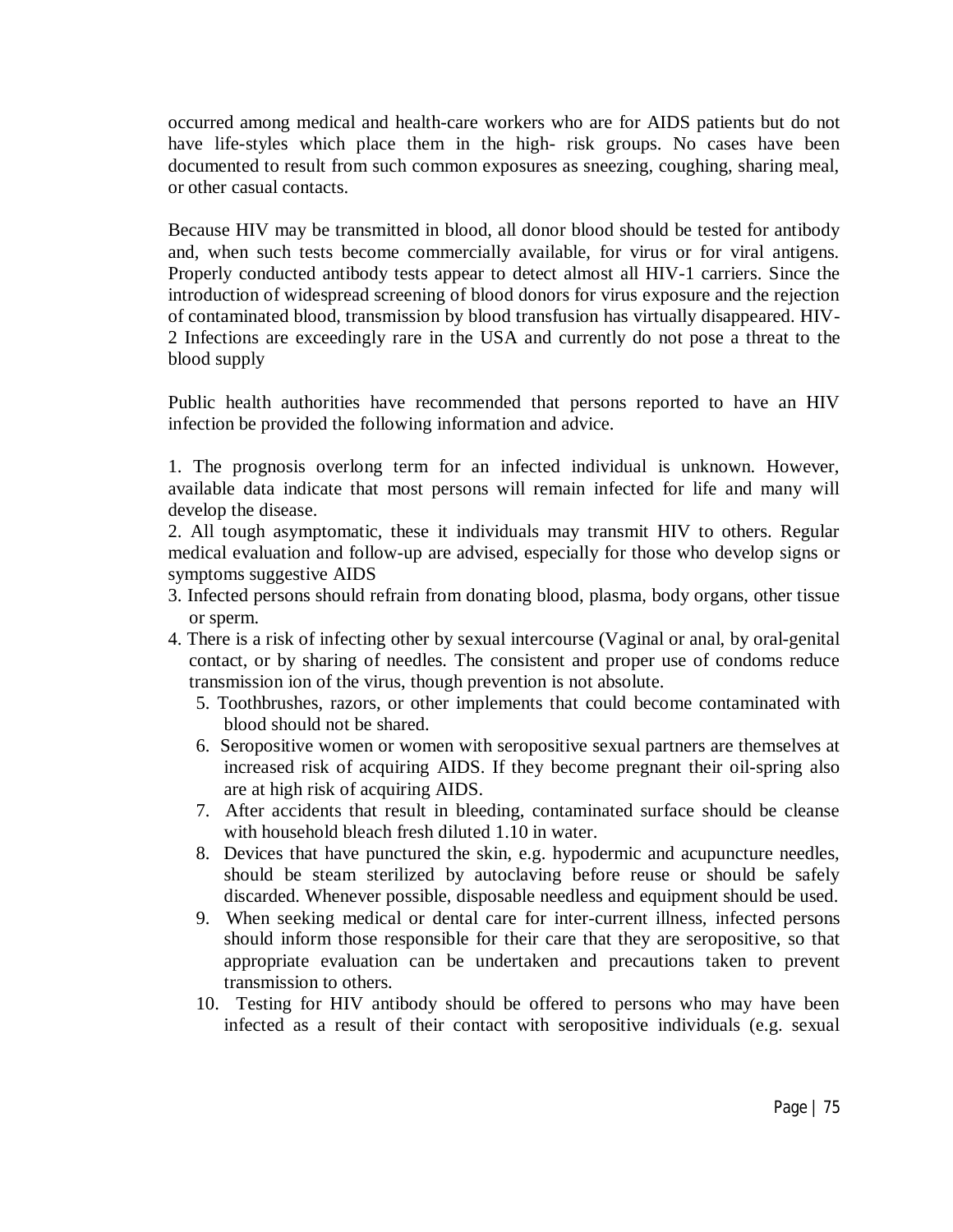partners, persons with whom needles have been shared, infants born seropisitive mothers).

- 11. Most persons with positive test for HIV do not need to consider a change in employment unless their work involves significant potential for exposing others to blood or other fluids. There is no evidence of viral transmission by blood handling.
- 12. Seropositive persons in the health care professions who perform invasive procedures or have skin lesions should take precautions similar to those recommended for hepatitis B carriers to protect patients from the risk of infection.
- 13. Children with positive tests should be allowed to attend school, since casual person- person contact of schoolchildren poses no risk. However, a more restricted environment is advisable for preschool children or children who lack control of their body secretions, display behavior, or have oozing lesions.

The health education messages for the general public have been summarized as follows:

1. Any sexual intercourse (outside of mutually monogamous HIVantibodynegative relationships) should be protected by a condom.

2. Do no share unsterile needles or syringes

3. All women who have been potentially exposed should seek HIV antibody testing before becoming pregnant and, if the test is positive, should consider avoiding pregnancy. HIV seropositivity in pregnant women can be considered grounds for termination of pregnancy if the woman so wishes.

Without a vaccine or treatment, the prevention of AIDS relies on the success of education projects involving behavioural changes at least for the immediate future.

## **Unit 2**

a. Discuss viral pathogenesis

Viral pathogenesis is the process by which a viral infection leads to disease. Viral pathogenesis is an abnormal situation of no value to the virus. The majority of viral infections are subclinical. It is not in the interest of the virus to severely harm or kill the host. The consequences of viral infections depend on the interplay between a number of viral and host factors.

Outcome of Viral Infection Acute Infection

- Recovery with no residue effects
- Recovery with residue effects e.g. acute viral encephalitis leading to neurological sequelae.
- Death
- Proceed to chronic infection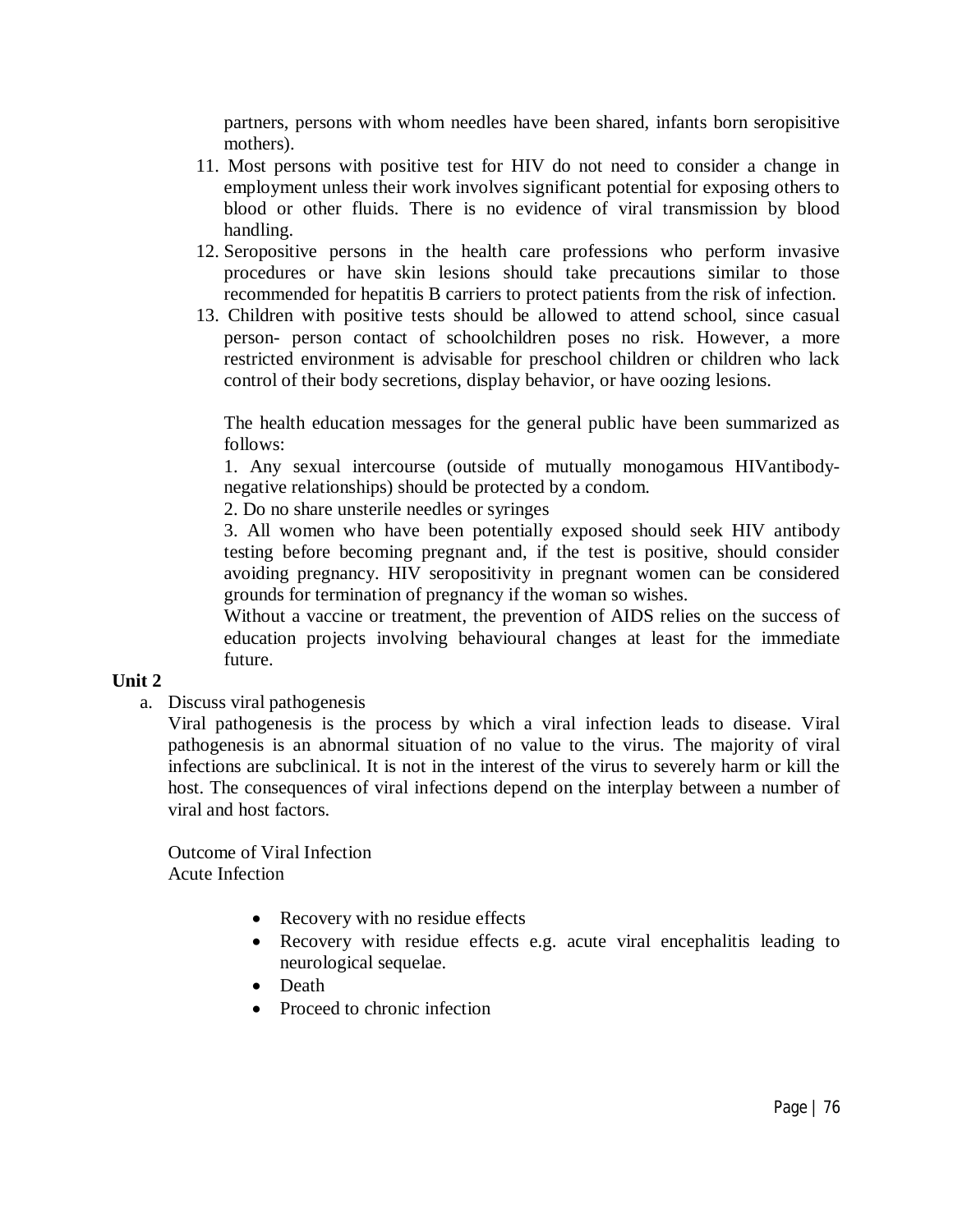Chronic Infection

- Silent subclinical infection for life e.g. CMV, EBV
- A long silent period before disease e.g. HIV, SSPE, PML
- Reactivation to cause acute disease e.g. herpes and shingles.
- Chronic disease with relapses and excerbations e.g. HBV, HCV.
- Cancers e.g. EBV, HTLV-1, HPV, HBV, HCV, HHV-8.

Factors in viral pathogenesis

- Effects of viral infection on cells (Cellular Pathogenesis)
- Entry into the Host
- Course of Infection (Primary Replication, Systemic Spread, Secondary Replication)
- Cell/Tissue Tropism
- Cell/Tissue Damage
- Host Immune Response
- Virus Clearance or Persistence

## **Unit 3**

a. Discuss the parthenogenesis of two named virus.

Rubella virus

It is transmitted by the respiratory route and replicates upper/lower respiratory tract and then local lymphoid tissues. A viraemia occurs following an incubation period of 2 weeks and the virus spreads throughout the body.

Clinical Features

- Maculopapular rash due to immune complex deposition
- Lymphadenopathy
- Fever
- Arthropathy (up to 60% of cases)

Rubella virus enters the fetus during the maternal viraemic phase through the placenta. The damage to the fetus seems to involve all germ layers and results from rapid death of some cells and persistent viral infection in others.

| Preconception  | <b>Risks</b>                                                       |
|----------------|--------------------------------------------------------------------|
| $0-12$ weeks   | 100% risk of foetus being congenitally infected resulting in major |
|                | congenital abnormalities.                                          |
|                | Spontaneous abortion occurs in 20% of cases.                       |
| $13-16$ weeks  | Deafness and retinopathy 15%                                       |
| After 16 weeks | Normal development, slight risk of deafness                        |
|                | and retinopathy                                                    |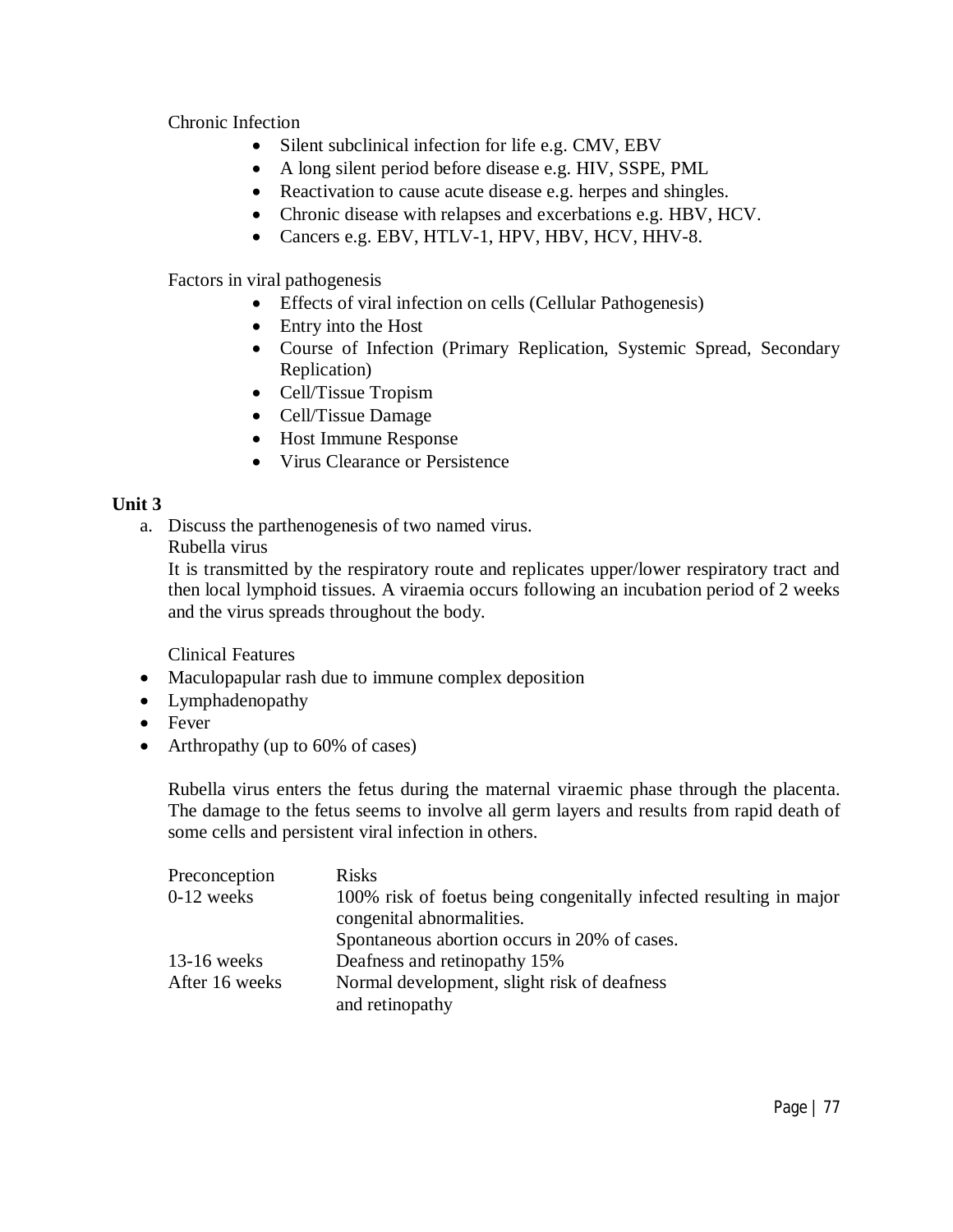Herpes Simplex Virus (HSV)

HSV is spread by contact, as the virus is shed in saliva, tears, genital and other secretions. Primary infection is usually trivial or subclinical in most individuals. It is a disease mainly of very young children i.e. below 5 years. About 10% of the population acquires HSV infection through the genital route and the risk is concentrated in young adulthood. Following primary infection, 45% of orally infected individuals and 60% of patients with genital herpes will experience recurrences. The actual frequency of recurrences varies widely between individuals. The mean number of episodes per year is about 1.6.

During the primary infection, HSV spreads locally and a short-lived viraemia occurs, whereby the virus is disseminated in the body. Spread to the to craniospinal ganglia occurs. The virus then establishes latency in the craniospinal ganglia. The exact mechanism of latency is not known, it may be true latency where there is no viral replication or viral persistence where there is a low level of viral replication. It is well known that many triggers can provoke a recurrence. These include physical or psychological stress, infection; especially pneumococcal and meningococcal, fever, irradiation; including sunlight, and menstruation.

HSV is involved in a variety of clinical manifestations which includes:

- Acute gingivostomatitis
- Herpes Labialis (cold sore)
- Ocular Herpes
- Herpes Genitalis
- Other forms of cutaneous herpes
- Meningitis
- Encephalitis
- Neonatal herpes

## **Unit 4**

a. List methods of detecting viral nucleic acids

Indirect methods: Blotting techniques, Southern blot detects DNA, Northern blots detect RNA

Direct methods: PCR based assays and Microarrays to examine effects of infection on gene expression.

## **Unit 5**

- a. List methods used in the study of viruses Different techniques used to study viruses
	- Agarose gel electrophoresis
	- Polyacrylamide gel electrophoresis (PAGE)
	- Sodium dodecyl sulfate added to denature proteins (SDS-PAGE)
	- ELISA
	- Western Blot